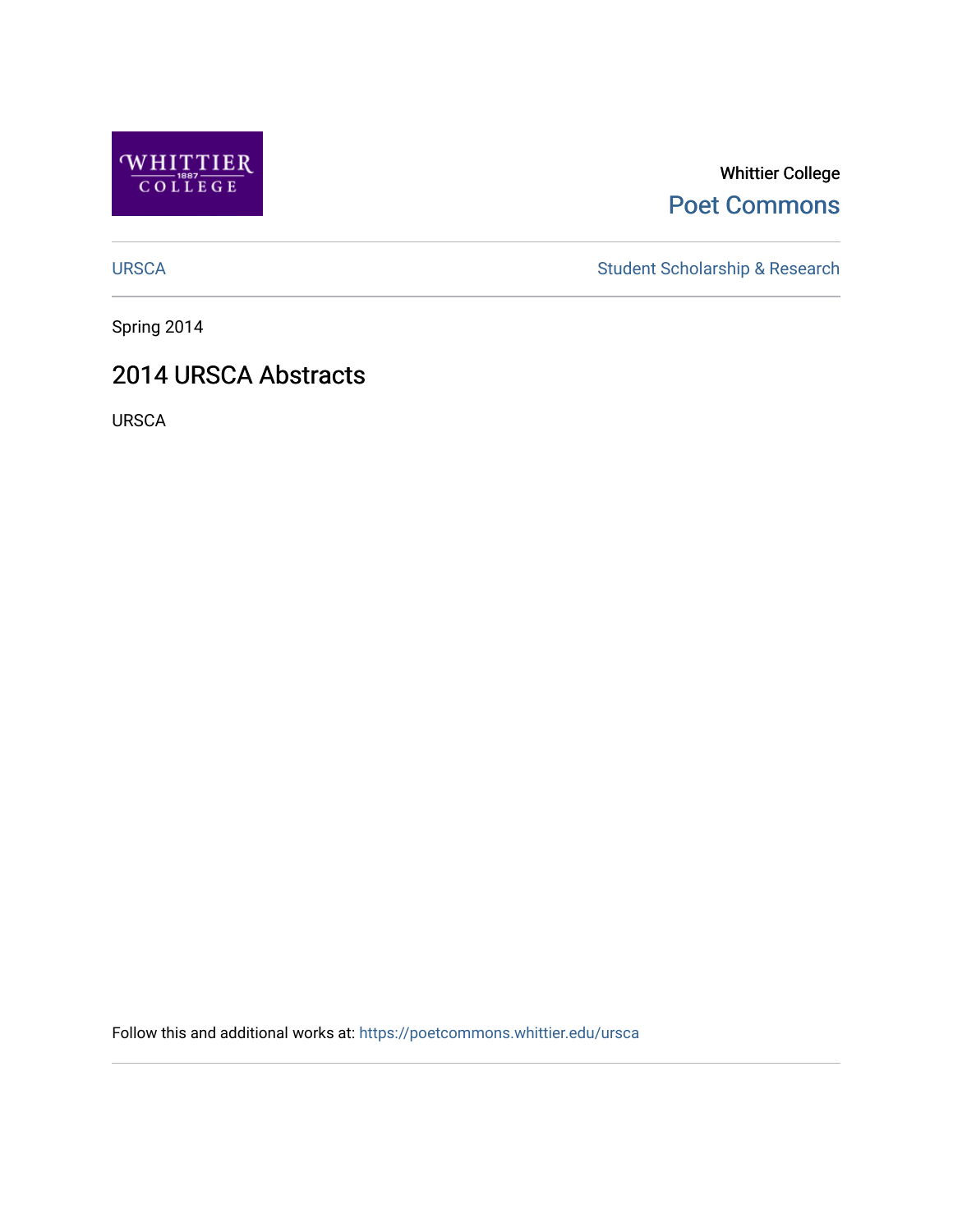## **2014 URSCA Abstracts**

## **Alyssa Acosta**

#### Emotional Labor: An Analysis of Male and Female Police Officers Within the San Gabriel Police Department

There have been many studies conducted regarding the intensity, prevalence, sources, and effect of stress among police staff for both men and women. However, there has been little to no research that studies how emotional labor is more demanding than physical labor for male and female police officers. The demands of their emotional labor thus can cause adverse consequences such as stress, burnout, emotional exhaustion, dissonance, and family-work conflicts. Thus, the question being studied in this research project is: how do female and male police officers do emotional labor? The methodology used to conduct research was based on interviews, both face to face and telephone, of police officers from the San Gabriel Police Department that are of different races, genders, and ages. The questions asked were then used to interpret how the role of emotions are part of a police officer's labor in addition to the physical labor that are present in every task that males and females have to perform. From the ten interviews conducted, perceptions of the physical labor of policing attracted those to want to save the world from criminal offenders and help to contribute to the society. On the contrary, the interviewed police officers later realized the longer one stays the more difficult it becomes to balance the physical and emotional labor of the career. Preliminary results suggest that male and female officers handle emotions differently even when they go through the same emotional training of the job. In addition to their training, police officers should handle their emotions in a professional and calm manner because their department requires both females and males to hide their emotions versus expressing them in order to do their work effectively.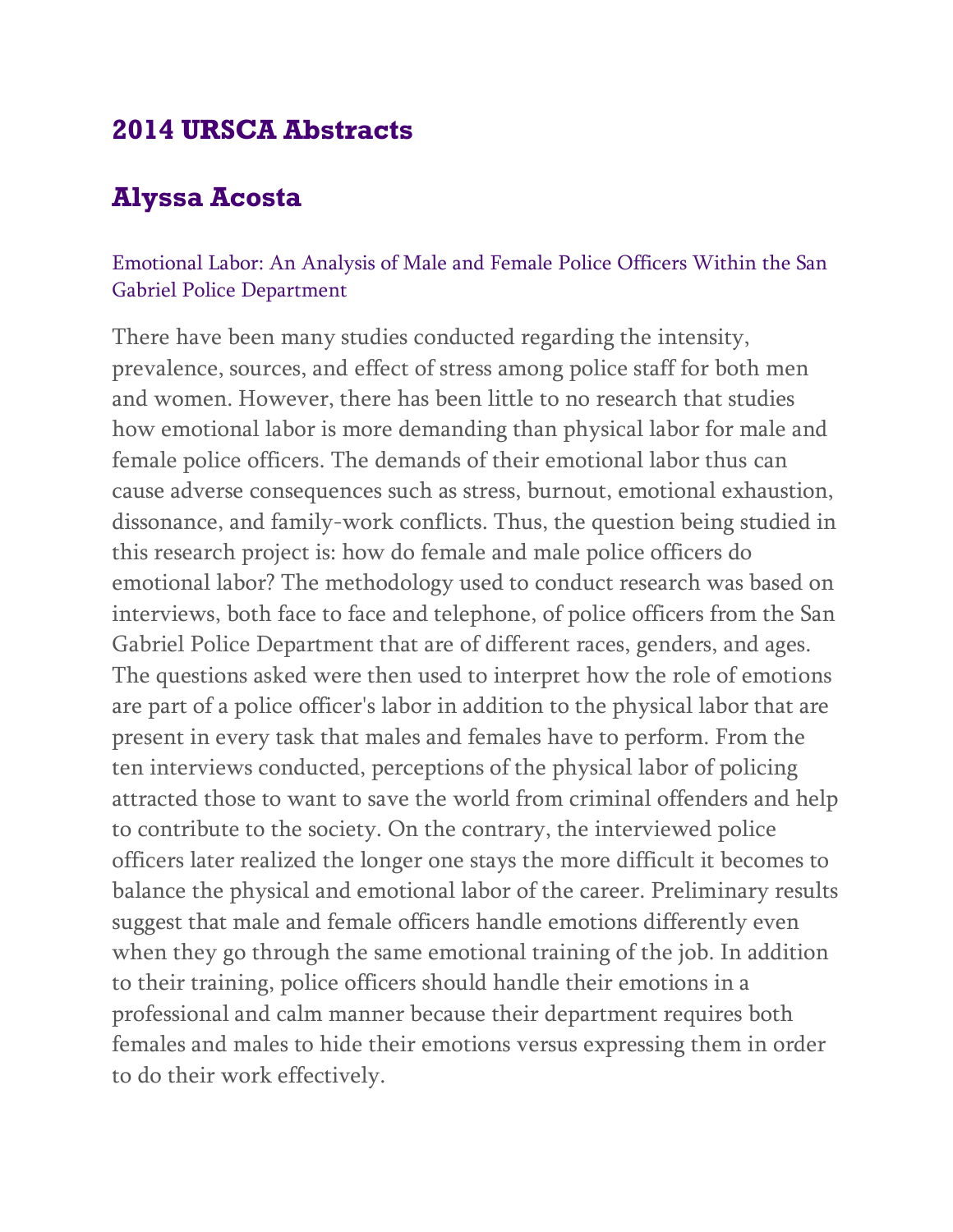## **Philip Acosta and Duncan Ketel**

#### An Examination of the Effect of Restoration Practices on Coastal Sage Scrub

Plant community restoration is an important tool for mitigating habitat loss due to past or present land use conversion. When restoration is required to mitigate habitat loss, specified targets for community cover are often mandated. Current restoration practices often involve the watering of restored areas in the first and sometimes subsequent summers to minimize mortality and improve the chances of meeting plant cover targets set out in the restoration plan. However, the effect of watering on allocation of resources to above and below ground growth and the effects of that allocation on the ability of plants to access water are not well understood. In the Summer of 2012, we investigated the effect of watering on restored areas of coastal sage scrub in the Puente Hills, at Arroyo Pescadero. The sites consisted of planted and watered areas, seeded and watered areas, and seeded, un-watered restored areas and lastly areas with native shrubs that were undisturbed which functioned as control sites. Three species were compared; White Sage, Purple Sage and Laurel Sumac. We hypothesized that individuals in non-restored areas would be under less water stress than individuals in restored areas, and we expected that individuals in the seeded un-watered restored area would be under less water stress than watered seed or watered planted areas. Water potentials and stomatal conductance were measured from three individuals in each site for each species. Control individuals had higher water potentials than individuals in watered restored areas. The non-watered restored areas also had higher water potentials than individuals in watered restored areas. Initial results of stomatal conductance found no significant difference between individuals in restored areas. However, nonrestored areas showed significantly higher levels of stomatal conductance than those found in restored areas. These findings indicate that the practice of watering may be problematic for long term success in restoration efforts.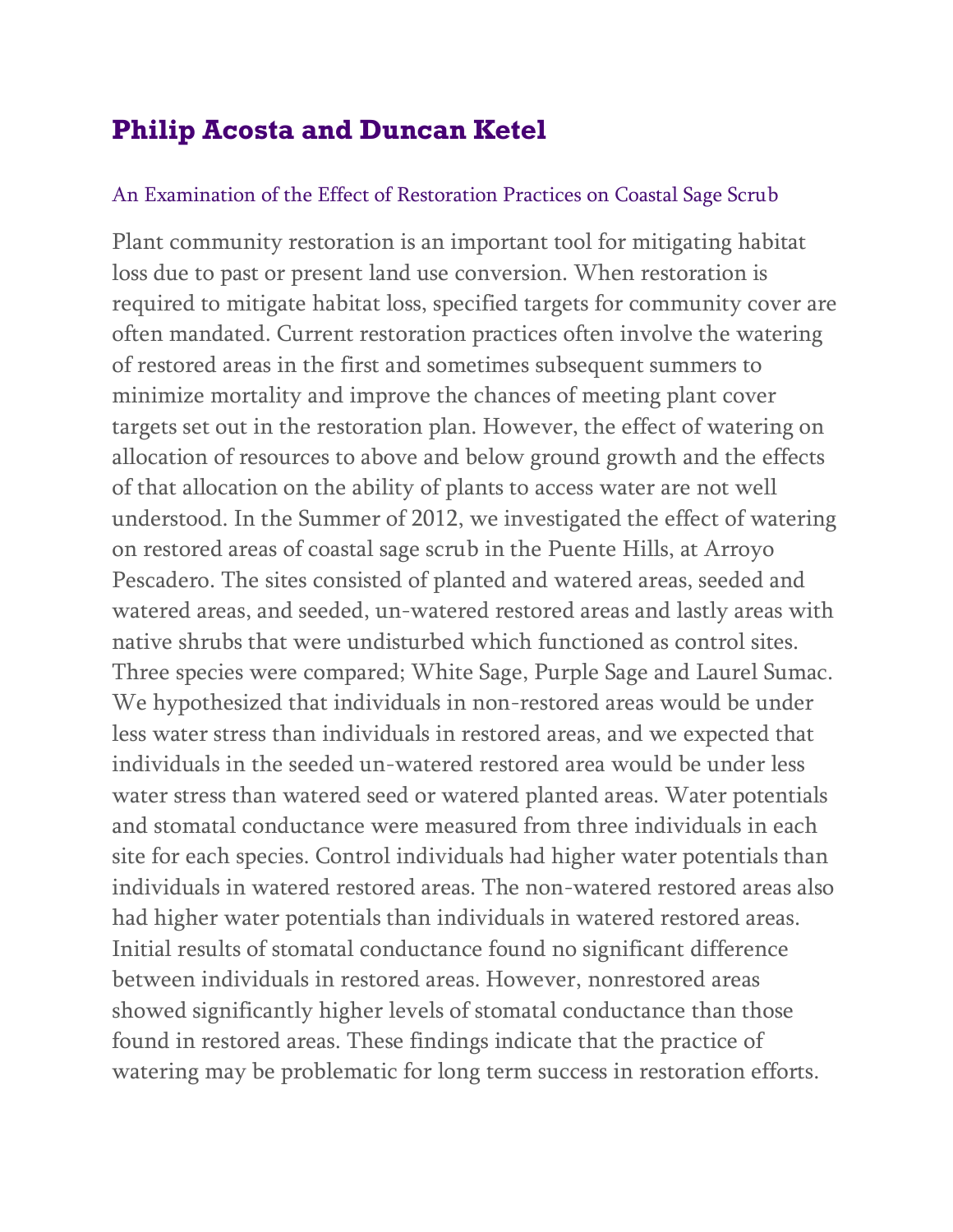## **Nicholas Alcantar**

#### Chagas disease and the study of new era drugs on murine models

Trypanosoma cruzi is the intracellular protozoan that causes chagas disease or trypanosomiasis. It is a very serious issue in South and Central America with growing cases in the United States. In most common cases these parasitic euglenoid trypanosomes can occupy in mammals, wild or domestic including humans. The process of infection first starts when an infected triatomine insect vector or "kissing bug" takes a blood meal, releasing trypomastigotes in its feces near the site of the bite. The trypomastigotes will then enter the host through the open wound or any mucousal membranes such as the eyes. The host will then become infected and T. cruzi will take full advantage invading cells near the inoculation and spread to others such as macrophages, epithelial cells, muscle cells, and neurons. This disease is potentially fatal in humans and widely prevalent in animals, both wild and domestic. Currently 16 to18 million people are infected with the disease and 14,000 people die annually. This disease has gone unseen and is called the "new aids" of our era because of its low detection of symptoms and high risk of infection. Because of the rise of T. cruzi and its ability to grow immune to medications quickly, new treatments must be discovered to eliminate the causing effect of Chagas disease. These new and existing treatments may be benznidazole and nifurtimox, antifungal azoles, and the highly engineered recombinant vaccines to enhance a more vigorous immune response. Each of these treatments are drastically efficient in curing the disease in murine models but each treatment had its own way in doing so. In addition, the focal point of this research underlines the role of parasitic persistence in the development of Chagas' disease and reinforces the importance of T. cruzi elimination in order to decrease or prevent the development of severe chagasic cardiomyopathy which eventually leads to death.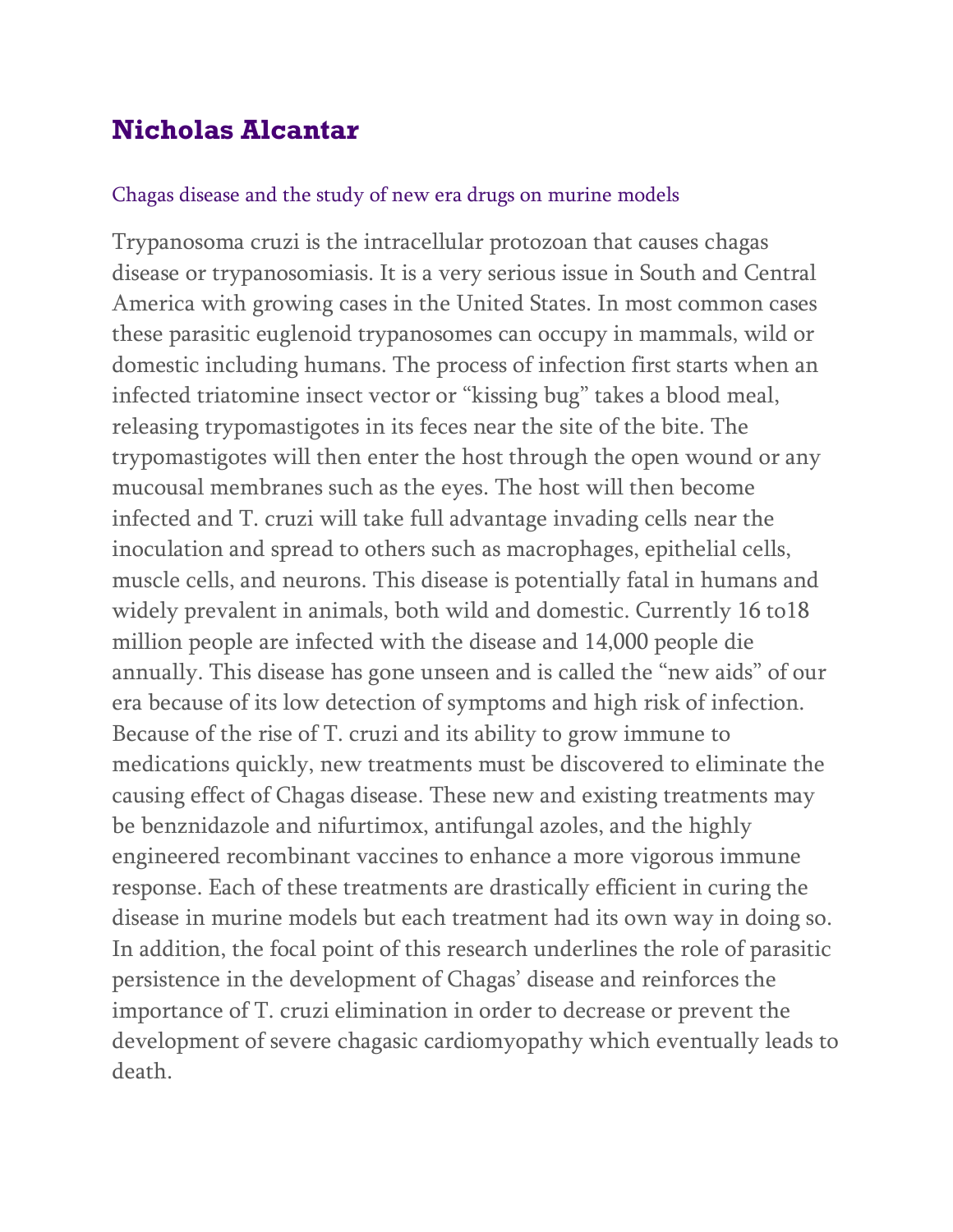# **Jeanette Arreola**

#### Dietary Adaptations of the Prehensile-tailed skink, Corucia zebrata (Scincidae) from the Solomon Islands, South Pacific

The viviparous, prehensile skink, Corucia zebrata, endemic to rainforests of the Solomon Islands is an herbivorous skink that subsists on the plant Epipremnum aureum. This popular houseplant contains calcium oxalate crystals, that are toxic when ingested in large amounts by humans and animals, leading to renal and liver failure, followed by death. We suspect the gut bacteria of C. zebrata might play some role in rendering calcium oxalate crystals harmless as newborns lick the feces of older skinks to acquire the bacteria. Using microbiological tests, we attempted to identify the bacteria and to elucidate the role it might play in allowing C. zebrata to flourish on this unique diet. At this time, we have identified two morphologically different gram-positive colonies of bacteria from fecal material of C. zebrata. We hypothesize they will belong to the Phylum Firmicutes which likely occurs in the microbiota of C. zebrata. The specific role of the bacterial flora played, if any, in rendering calcium oxalate crystals harmless to C. zebrata merits further investigation.

### **Bhumi Asher**

#### International Students at Whittier College: Is there a Sense of Belonging?

How international students adjust to the United States is important to their social and academic success. Students who arrive in the United States, having left their families behind, have to not only adjust to a new lifestyle, but also learn to become independent. Why do international students choose to come to the United States and how do they cope under pressure without their families in the same country? Most of the research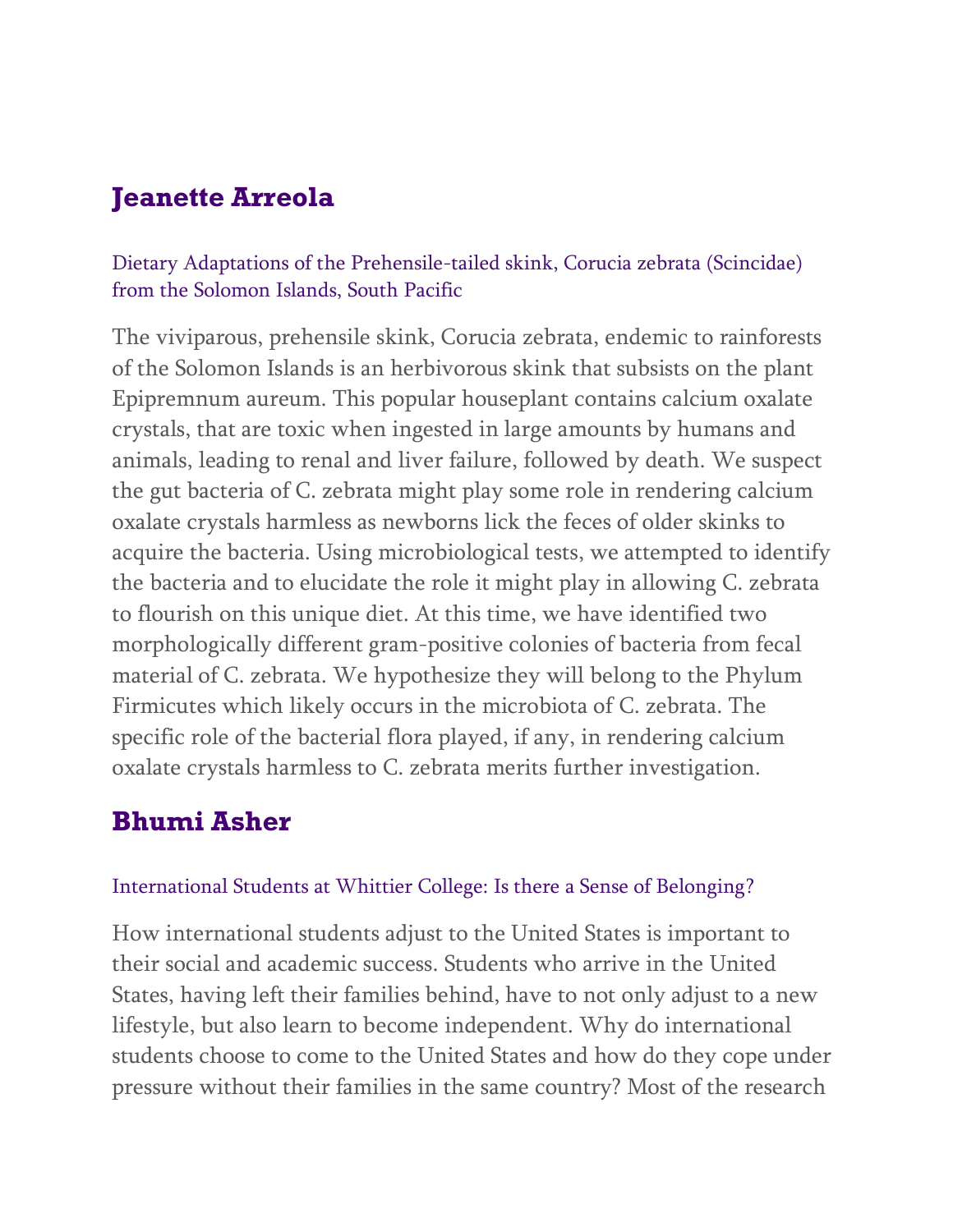done today is survey-based, focusing on single ethnic groups rather than heterogeneous groups of students worldwide resulting in less understanding of their personal experience. To fill this gap in research, I gathered and conducted a total of 10 interviews with students from 9 different countries at Whittier College. The interviews resulted in responses consisting of students at Whittier College feeling a greater sense of self identity because of the small school Whittier is known to be. Early experiences in the States resulted in higher independence levels as well as students frequently changing schools or being brought up in a single parent house hold. In conclusion, the results show that students were willing to share their personal experiences, either positive or negative, and I was able to gain a deeper of their adjustment in America on a more personal level because of the qualitative interviews.

## **Kaitlyn Baldwin**

Effects of the organophosphate pesticides Chlorpyrifos and Diazinon on the regeneration capabilities of Dugesia tigrina

Dugesia tigrina is a flatworm of the phylum platyhelminthes, capable of carrying out full body regeneration. This regeneration is spurred by pluripotent stem cells called neoblasts, responsible for generating the new cells of blastemas, the regenerative outgrowths of wound sites. They are abundantly present in the mesenchyme and divide continuously, allowing the animal to regenerate an entirely new animal from a small body fragment. Planarians grow and shrink depending on food supply, able to scale their body plan within a 50-fold size range. Acetylcholine is a common neurotransmitter found in the central and peripheral nervous system. When acetylcholine is released from an axon terminal, it moves across the synaptic cleft to bind to a receptor on the other side of the synapse (on the post-synaptic membrane). In the peripheral nervous system, acetylcholine acts to control muscular contraction. The action of acetylcholine is stopped by an enzyme called acetylcholinesterase (AChE).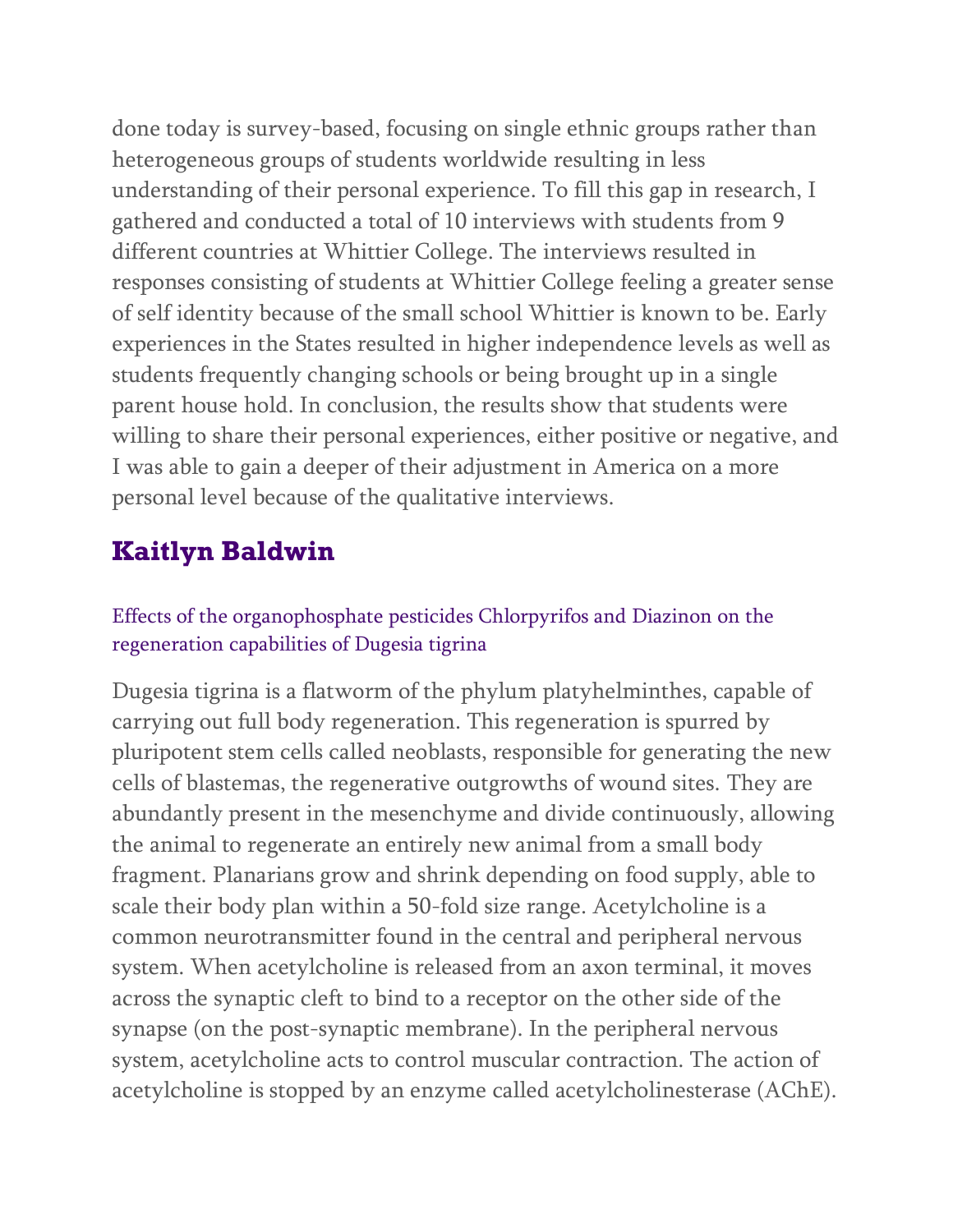Organophosphates are a class of pesticides used for pest control. Several studies conducted in the last 10 years have linked organophosphate levels in human blood to a 50% increase in rates of Attention Deficit/Hyperactivity Disorder and other issues in children and adults. Organophosphates, being long-acting active site inhibitors of AChE were chosen for this study, as they cause a toxic build-up of Ach leading to convulsions, muscle tremors, nausea, and in chronic cases respiratory distress or death. The experimental objective was to measure how this build-up affects planarian regeneration by exposing them to varying strengths of Chlorpyrifos and Diazinon, two organophosphates, hypothesizing that abnormal regeneration was likely to occur. Planarians were observed for three weeks after being severed in two and exposed to water containing pesticide. Results suggested that organophosphates slowed regeneration and depending on the concentration caused a large percentage of deaths in the animal model, implicating that organophosphate use and rates of certain health issues are linked.

### **Lauren Barron**

#### Environmental Justice: An Analysis of Community Activism for Environmental Justice in the City of Commerce

While the topic of predominantly minority and low-income community homes being located near environmentally hazardous facilities is not a new topic for research, there is a research gap of overlooking the City of Commerce community. I will not be looking at the normal trend of research of why hazardous waste facilities choose to operate by a community like the city of Commerce, but more so why the residents of the city of Commerce have chosen not to speak about this injustice. The constant heavy impacts from the industrial pollution, soot found on cars, and overall bad air quality occurring in their own backyards are heavily impacting the life span of residents. Why are not enough residents in this community creating political awareness and becoming community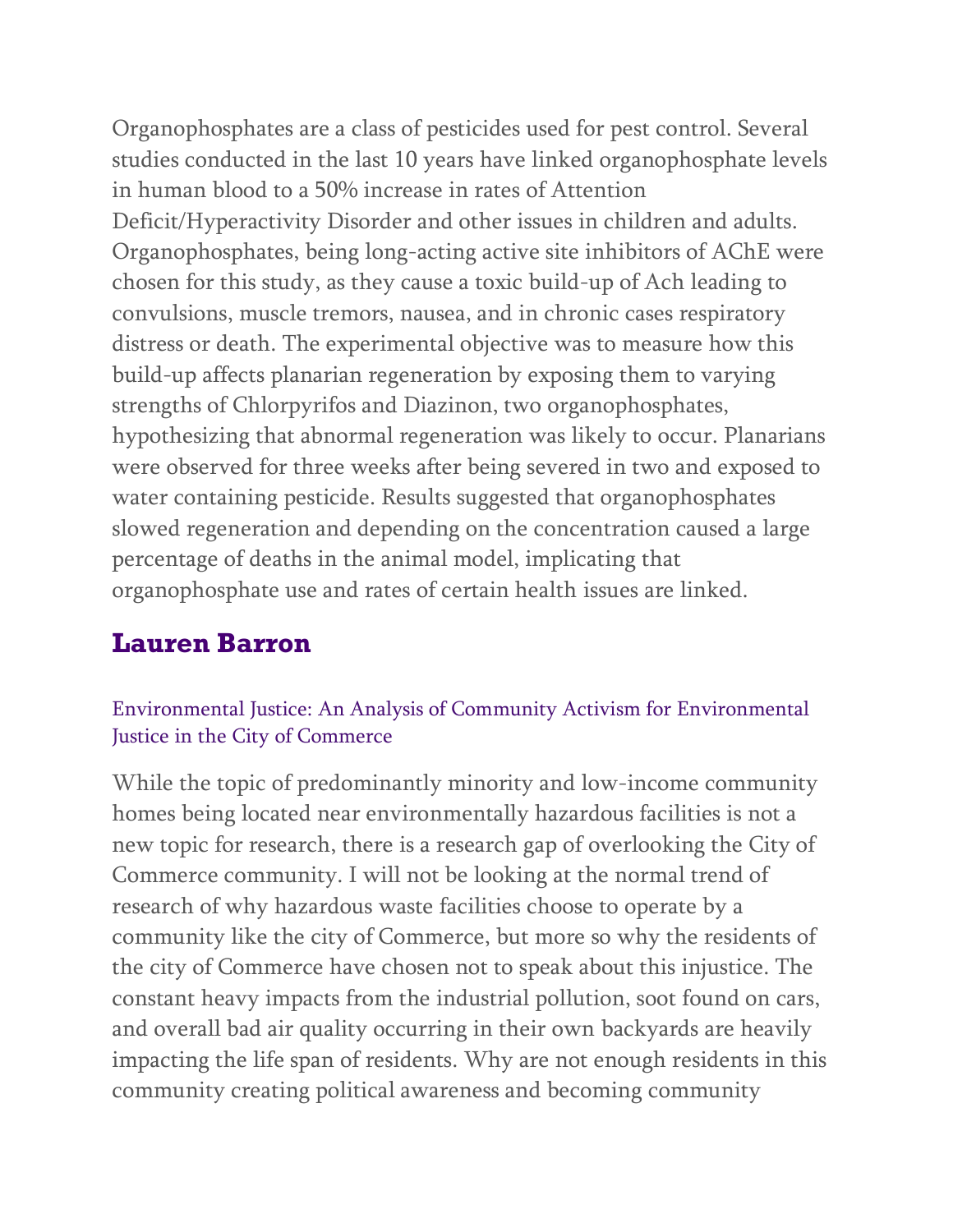activists? Through my research, I will be able to find the different reasons why or why not residents become activists. By conducting interviews with residents, employees, members of East Yard Communities for Environmental Justice, City of Commerce Council members and park employees who are and are not currently politically involved for environmental justice, I am measuring correlations between social and cultural capital, gender related opportunities, educational attainment, and high levels of community involvement from a young age. Though my interviews are not all completely done, I hope to finish with 20 interviews or more. My goal is to better understand how and why residents will/ will not take action to secure improvements in environmental quality by using their voices as a strong force that will fight for a healthy life.

## **Julian Bastida**

#### Southern California Heavy Metal: A Study of a Subculture

The focus of this research is to analyze the subculture of Heavy Metal music in Southern California. Using an ethnographic approach, I ask: What and who is the SoCal Metal scene? Metal music in large part has had a negative image in mainstream society, often being considered too violent or aggressive. This study focuses on the elements of the music that make it a "scene" and how this subculture serves as a collective catharsis for the individuals that comprise it. My literature review takes a look at other studies conducted on a global and more historical scale of Metal music, yet none has been on more focused level in the U.S. My data gathered thus far consists of interviews with several musicians and personal observations of shows that I have performed/attended. I am currently set up for interviews with more musicians and promoters of shows in the Orange County area.

### **Alexandra Brain**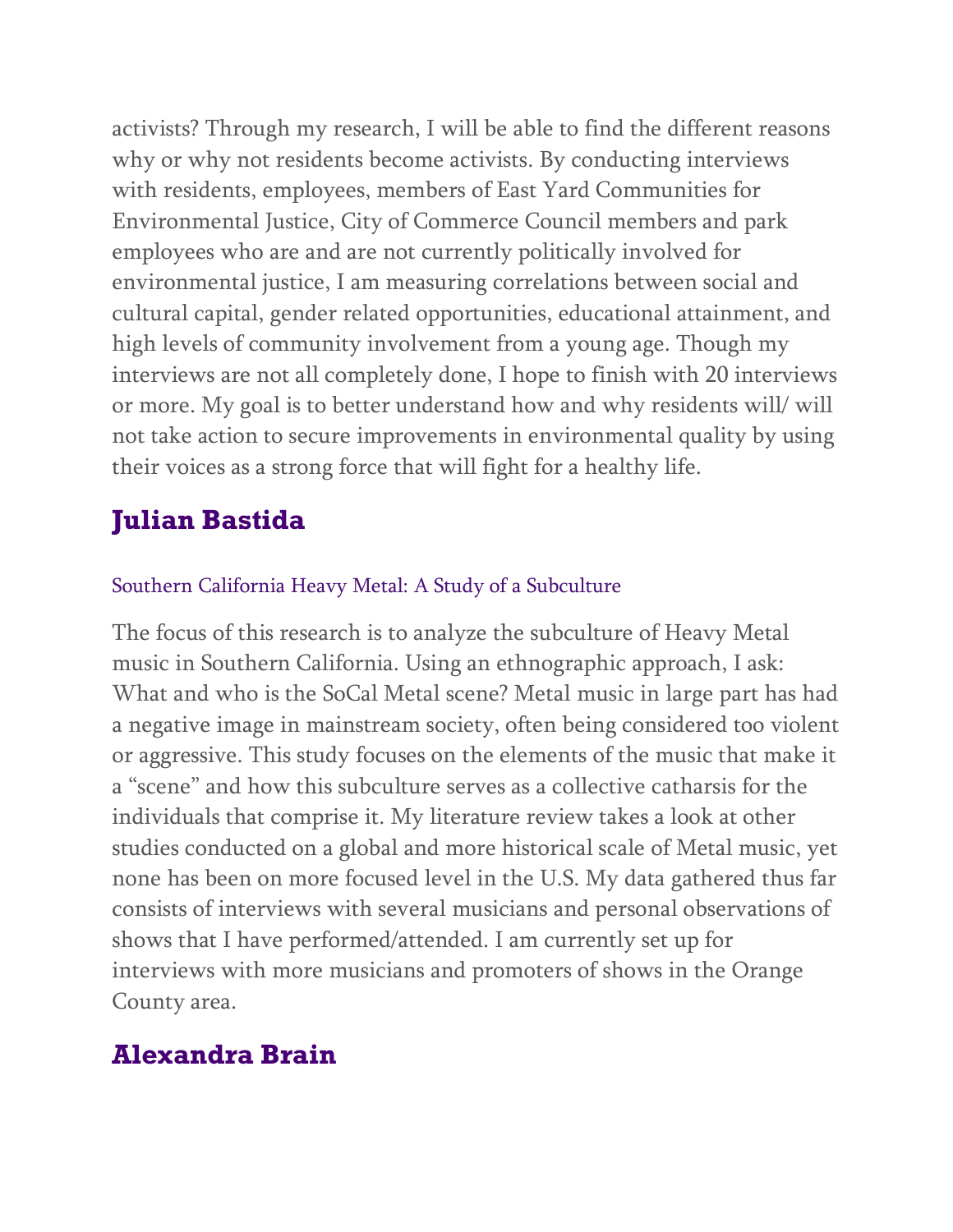#### The effects of music on stress, short-term memory, and working memory

Music, in more recent times, has been found to: provide stress relief, express emotion, and provide an escape from reality for some individuals. With these truths, there is the idea of the separation of noise versus music and the possible negative effects of music on the human body. Stress is also a factor affecting the body. It has both negative and positive effects, but stress causes major long-term damage to the individual. Memory is an integral part of everyday life, however when an individual is distracted, cannot focus, or is under too much stress, short-term and working memory suffer and are unable to provide completely accurate recall of experiences. Many people, from high school students to CEO's, incorporate music into their daily lives and because of this, a question arises in relation to the connections of music, stress, and memory. Does music provide stress relief, and can music have an effect on working and short-term memory? In this experiment, it is hypothesized that music will decrease the amount of stress on an individual and will inhibit the accuracy of short-term and working memory. The experiment looks at blood pressure as a form of the body's response to stress as well as shortterm and working memory. These two types of memory were measured through the use of memory testing and distractor tasks. Each participant was placed in a group with 3 different genres of music: pop, classical, hard rock, and a control group with no music. Music was played throughout the experiment and memory testing. Following the collection of data, results were recorded and statistically analyzed. For those individuals in the pop music group, the data seems to suggest that there is a trend of significant reduction in blood pressure (BP) levels. Initially groups with music have also shown a slight reduction in BP when compared to the control group with no music. Further examination and testing is needed to confirm this trend. These results have been consistent with the original hypothesis and have provided additional insight into the connections between music, stress, and memory. Future studies that examine similar variables will be necessary to analyze the differences and similarities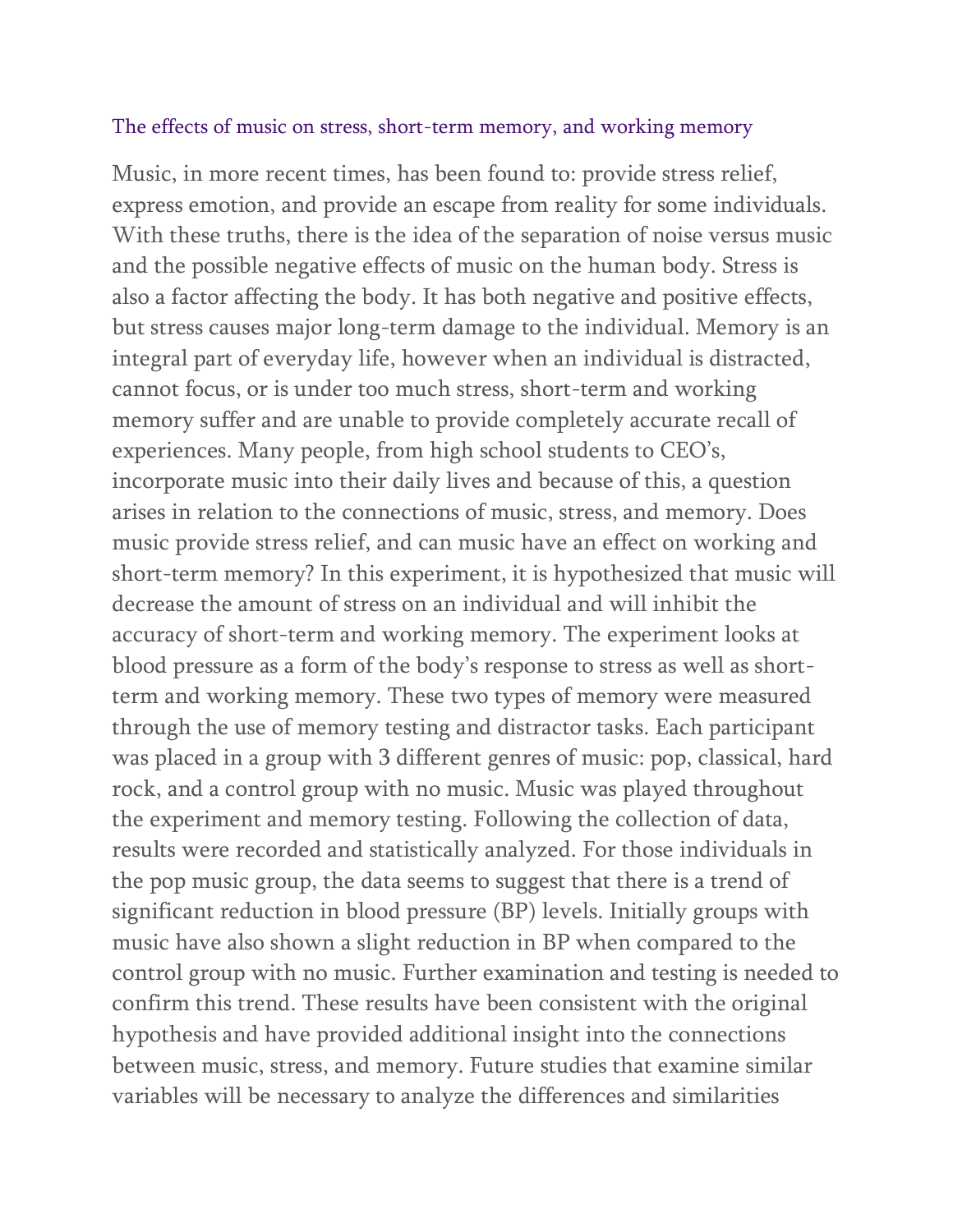between the populations. This study was limited to location and demographic of students; however, it has provided valuable information to the field of biology.

## **Thomas Brook**

#### Effect of Sunscreen on Viability and Growth of Green Algae, Dunaliella tertiolecta

Growing awareness of the health risks associated with prolonged Ultraviolet (UV) exposure has dramatically increased the use of sunblock, especially in coastal regions. These sunblocks contain organic materials including engineered nanoparticles, such as Titanium Dioxide (TiO\_2) and Zinc Oxide (ZnO), which enter the coastal waters and introduce new chemical compounds to the marine system. Only recently have studies aimed at exposing the effects of these nanoparticles on coastal flora and fauna. We examined the population curve of marine Chlorophyte Dunaliella tertiolecta subjected to two commercial sunscreens in suspension, and then cultured on agar plates. We hypothesized that increasing levels of sunblock would inhibit algae growth, completely halting growth and inducing algae death at a certain threshold. We provided evidence that sunscreen hinders growth at concentrations less than 10g/L, and inhibits it completely above 15g/L, consistent with our hypothesis. The effect of sunblock has yet to be fully examined and may continue to quietly harm our marine environment under its current use.

## **Justin Carter**

#### The Differences of Being Black and White in Professional Sports

The major professional sports leagues in America are consisted of Major League Baseball (MLB), the National Basketball Association (NBA), the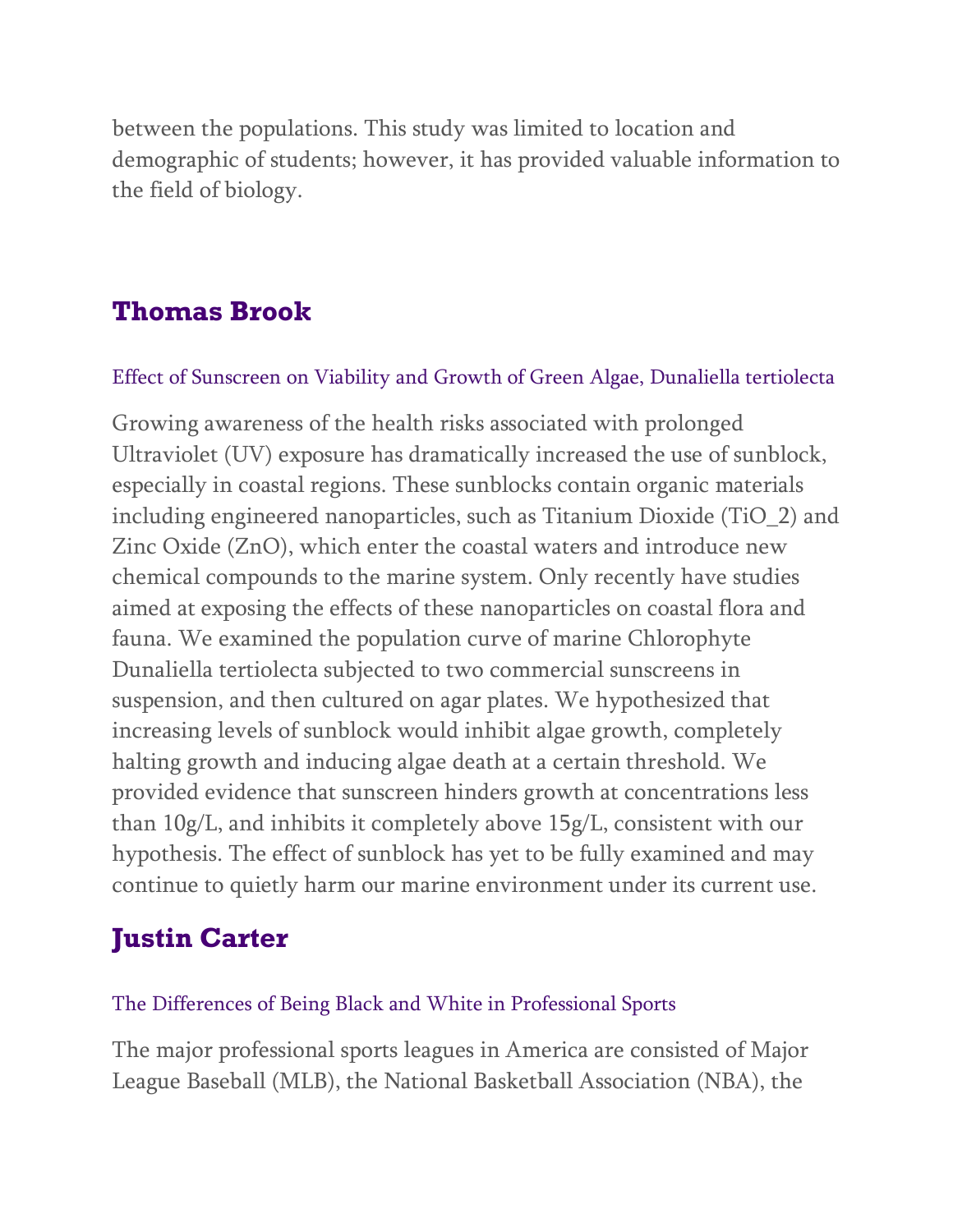National Football League (NFL), and the National Hockey League (NHL). It has certainly been said that sports in America reflect the greater society as a whole. Many people may believe that racial discrimination and segregation is a problem that has ended at the time when slavery ended; but past research says otherwise. This raises the question, is there in fact racial discrimination still occurring in professional sports today? Evidence from the 1970's to the early 1990's shows that there was indeed racial discrimination and segregation in professional sports by the way of unequal employment opportunities and unequal payment of salaries, but this is very outdated data. I conducted my research by interviewing current professional athletes to gain insider knowledge from players that are playing at the professional level and measure discrimination to see if discrimination is occurring in this present era. From this I was able to create a qualitative analysis of the athletes' perceptions of racism in sports, this analysis is be very beneficial in comparing how athletes of different races perceive racism on the job. My findings from these interviews varied from the participants as they expressed that every players' view on racism is shaped on three central things; a player's perspective, stereotypes that they might have encountered in their lives, and their personal experiences in certain situations. Current quantitative findings show that there is in fact a substantial gap in "central" positions in the NFL and MLB. Central positions can be explained as head coaching positions in management, and the quarterback position among players, which favors white athletes. This gap shows that there is structural discrimination occurring in sports among those in decision making positions.

## **Michelle Chen**

#### Chinese + American = Chinese American

Nowadays there are more and more Chinese people immigrating to the United States every year and many Americans feel that Chinese immigrants should make a bigger effort to integrate themselves into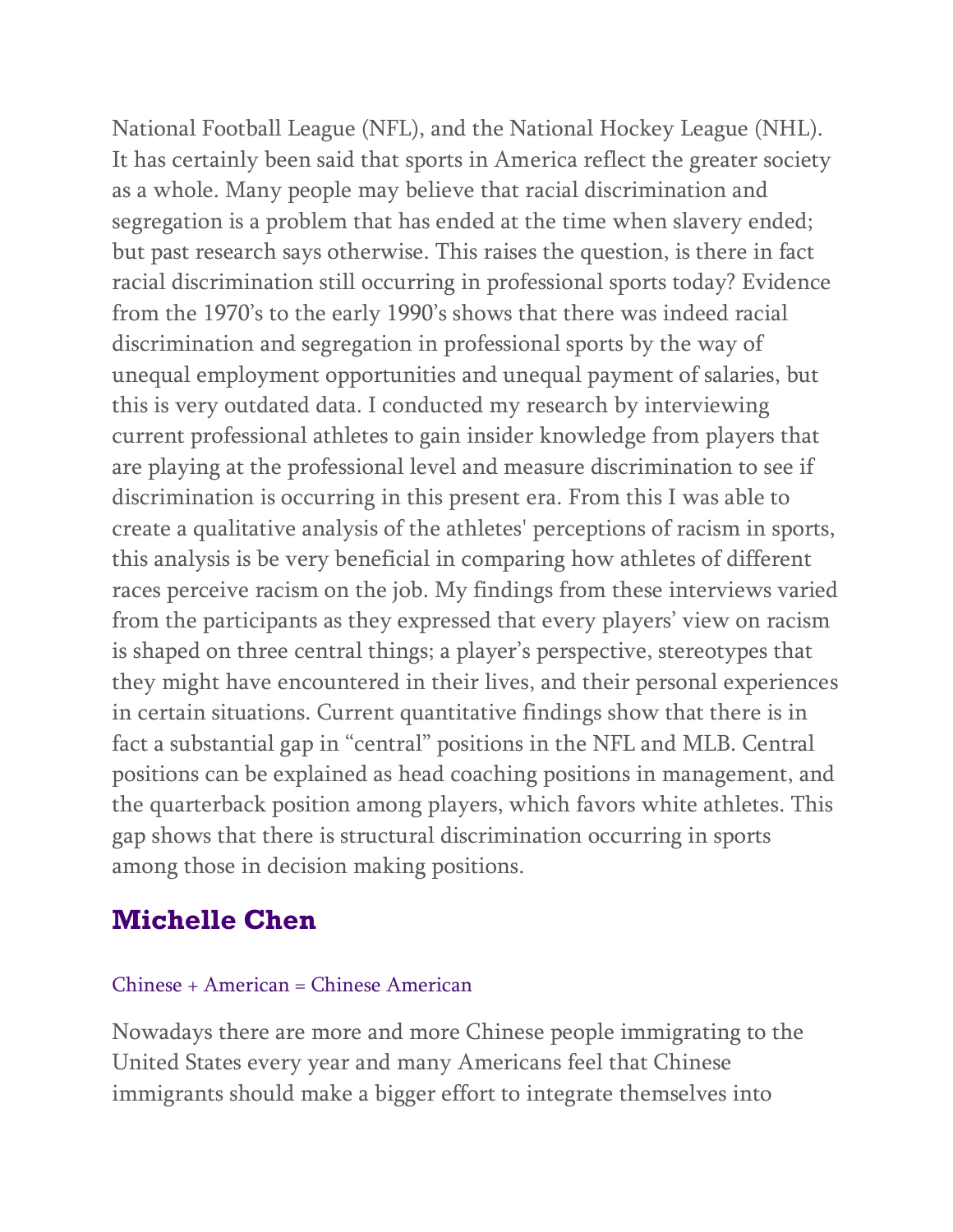American culture. According to Peter Kwong, author of The New Chinatown, "many Americans believe that today's Chinese immigrants should assimilate and make an effort to become 'American.' They should first learn the language, even if it means going to night school after a long day of work. They should appreciate hot dogs and understand baseball. They should interact with Americans instead of those from their own descent. Ethnic ghettos may exist, but they should be a transitional stage, serving as a home for newcomers until they learn English and adjust to the American culture" (Kwong, 23). My paper is about the blatant disregard for an immigrant's right to identity, which has led to many misconceptions. Chinese immigrants are hardworking and self-sufficient, and it is their right to keep their culture, even when they are in a foreign nation unaccepting of their traditions. In fact, it is very commendable that the Chinese want to maintain their culture and tradition as well as their strong sense of unity. Working hard for the next generation, Chinese immigrants do not apply for handouts. The children of these immigrants see their parents working so hard to achieve the American Dream, this pushing them to work hard in school despite their language deficiencies. Additionally, this leads to them setting up their own governments and protections, since no American police force or government officials are willing to work in Chinatown. The message I want to send out is that we cannot change history, but we can learn from our mistakes and try to improve from them.

### **Kristen Chikami and Clarissa Burquez**

#### The Effects of Two Telomerase Activators Derived from the Astragalus Root, TA-65 and HTA, in Human T Cells

Telomeres are structures of nucleic acid repeats at the ends of chromosomes that protect the genetic information carried within the chromosome. As cells repeatedly go through the cell cycle, the telomeres shorten with each division. The gradual shortening of telomeres has been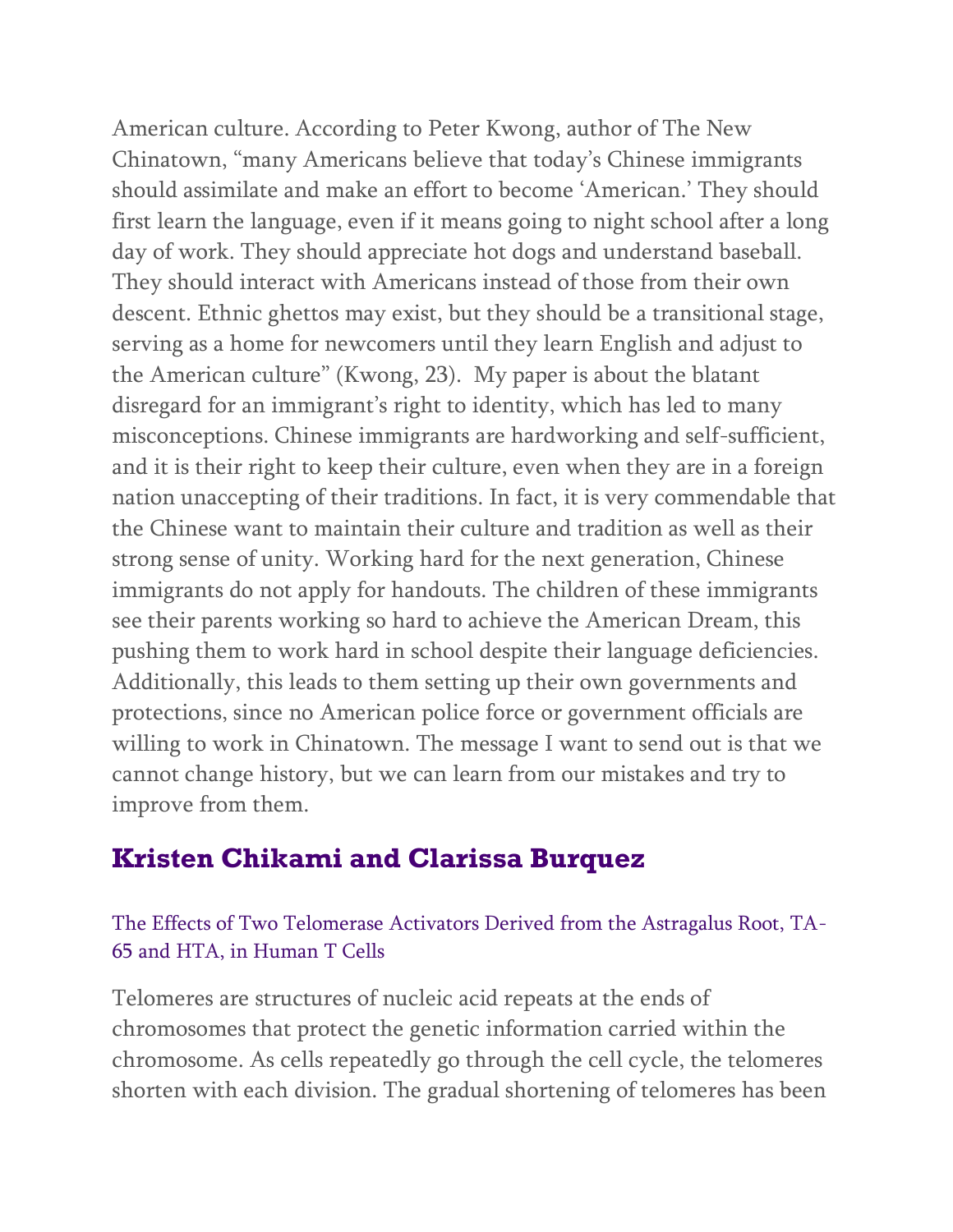correlated with aging and increased chances of contracting diseases. Cells divide until their telomeres reach a critical length that prevents further rounds of cell division, entering a state of cellular senescence. To delay senescence, cells make use of the enzyme, telomerase. Telomerase lengthens the telomeres by adding TTAGGG repeats to the existing telomeres. Previous research has shown that extracts from the Astragalus membranaceus root can increase telomerase activity in T cells. In this study, two telomerase activators derived from the Astragalus root, TA-65 and HTA, were tested to determine their effects on telomerase activity, the pathway used for activation, and replicative capacity in human CD4 and CD8 T cells from 6 healthy donors. T cells were treated with TA-65 or HTA and compared to the control group of T cells. The enzymatic activity of telomerase was measured using a telomeric repeat amplification protocol (TRAP) assay. Results showed that TA-65, but not HTA showed a significant increase in telomerase activity by 1.3 to 3.3-fold as compared to the control in the 6 donors. TA-65 also significantly increased the proliferative capacity of the T cells after primary and secondary stimulations. Treatment with pathway inhibitors suggested that TA-65 uses the MAPK pathway to activate telomerase. These findings show the importance of testing different telomerase activating compounds for their effects on telomerase activity and suggest that TA-65 is a possible method of treatment to delay the onset of aging in human T cells by increasing their levels of telomerase activity.

### **Kristan Cleveland**

#### Overproduction of Free Fatty Acids in Escherchia coli

The rapid depletion in fossil fuels reflects a growing need for the production of renewable and sustainable large-scale fuels. Synthesis of free fatty acids in Escherichia coli represents an ideal strategy for converting sugars to biofuels due to its large metabolic knowledge base and ease in manipulation. Fatty acids produced by E. coli are energy rich with a low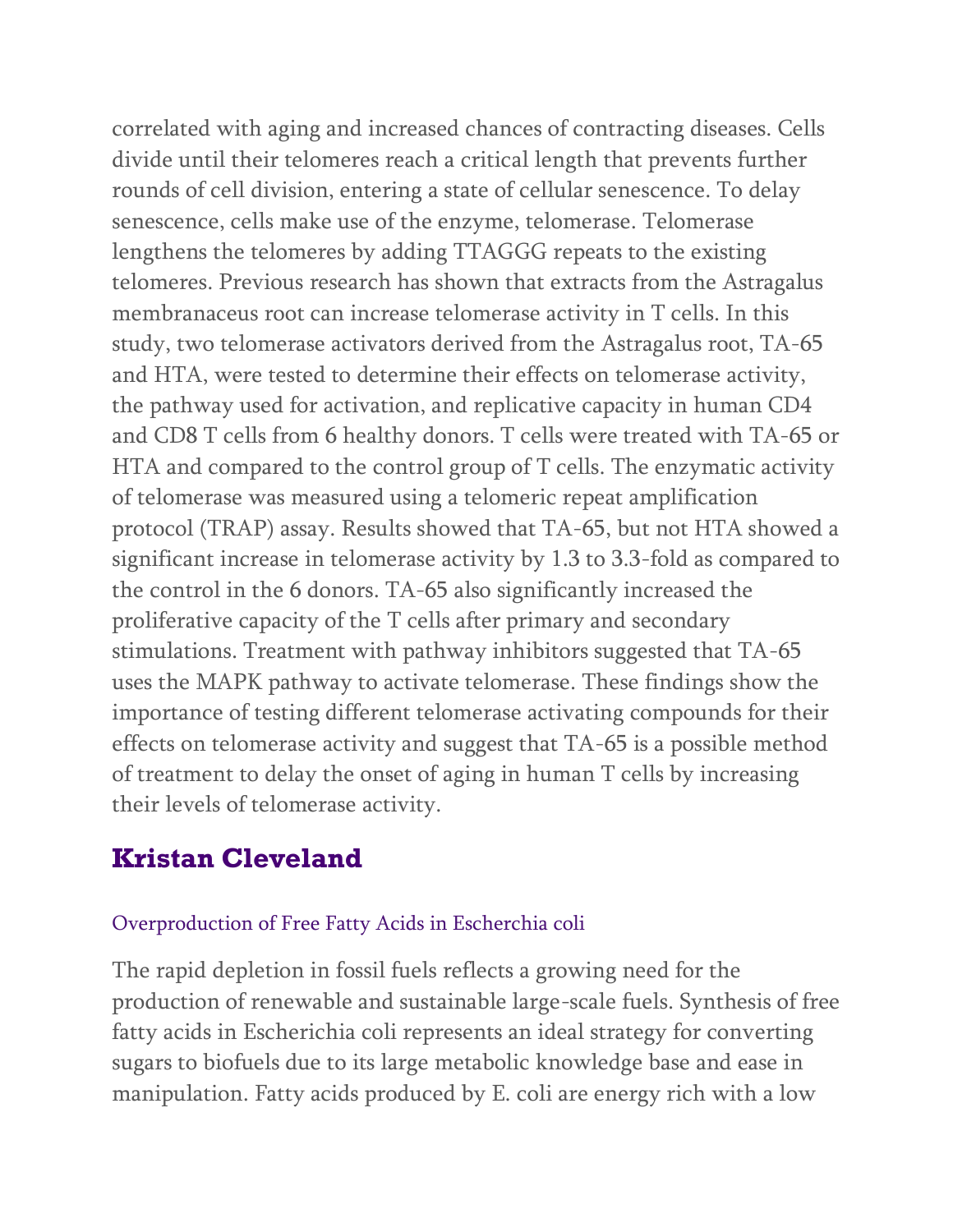solubility in water, and because of this, it can be argued that they are the most useful precursor to the production of a sustainable biofuel. This study shows that the introduction of thioesterase, an acyl-acyl carrier protein synthesized from Umbellularia californica, into an engineered strain of E. coli allows for overproduction of fatty acids. As reduction to fatty esters and alkenes ensues, the generation of readily used biofuel is feasible. After extraction and purification, GC/MS analysis quantified the fatty acid synthesis from cultures of overproducing and nonoverproducing strains of E. coli.

# **Meghan Couch-Edwards**

#### "What it Means to Be an 'American': Non-White Perspectives on a Redefinition of US Culture

Recent studies on the demographics of the United States show a dramatic shift in the amount of non-Hispanic whites that comprise the country. Whereas in 1960, whites made up around 85% of the population, it is predicted that in 2050 it will shrink to less than 50% (Taylor and Cohn). As previous research focuses on the assimilation process of immigrants and how their language and identity have been affected in a new culture, there has been little research done on how non-white, US-born citizens culturally identify. A new definition of US culture, as well as what it means to be an "American", is necessary. How do second and third generation US citizens self-identify culturally and racially in the United States? What aspects of their family's culture continue in the US and how has that been facilitated or hindered? This research uses qualitative interviews with non-white Whittier College students ages 18-23 to gain an understanding of this ethnic and cultural shift. The majority of the respondents believe that it is possible to simultaneously be a part of both cultures at once, even if there is a discrepancy between their family's original culture and how they place themselves in US society.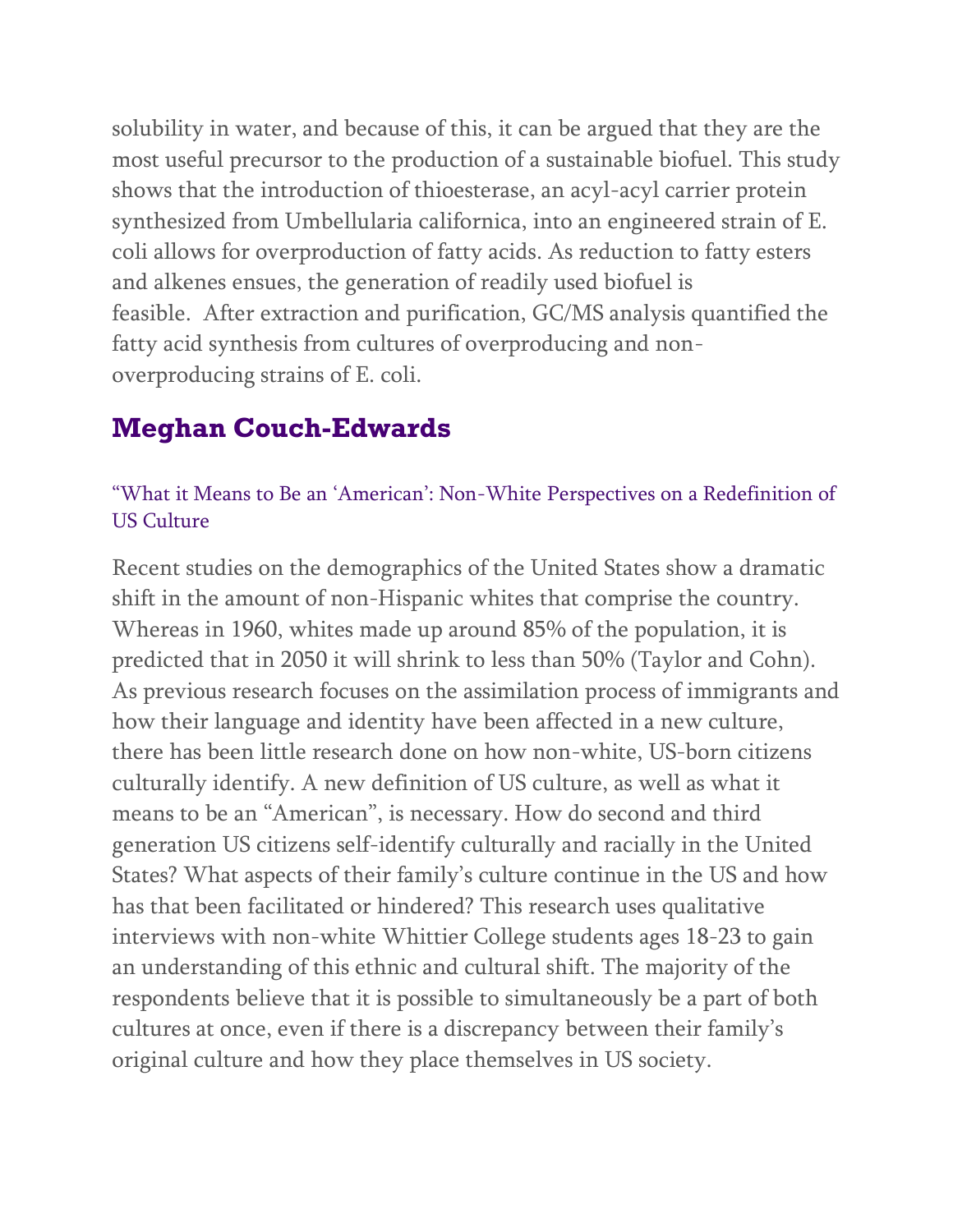## **Ian Cromwell**

#### Surgical Interventions for Damage or Disorders to the Lumbar Spine: An Examination of Current Techniques and Materials

Until recently, spinal procedures were not commonly performed due to the complications and pain associated with the procedures. New procedural methods and tools have made it possible to recover from these highly invasive spinal surgeries and live with less pain and better functionality. Several articles were reviewed to determine the advantages and disadvantages of certain spinal procedures. The two primary methods observed were the spinal fusion surgery and the disc replacement. Both were found to have quite similar effects in most areas. The overall pain reduction, functionality, and recovery was slightly higher for disc replacement surgeries, but any significance was minimal or excluded. The major problem seen with fusions was a domino effect resulting from lack of motility that causes adjacent discs to degrade causing pain and usually requiring further surgeries. Similarly, the disc replacement causes excess motility that can move the adjacent discs beyond normal functionality and cause damage to the intervertebral discs. The use of both techniques is called a hybrid surgery and can successfully counteract the disadvantages of either procedure on its own. The alternative to this hybrid method is a dynamic rod surgery that supports and spaces the vertebrae with a polypropylene rod allowing motility while retaining its structural integrity.

# **David de Leon**

Challenges Faced by Female Athletes (Physical/Mental Obstacles and Social Influences on Women Athletes)

As women athletes are starting to gain more attention and recognition, society begins to create an ideal image of what a professional woman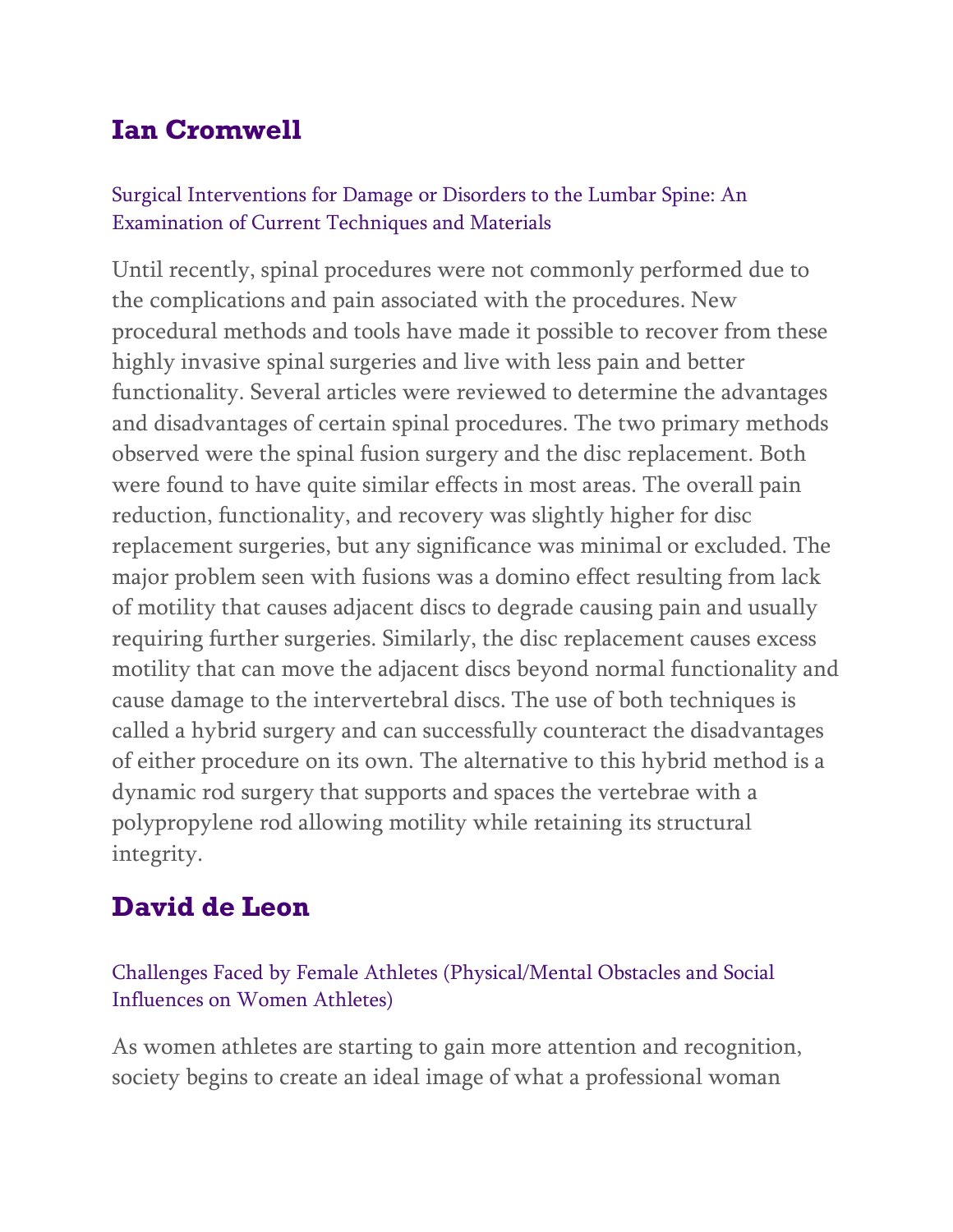athlete should look like. The media has portrayed this image as a fit athlete who is simultaneously capable of succeeding at their sport and displaying their femininity. These advertisements have caused athletes to chase this ideal image and emulate the star athletes of today. Thus, some athletes deal with issues regarding their identity as well as their body image and can suffer lasting effects such as bulimia or anorexia. Research has shown that female collegiate athletes are in a constant struggle to reconcile being a woman with being an athlete. This research documents the struggles women athletes go through today, the effect the media has on the public, and the cultural understanding of what it means to be feminine. I plan on using in depth interviews with collegiate woman athletes varying from Division 1 as well as Division 3 athletes. The interviews from these individuals will come from an array of sports like swimming, track and field, basketball, water polo, soccer, volleyball, and lacrosse. These individuals will give me a better understanding of some of the issues women athletes face in college as well as their self-identification regarding femininity. My initial findings so far have contrasted previous research regarding the mass media's effect on women athletes, but much of the other aspects or struggles that female athletes go through even today have matched previous research findings.

### **Breann De Santiago**

#### The Effects of Soy-derived Phytoestrogens on the Innate Immune System of Caenorhabditis elegans

Nutraceuticals, such as phytoestrogens, are plant-derived substances that are thought to have many benefits that improve human health. Phytoestrogens are estrogen like molecules that have been shown to decrease reactive oxygen species (ROS), decrease oxidative damage, and improve immunity in both animal and human cells. Studies have also shown a correlation with improved life span. The nematode animal model, Caenorhabditis elegans (C. elegans) is an excellent model for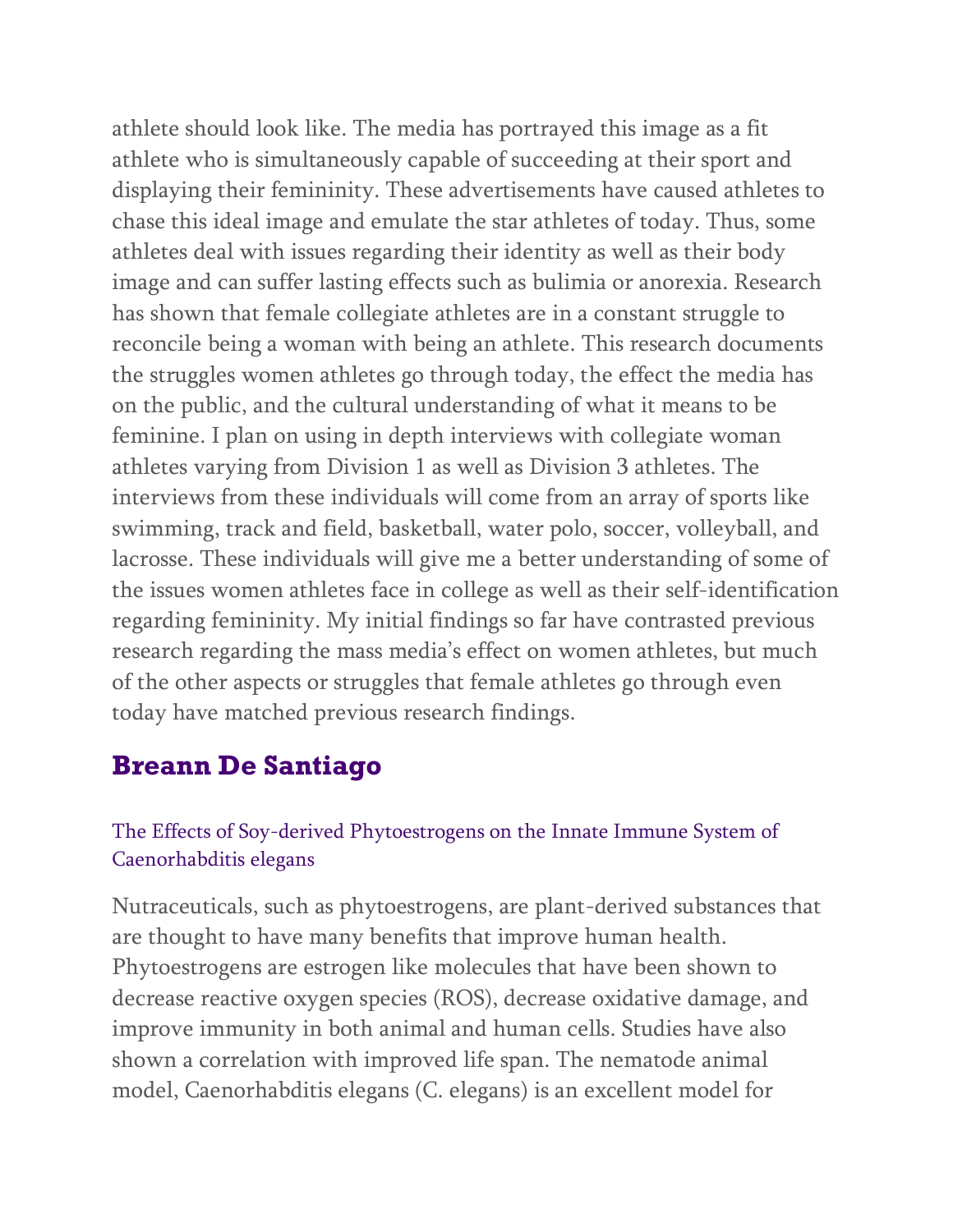research investigating interactions between host and pathogen, as they have a short life span and possess an innate immune system (mediated through the DAF-2 Insulin-like pathway) that is homologous to some advanced organisms. In this study, we investigated the effect of phytoestrogens (daidzein, genistein, or genistein/daidzein) on innate immunity using the wild type N2 strains and three mutant strains (AKT-1, DAF-16, and AGE-1) found to affect the DAF-2 Insulin-like pathway. The various strains were treated with phytoestrogens from the first stage of development until they reached the 2-day old adult stage, at which time they were immunologically challenged with the bacterial pathogen (Pseudomonas aeruginosa) and monitored for mortality over an 80-hour period. Our preliminary findings show that phytoestrogen treated wildtype N2 strain showed a statistically significant reduced mortality when treated with daidzein, AKT-1 mutants had a statistically significant reduced mortality, and the AGE-1 mutants showed a statistically reduced mortality when treated with the phytoestrogen genistein. There was no statistically significant difference observed for the DAF-16 mutant strain. Taken together, our results indicate phytoestrogen administration to C. elegans is correlated with an improved immunity when challenged with pathogenic bacteria and that this improvement might be mediated through the DAF-2 Insulin-like pathway.

### **Alyssa Fluss**

#### A Potential Explanation for Invasion of Riparian Fynbos by Acacia mearnsii in the Western Cape of South Africa

In the Western Cape of South Africa, Acacia meansii is an invasive alien plant species capable of transforming riparian forests into near monocultures. Previous studies on adult individuals suggest that A. mearnsii reduces surface water availability (Dye et al, 2001) as a result of high transpiration rates, and may be more drought tolerant than native species (Crous et al, 2012). But these studies do not explain how A.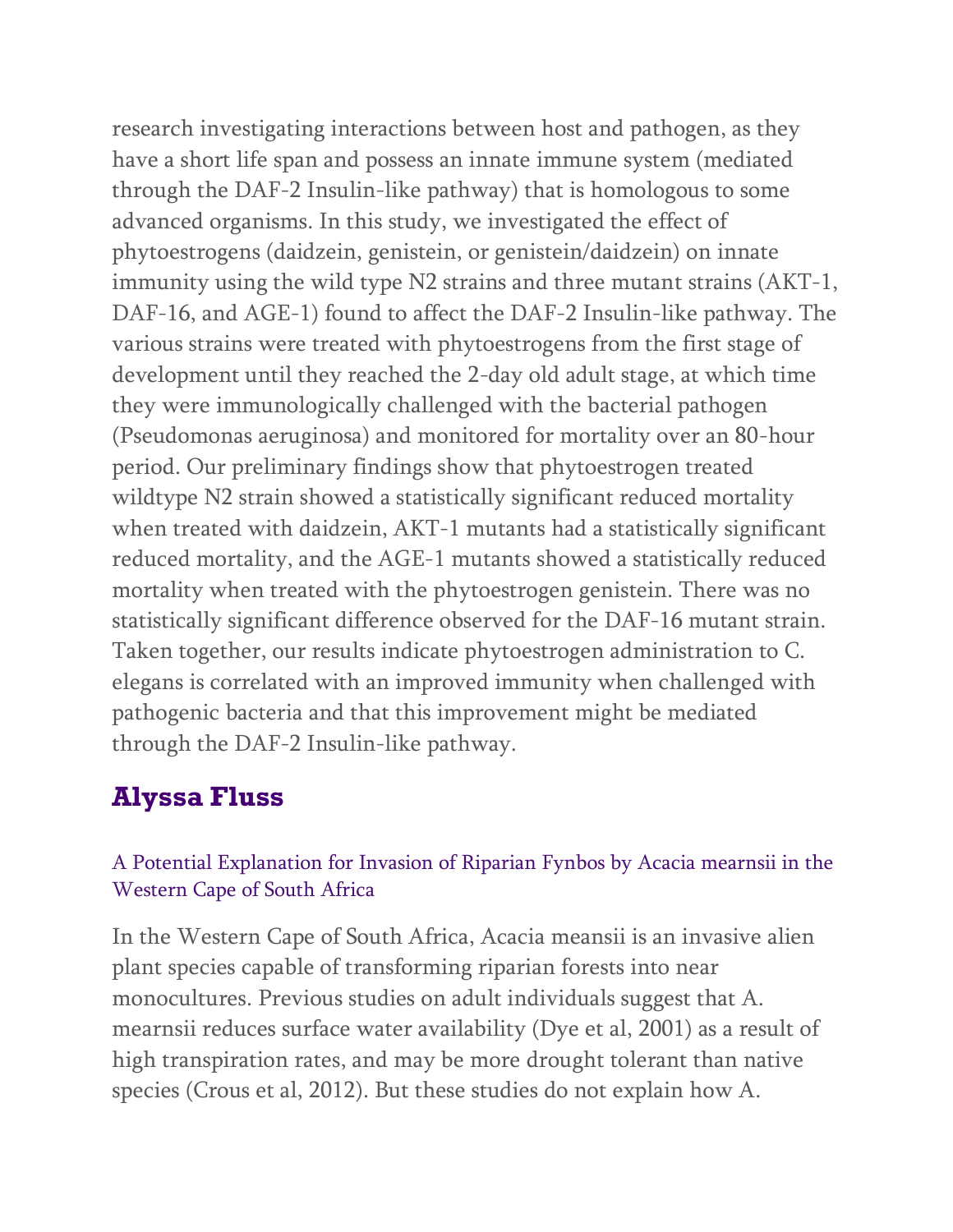mearnsii successfully invades. Our study builds on previous work that compared hydraulic properties of seedlings of A. mearnsii, and a native species, Brabejum stellatifolium (Martinez et al, 2013). Results of this study suggested that seedlings of A. mearnsii have greater xylem specific conductivity, and consequently may outcompete B. stellatifolium for water. During January of 2014, we measured diurnal rates of photosynthesis, pre-dawn and mid-day water potential, and xylem conductivity on five pairs of A. mearnsii and B. stellatifolium seedlings along the Holsloot River to expand the scope of the previous study and address the question of whether A. mearnsii outcompetes B. stellatifolium by decreasing water availability or outcompetes B. stellatifolium as a result of a higher xylem specific conductivity supporting higher rates of photosynthesis. Midday water potentials, an indicator of water stress, did not differ significantly between A. mearnsii and B. stellatifolium (- 2.58MPa and -2.88MPa respectively), but A. mearnsii had significantly lower pre-dawn water potentials (-0.58 MPa compared to -0.34 MPa; p<0.01). Xylem specific conductivity was significantly greater facilitating higher photosynthetic rates (6.49 umol m-2s-1 compared to 4.35 umol m-2s-1 for A. mearnsii and B. stellatifolium respectively), and A. mearnsii maintained higher photosynthetic rates over the entire course of the day. These results agree with the results of the previous study (Martinez et al, 2013), but suggest that competition between A. mearnsii and B. stellatifolium has less to do with A. mearnsii lowering water availability and more to do with greater xylem specific conductivity supporting higher photosynthetic rates potentially increasing growth rates. Higher seedling growth rates for A. mearnsii would reduce light availability for native species and may explain why A. mearnsii is able to dominate riparian fynbos communities once it has colonized following flood or fire common agents of disturbance in riparian fynbos. Our results suggest Working for Water, a program designed to provide jobs to remove A. mearsii adults in invaded streams should expand its focus to removal of seedlings following disturbance.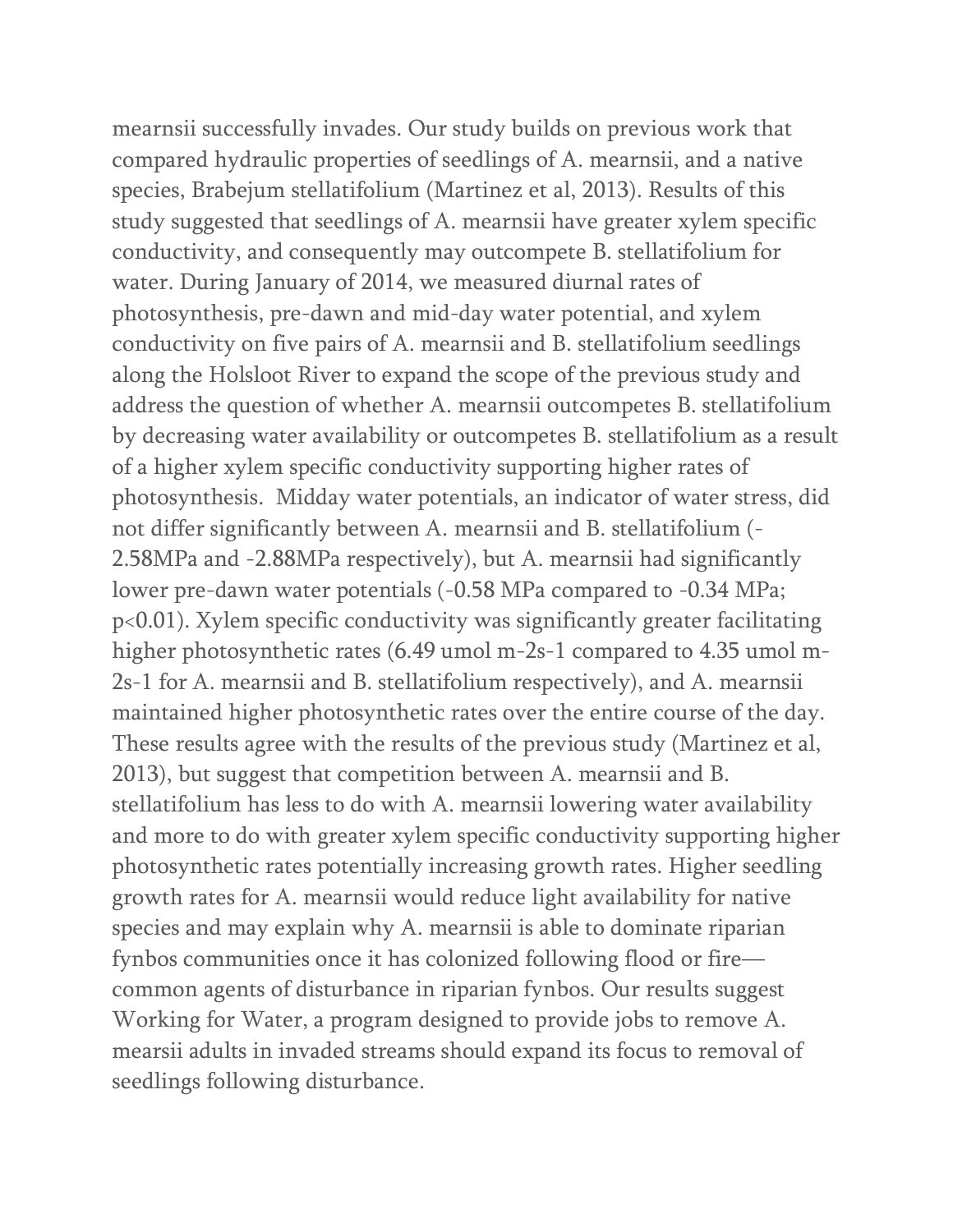# **Joseph Gabriel**

#### Avocado oil and its Effects on Oxidative Stress and Aging

Oxidative stress is the imbalance between the production of free radicals and the organism's ability to combat their harmful effects through the use of antioxidants, which have been shown to detoxify and neutralize free radicals. Without having antioxidants to help combat in oxidative stress the accumulation of the free radicals can lead to damage of cellular components that can result in harmful pathophysiological conditions. In particular, avocado oil contains many antioxidant chemicals such as Vitamins A, C, D, E, polyunsaturated fats, and beta-carotene, which on their own have been shown to effectively decrease oxidative stress and damage. With such high amounts of antioxidant chemicals, we hypothesize that organic avocado oil would help improve overall healthlifespan of organisms. Therefore, in this study we explored the effects of two organic avocado oils on the lifespan of the nematode Caenorhabditis elegans (C. elegans). Breifly, a dose response over 20 days was conducted on two organic avocado oils, Bella Vado avocado oil (B), and Swanson Avocado oil (A). Two concentrations were tested 1:1 (50%) and a 1:4 (25%). Our results showed that at a concentration of 25% oil A did better than oil B and control. Showing that there could be a possible relationship between oil A and increase in lifespan. Future efforts will explore if Oil A at a 25% concentration can also increase resistance to oxidative stress.

## **Alyssa Garcia**

#### A Meta-analysis on the Global Decline of Amphibians

The global decline of amphibians has become an issue that herpetologists have become concerned with over recent years. Various factors that have been stated to be major causes of the decline include chytrid fungus, the pet trade, introduction of exotic species, habitat loss, UV-B radiation, and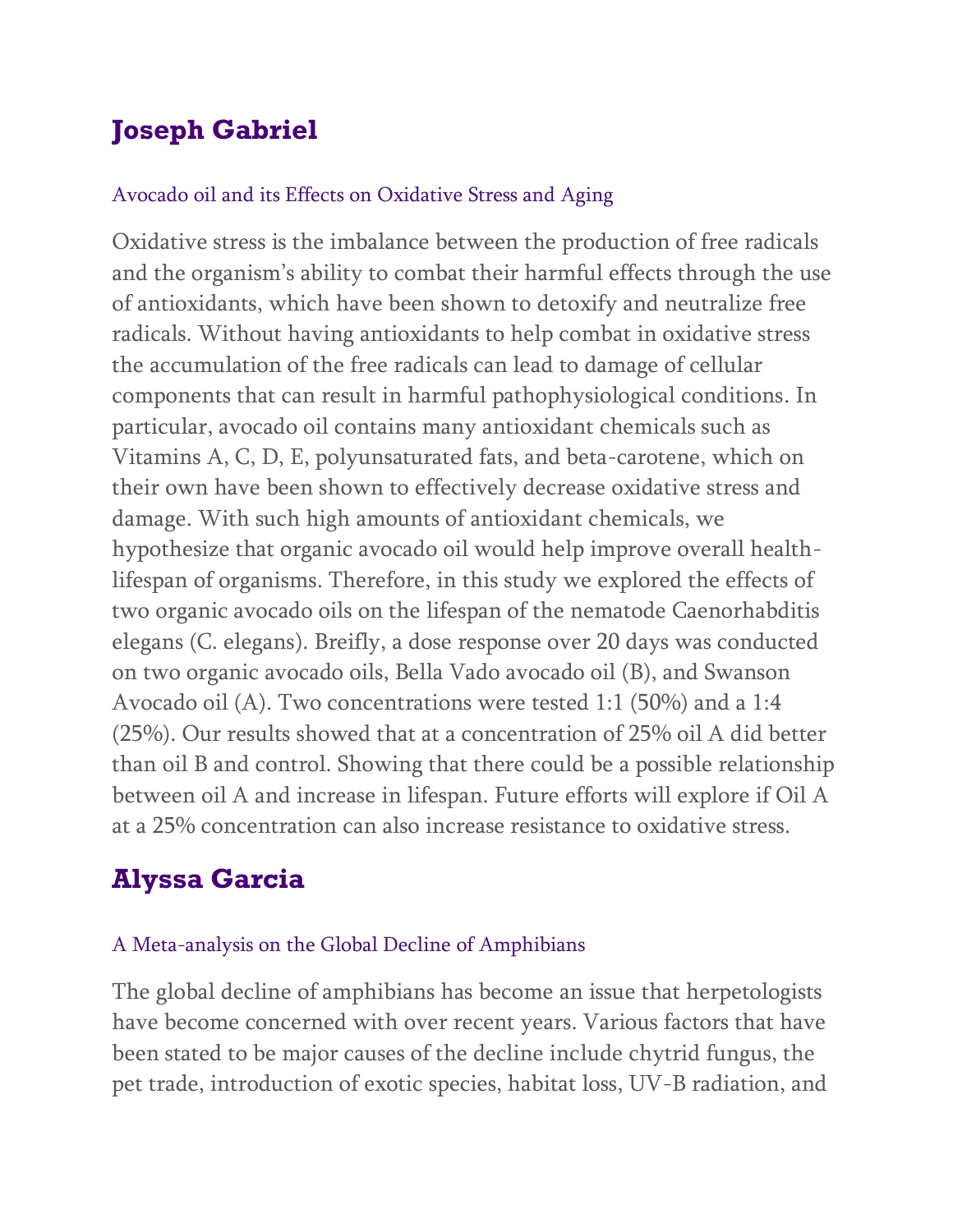climate change. Amphibians have long been utilized in scientific research and in education, but with a massive decline in their population, the world may not benefit from their use. Consequently, it is important to improve conservation efforts to prevent the decline of rare species that could be critical for scientific investigation, environmental indicators, or as animal models. Human development has increased exponentially due to the explosion of the human population. For this reason, we conducted a meta-analysis to determine if habitat loss was the most recurring factor assessed by scientific literature. We tested this hypothesis by collecting studies that focused on particular factors that were stated to be the main causes for the devastating decline, searching the JSTOR database to identify papers used in the analyses of the population decline using combinations of keywords: amphibian, decline, factors, importance, or medicine, and identifying 40 peer-reviewed articles that provided a statement of the factor most responsible for the worldwide decline of amphibians. The trend showed that chytrid fungus was the most recurring factor and habitat loss was one of the least occurring factors discussed. An increase in disease among amphibians could lead to mass extinction, whereas habitat loss can be controlled with increased conservation efforts and can become less of a threat.

# **Juan Garcia**

#### Evaluation of developmental and long-term effects of chlorpyrifos in PC-12 cells

Chlorpyrifos is a widely used organophosphate pesticide that inhibits the enzyme acetylcholinesterase preventing the degradation of the neurotransmitter acetylcholine. Therefore, neurons responding to the acetylcholine, cholinergic neurons, will be hyperstimulated. The resulting hyperstimulation of cholinergic neurons affects their development, function, and survival. In this study we used a rat pheochromocytoma (PC-12) cell line to examine the effects of chlorpyrifos on developing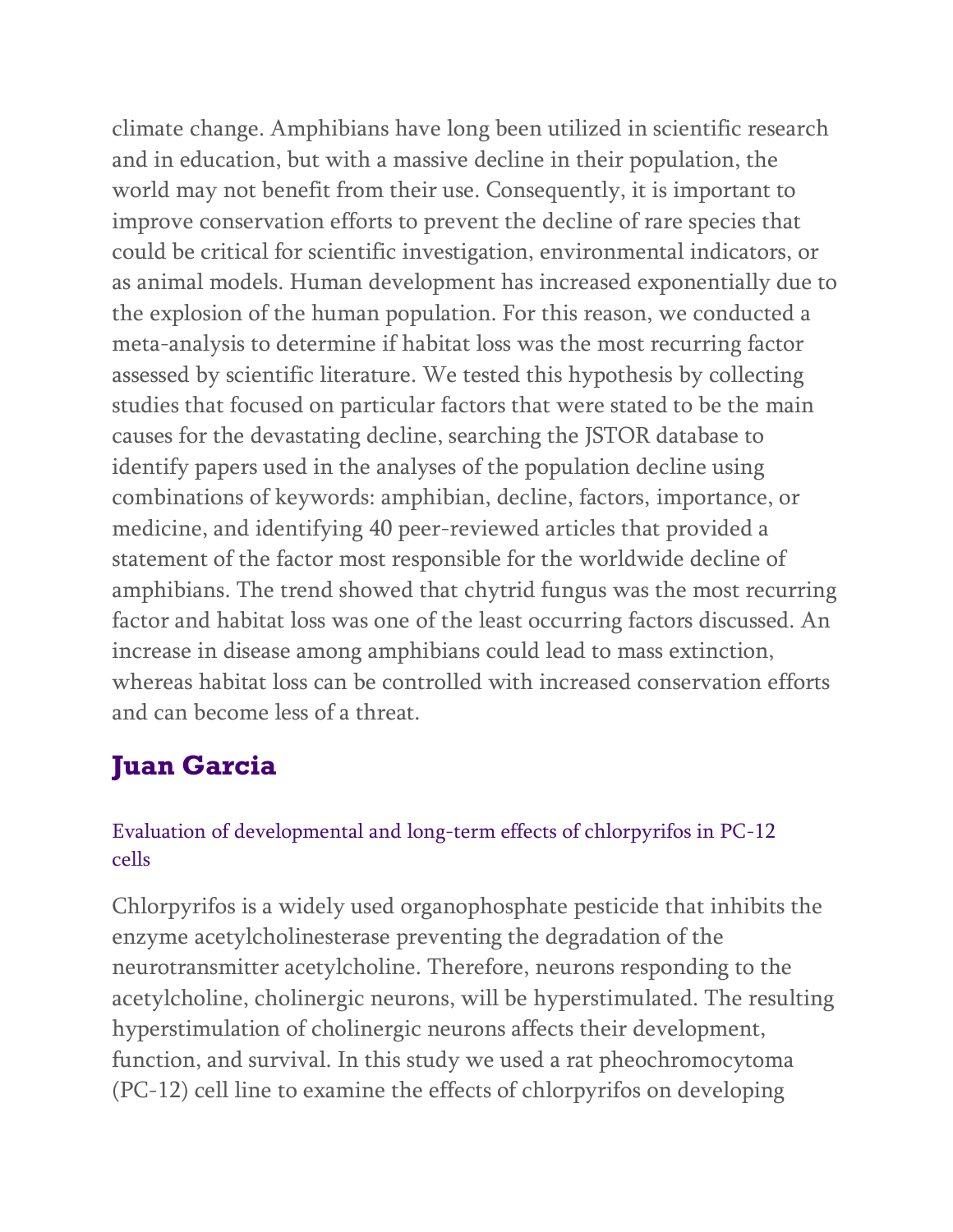cholinergic neurons. Nerve growth factor stimulates the differentiation of PC-12 cells into neurons with a cholinergic phenotype. Results represent at least three independent trials with six replicates (n=18). Dosedependent cell death was observed for PC-12 cells exposed to chlorpyrifos during differentiation. Results also indicate that PC-12 cells were more sensitive to chlorpyrifos during mid-late stages of differentiation than earlier stages at a time when mature synapses are forming. Surprisingly, long-term exposure to chlorpyrifos at sub-lethal concentrations beginning at differentiation decreased their susceptibility to hydrogen peroxideinduced oxidative stress. These results indicate that cholinergic hyperstimulation adversely effects neurons during differentiation but may be protective against oxidative stress in mature neurons.

## **Kimberly Gray**

#### Patron-Client Relations in Jamaica: The Changing Role of the Don

Patron-client relations among impoverished urban communities in Jamaica have seen in a shift in the past two decades. Clientelist relationships were formerly between Members of Parliament and the urban poor--mediated by local bosses called "Dons." However, the MP has suffered a loss of power in these neighborhoods. The Don, who formerly lay aside the MP in power and influence has surpassed the MP. The literature studying patron-client relationships in Jamaica focuses primarily on the relationship of the MP to the community. This focus, however, is inadequate. Residents of garrison communities appear to have a particular allegiance and reverence towards their respective Dons. As such, I hope to answer the question: what factors contribute to the allegiance the urban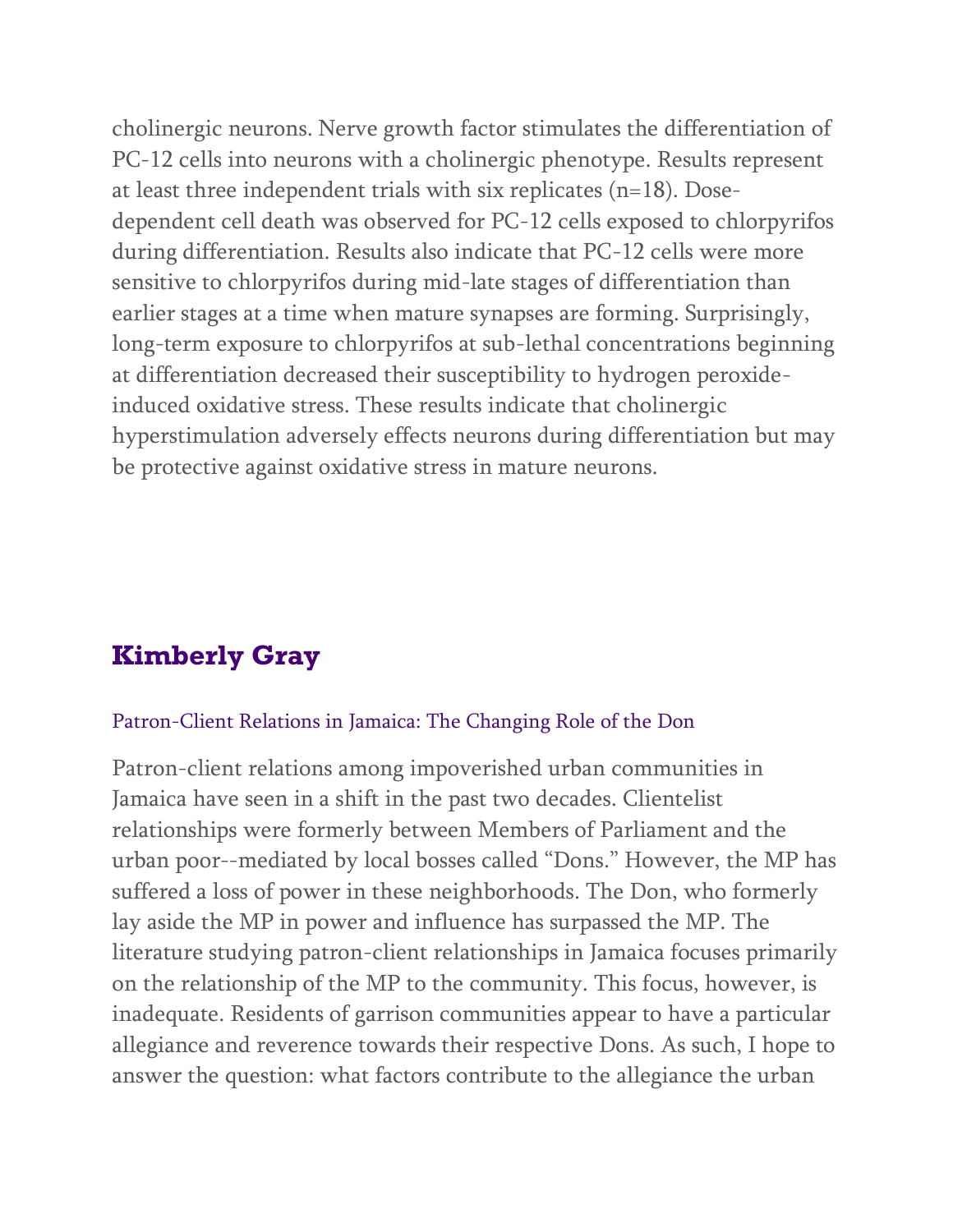poor feel towards their Don? In order to understand the patron-client relationships in these neighborhoods I have conducted four interviews with former residents as well as Members of Parliament. Early data collection indicates that terror plays a role in the commitment persons have to the don in their community. Furthermore, it is the personal relationships with the Don's henchmen that better explain the loyalty persons have to their neighborhood and, by extension, the Don.

## **Jonathan Gregg**

#### The Effects of Chlorpyrifos-oxon on Calcium Channel and Neurotransmitter Receptor Gene Expression in Danio rerio

Organophosphate pesticides (OPs) are used throughout the world for agricultural pest control. OPs have been implicated in negative health effects across multiple different species - including humans - due to their functional inhibition of acetylcholinesterase and subsequent hyperactivation of cholinergic neurons. In humans, cholinergic neuronal cell death has been implicated in neurological diseases, including Alzheimer's disease. However, understanding the effects of OPs on specific neurotransmitter receptors and calcium channel protein gene expression during development could reveal potential mechanisms for increased susceptibility to neurodegeneration. Here we exposed zebrafish (Danio rerio) embryos to a sub-lethal dose,  $2 \mu$ M, of chlorpyrifos-oxon and we isolated RNA from embryos collected at 6, 12, 18, 24, 30, 36, 48, and 72 hours post-fertilization. RT-PCR was performed to amplify DNA for a7 nicotinic acetylcholine receptor (a7 AChR), dopamine receptor subunits DRD2A and DRD2B, and calcium channel subunits CACNA1C and CACNB2. For all transcripts, a significant down regulation in mRNA expression was seen at 48 hours post-fertilization. Developmentally, this corresponds to the end of organogenesis and may indicate a developmentally sensitive time point. However, further work is needed to understand the significance of this result.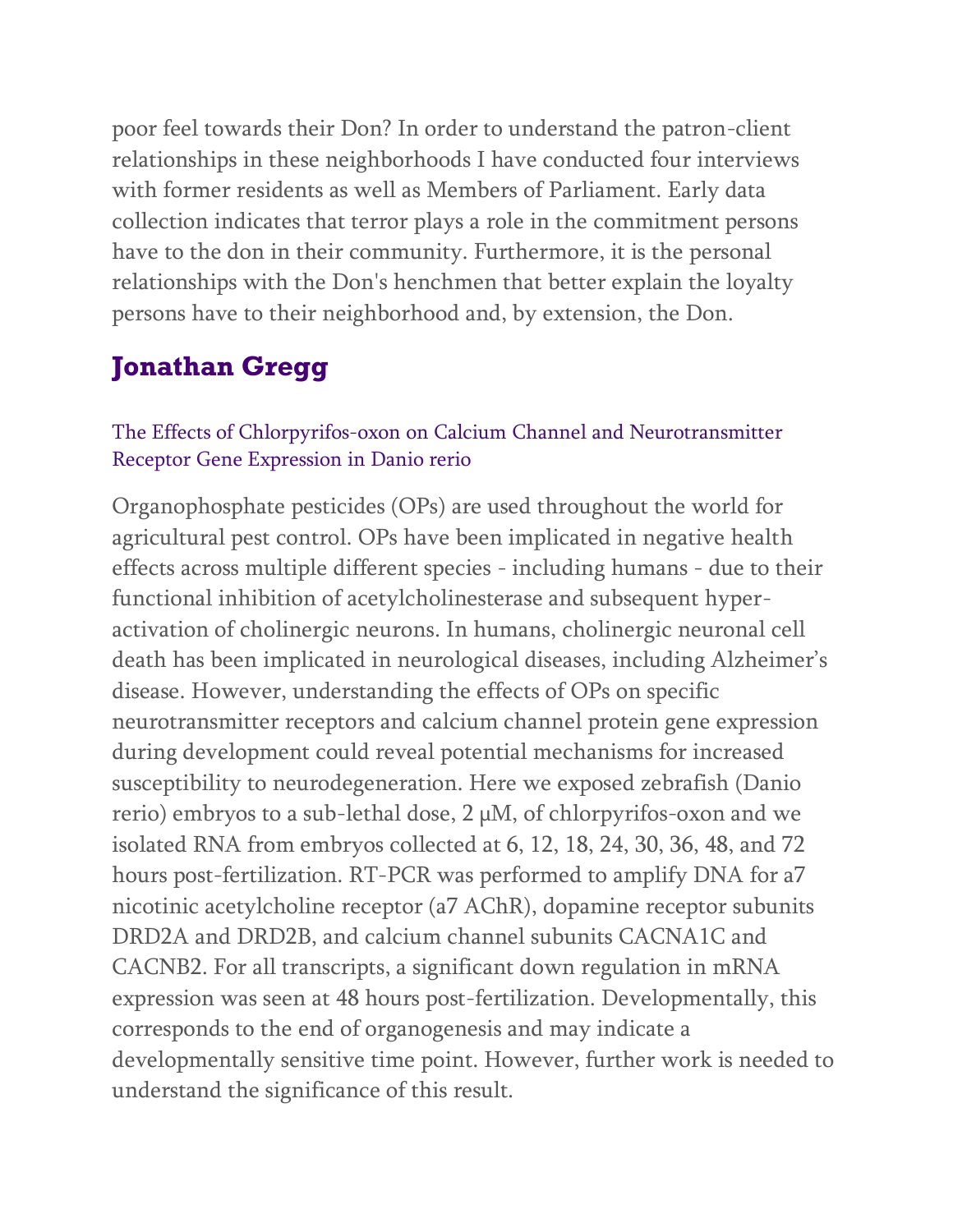### **Mikel Guereca**

#### What Is Your Race? (Select One or More): Examining Race in Relation to Space in Mexican Segregated Schools.

Who is an American citizen? Does eating bread instead of tortillas make you an American? In Southern California circa the early 1900s, eating bread would have made you more American than eating tortillas and beans. My project is not about food, but the racism and segregation numerous Mexican immigrants faced entering the United States. Specifically, my project encompasses schools built to segregate Mexican students and "Americanize" them. Many of these schools were dubbed "Americanization" schools because they promoted American values, including eating bread instead of tortillas. One of the first schools built was the South Raymond School, in Pasadena. The school was constructed because Anglo parents wanted to separate their white children from Mexican children. A decision made clearly because of race. This informal segregation became the basis for several Mexican segregated schools to be planned and built in southern California. My project uses a transnational framework to identify Mexican students' attitudes toward the segregated schools and how Anglo Americans identified Mexican Americans. Using interviews, newspapers, diaries, school board minutes, teacher's curriculums, and Mexican consulate memos, I will demonstrate the struggle between Anglos and Mexicans, and Americanization programs and the Mexican Consulate. Just as Americanization programs built schools, so too did the Mexican Consulate to promote a Mexican identity. This struggle between Anglos and Mexicans, or Americanization schools and Mexican Consulate schools shows the fluidity and malleability of Southern California and Mexican Americans.

## **Dennis Harris and Jolene Paige**

Bacterial Inhibition of Select Alternative Medications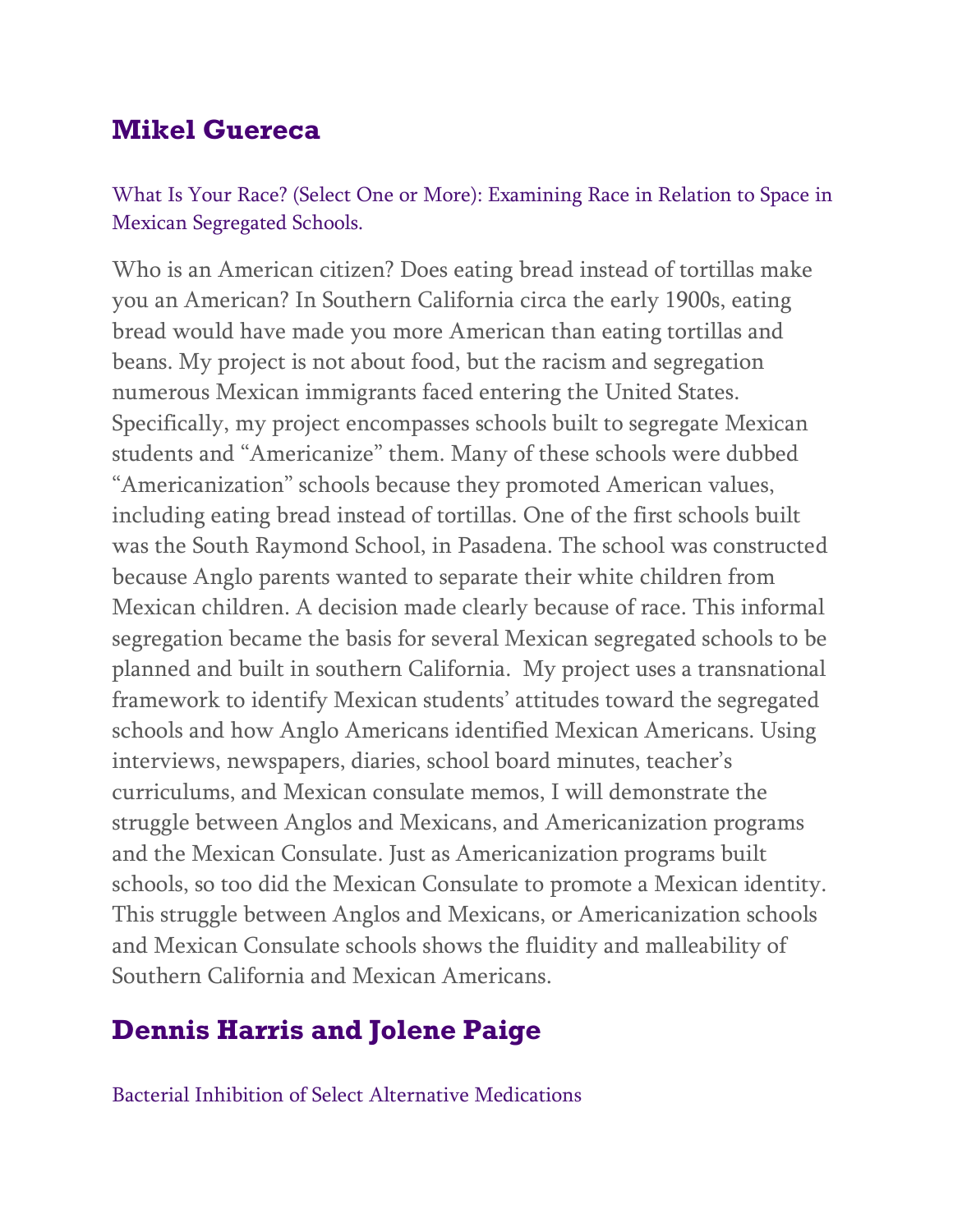Extracts of 4 different over the counter alternative medications were tested against 3 strains of bacteria. The compounds, Goldenseal, Goldenseal and Echinacea, Propolis, and Neem Leaf, all have antibacterial properties in nature. Goldenseal contains multiple alkaloids, such as berberine, hydrastine, and canadine, propolis contains flavonoids such as galangin and hydroxycinnamic acids, and Neem leaves contain nimbin, nimbinin, and nimbidin. These compounds were tested against a typical antibiotic, streptomycin. To determine the effectiveness of each substance, extracts of differing concentrations were made using 70% ethanol and DMSO. These extracts were then tested on Streptococcus pyogenes, Pseudomonas aeruginosa, and Bacillis megaterium using the disk diffusion method. Results indicate that these compounds all differing levels of effectiveness on each type of bacteria, however they all inhibited gram positive bacteria more than the gram negative. Despite the apparent inhibition by these compounds, none were able to reach the effectiveness of streptomycin at similar concentrations.

## **Isaiah Hernandez**

#### The Effects of Substance Use on Whittier College Students Wellbeing: Does Use Increase or Decrease from Freshman to Senior Year?

College is a period when young people begin to distinguish themselves from their parents and develop their own identity. However, with this newfound autonomy comes greater expectations and more responsibilities which often require those entering adulthood to make some fundamental changes in the way they interact with the world. According to previous research, if college students are not adequately prepared to meet these challenges, the results can often manifest themselves in negative ways- namely, drug and alcohol use. This study examines the effects of substance use on Whittier College students' overall wellbeing by measuring the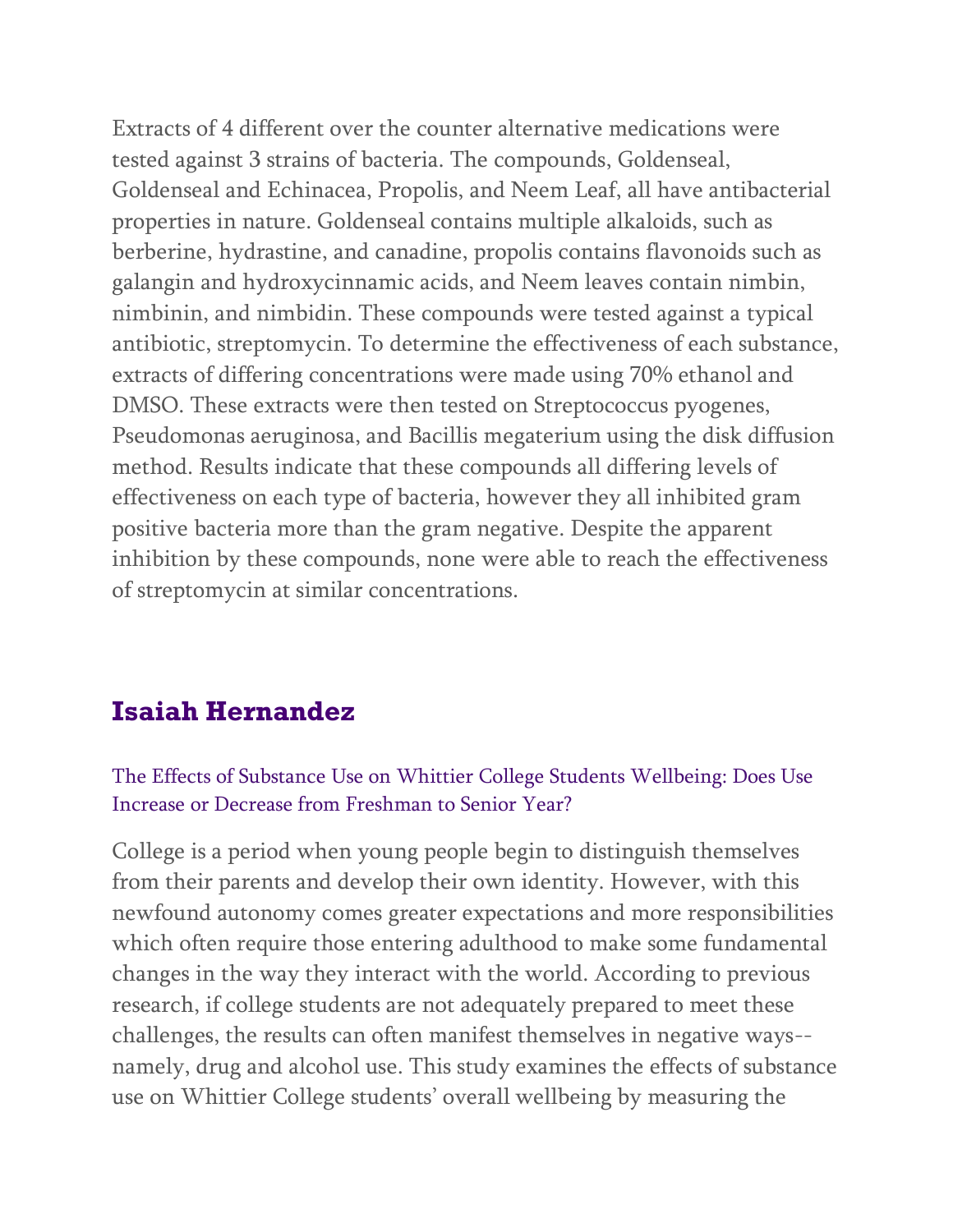negative impact that substance use has on a student's academic performance and social life. Also, this study measures the change in frequency and quantity of use as students progress through college (freshman to senior year). 100 surveys were distributed to Whittier College students in order to assess specific negative consequences of use, frequency and quantity of use in an average week over the last year, class level, and primary drinking motives. In accordance to my initial hypothesis, the rate of use and negative consequences associated with use were higher among freshman than seniors. Overall, frequency and quantity of use tended to decrease as one progressed through college. However, some findings indicate that a number of junior and senior participants continued to use as much or more than they did when they were freshman. These findings suggest that students who are 21 may also be an important target group for prevention and intervention efforts along with incoming freshmen, who are typically under the age of 21. The purpose of this research is to understand the specific substance use patterns and habits of Whittier College students. By analyzing these specific habits, more precise and effective prevention and intervention efforts can be developed.

### **Michael Hoskins**

### Getting to School: A Review of the Literature on the Factors that Lead to Enrollment in College

The focus of this literature review is the on factors that help high-school students go to college, as well as the potential dangers while on the road to college that can deter students from going to college. Researchers pay attention to how high schools help students get to college and if there are any other influences such as socioeconomic status (SES), family problems, job expectations, or cultural diversity that impact whether students go to college. The focus of this paper is to target the problems that seem to persist on the path to college for many students so that we can find a way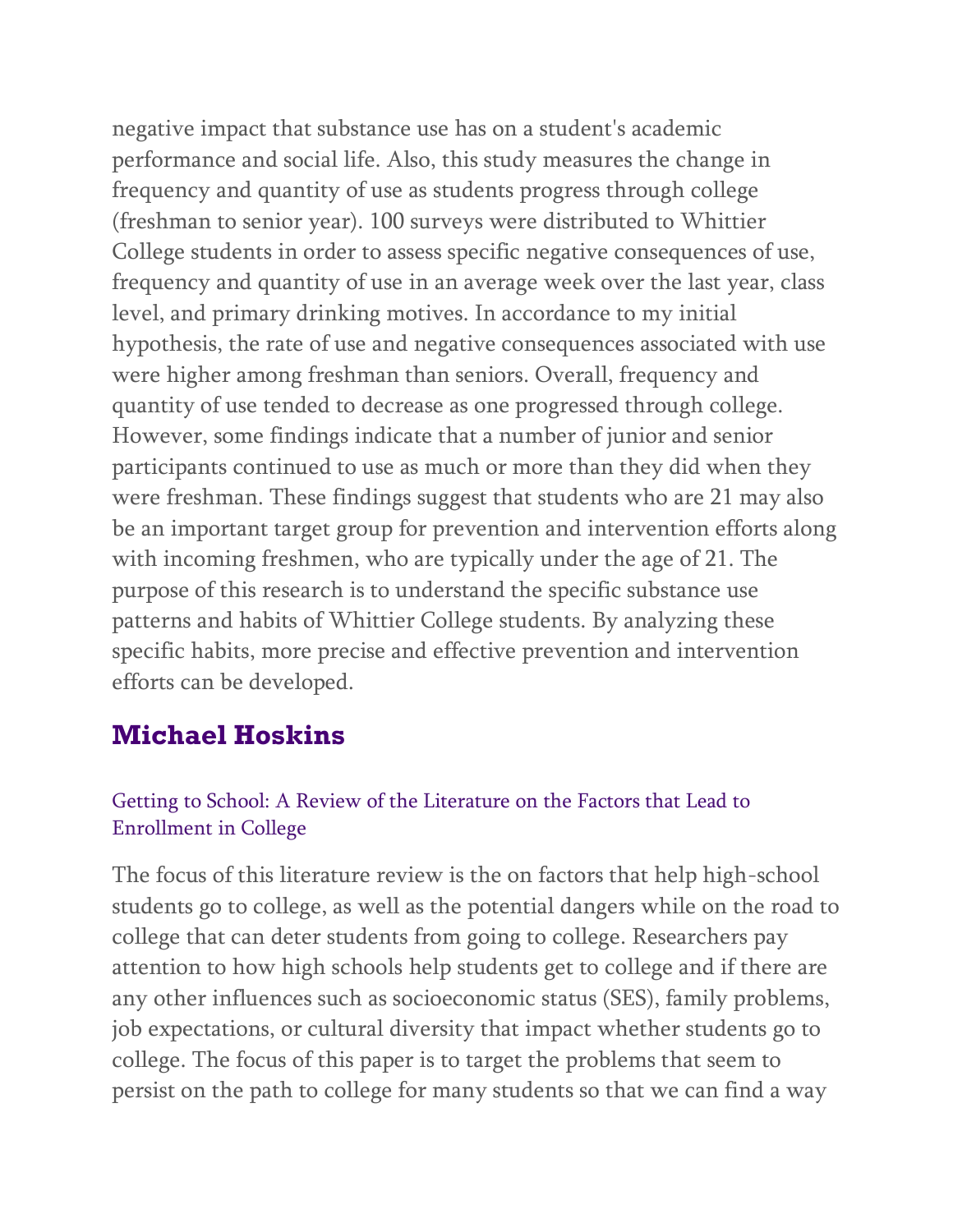around them. While the literature reviewed does not have all the answers to these problems it brings a certain light to the problem so that future college-bound students may become more aware of the challenges they face on the road to college. Within this literature contains how well the high school system within both public and private high schools have significantly changed to help its students try and graduate from high school and lead them down the path to college. However, with data I collected from preceding qualitative and quantitative studies conducted by researchers as to high-school completion and college acceptance; some students don't see the path to college or even graduating high school within their grasp. In conducting my research, I would set up a qualitative interview with students from public or private high schools that have graduated or did not earn their diplomas. Students with or without college intention would also be included in the interview process. My overall objective is to comprehend what their experiences were like in high school and how their school helped them or hinder them from seeking higher education

### **Carolanne Hyakuno**

Understanding the Biracial Disadvantage: "One who lives in two worlds, in both of which he is more or less of a stranger" (Robert Park, 1928)

The literature on biracialism generally states that those individuals with diverse identities are more likely to have negative experiences, which will lead to feelings of isolation in society. These feelings of isolation are said to be attributed to a lack of 'belonging'; biracial individuals are unable to be classified into racial categories, like their monoracial peers thus placing them as minorities within minorities. My research question is: how are biracial experiences affected by environment, education, parents and labeling from peers? To see the differences in how these factors affect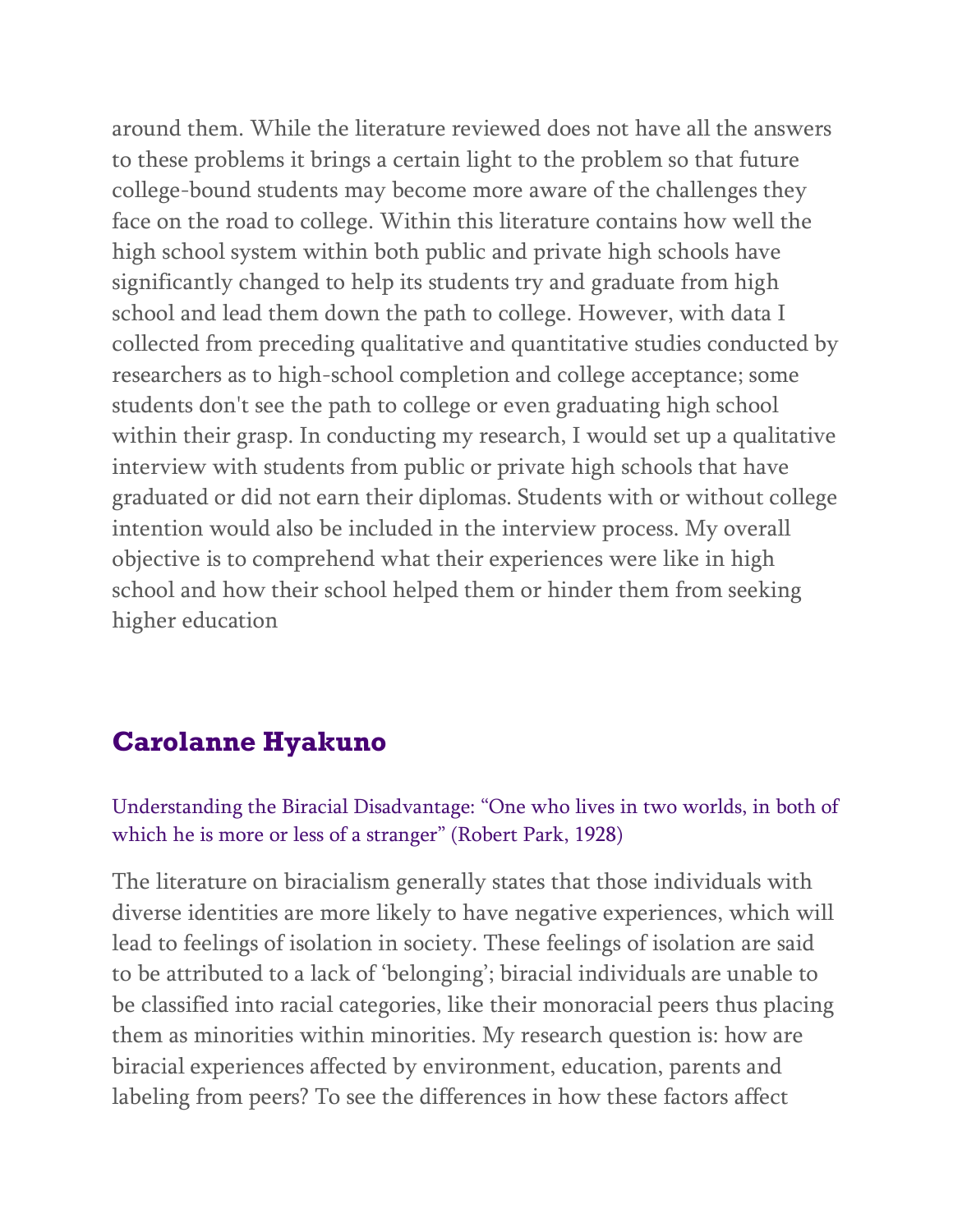biracial experiences, I interviewed 15 individuals--including half Japanese people who have lived in and outside of Japan and Whittier College students who grew up in the United States. Through qualitative interviews with these 15 biracial individuals, 8 of which were half Japanese and 7 of which are from Whittier College, I have found that this does not seem to be the case. Not only do these individuals have positive experiences, but they also have pride in their diverse identities. While some participants admitted that being biracial as a child meant isolation and discomfort in social situations, all are now proud of their diverse identities, although this pride came with age and later self-acceptance. This can be explained through the overall acceptance of diversity since the 2000 census, which allowed individuals to identify with more than one ethnicity. The interviews indicated two polar kinds of experiences between those who are half Japanese and have lived in Japan, and students here in Southern California. These differences brought to light the importance of issues such as phenotype labeling, parental heritage and culture. All participants so far have stated that society has become more accepting of diverse racial identities but that they are still subject to labeling and racial stereotypes. While these are negative aspects of being biracial, the overall attitude towards their situation suggests that earlier literature on biracialism is outdated and incorrect.

## **Andrew Jimenez**

#### Testing ADDLs toxicity by pre-exposure to Chlorpyrifos

Chlorpyrifos is an organophosphate pesticide that is widely used to control insect pests in the agriculture. It acts to inhibit acetylcholinesterase causing hyper-activation of cholinergic synapses in both target and nontarget organisms. Since cholinergic neurons are particularly sensitive to damage in neurodegenerative diseases, such as Alzheimer's, we have investigated whether exposure to chlorpyrifos may increase the susceptibility of cholinergic neurons to amyloid ß-protein induced cell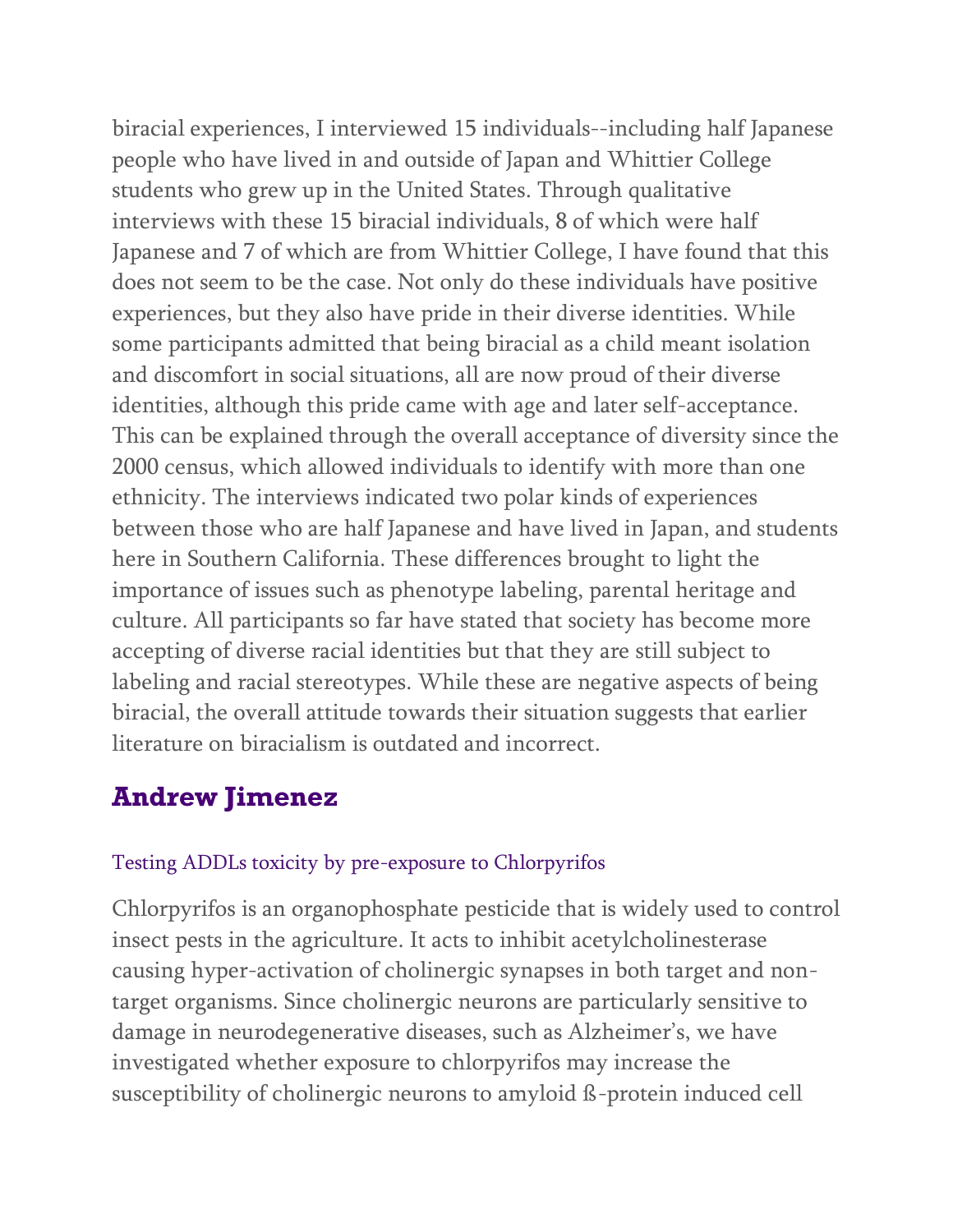death. Firstly, we determined the concentration dependence of chlorpyrifos toxicity in differentiated PC-12 cells. We then exposed differentiating PC-12 cells to sub-lethal concentrations, 25µM, of chlorpyrifos over 4 days. At day 4, Amyloid ß-derived diffusible ligands (ADDLs), the toxic aggregates causing neuronal cell death in Alzheimer's disease, were added to the cells and toxicity was assessed after overnight incubation using the MTS assay. This data will provide insight into the potential risks associated with the pesticides in our food.

## **Elizabeth Jimenez**

#### The Efficacy of Acne Moisturizers Against Staphylococcus Epidermidis

Acne is a prevalent skin condition experienced by most individuals, particularly in their adolescent years. Three major factors contribute to this condition, the enlargement of the sebaceous glands, along with the increased production of sebum and lastly the infection of these glands. There is no specific cause that has been identified; however, research has identified two major bacteria that have shown correlation with the condition. These two bacteria include Propionibacterium acnes and Staphylococcus epidermidis. These two bacteria strains form part of a human's normal face micro flora, in which they are meant to protect human skin from invasion of foreign bacteria and pathogens. However, they can also infect the sebaceous glands and cause an inflammatory response, or pimples. Today there are hundreds of treatments on the market that all suggest having some efficacy against acne, though not all have been compared simultaneously. In this study we utilized three different moisturizers varying in price ranges, Clean and Clear Dual Action, Murad Skin Perfecting Lotion and Shiseido IBUKI Refining Moisturizer Enriched and tested to see which moisturizer had a higher efficacy against Staphylococcus epidermidis. Staphylococcus epidermidis was grown in lawns in TSA agar plates and 7 small filter paper circles were placed in each of the plates with their respective moisturizer. We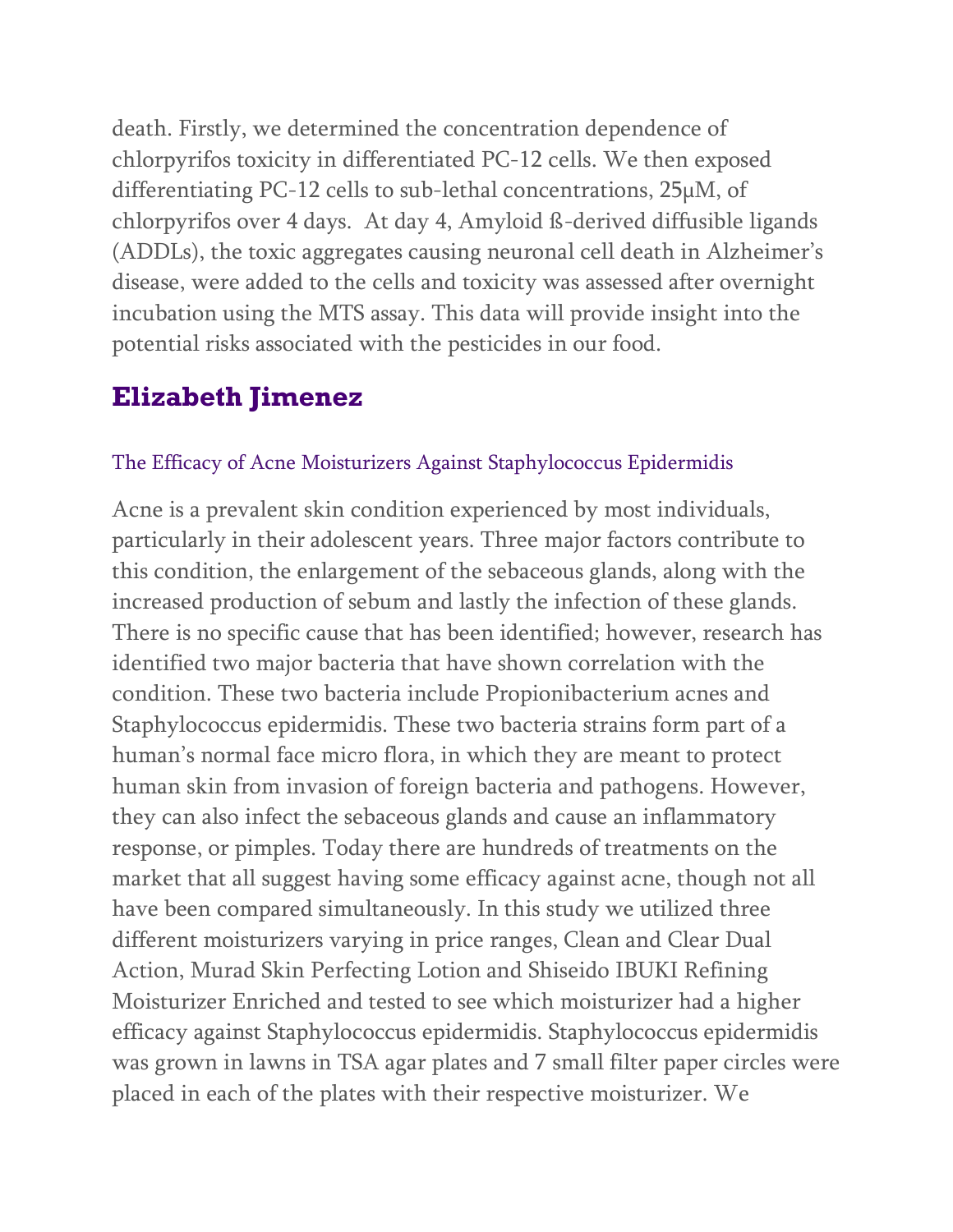performed three separate trials. Our results indicated that Murad Skin Perfecting lotion was the best inhibitor of bacteria growth based on the diameter of the inhibition zone around the filter discs, with an average diameter of .53cm. Despite the greater efficacy of the Murad moisturizer compared to the other treatments, after performing a Ttest it was revealed that our results were not statistically significant. However, our studies could lead to other future studies which could study more in depth the efficacy of Murad Skin Perfecting Lotion against acne.

### **Melissa Manzanares**

#### Feminists and Feminism in the News: A Content Analysis of the Fox News Channel and MSNBC

Several scholars have examined mainstream media's representations of the feminist movement and have analyzed how the news media frames feminism. This work seeks to build upon this research to provide a more complete understanding of what stories the news media tells about feminists and feminism. In particular, this work examines how both the Fox News Channel and MSNBC represent the feminist movement via a quantitative content analysis of 6 months of news transcripts (August 2012-January 2013). This period was selected as it provides coverage of how both channels represented feminists and feminism during the 2012 presidential election starting from before the Republican National Convention and until after the inauguration of President Obama. Results have supported my hypothesis that Fox News Channel would represent feminists and feminism as more negative than MSNBC. Support for my second hypothesis that MSNBC would provide more positive, neutral, and ambiguous coverage was partially supported, as not all results were shown to be statistically significant.

# **Julia Marino**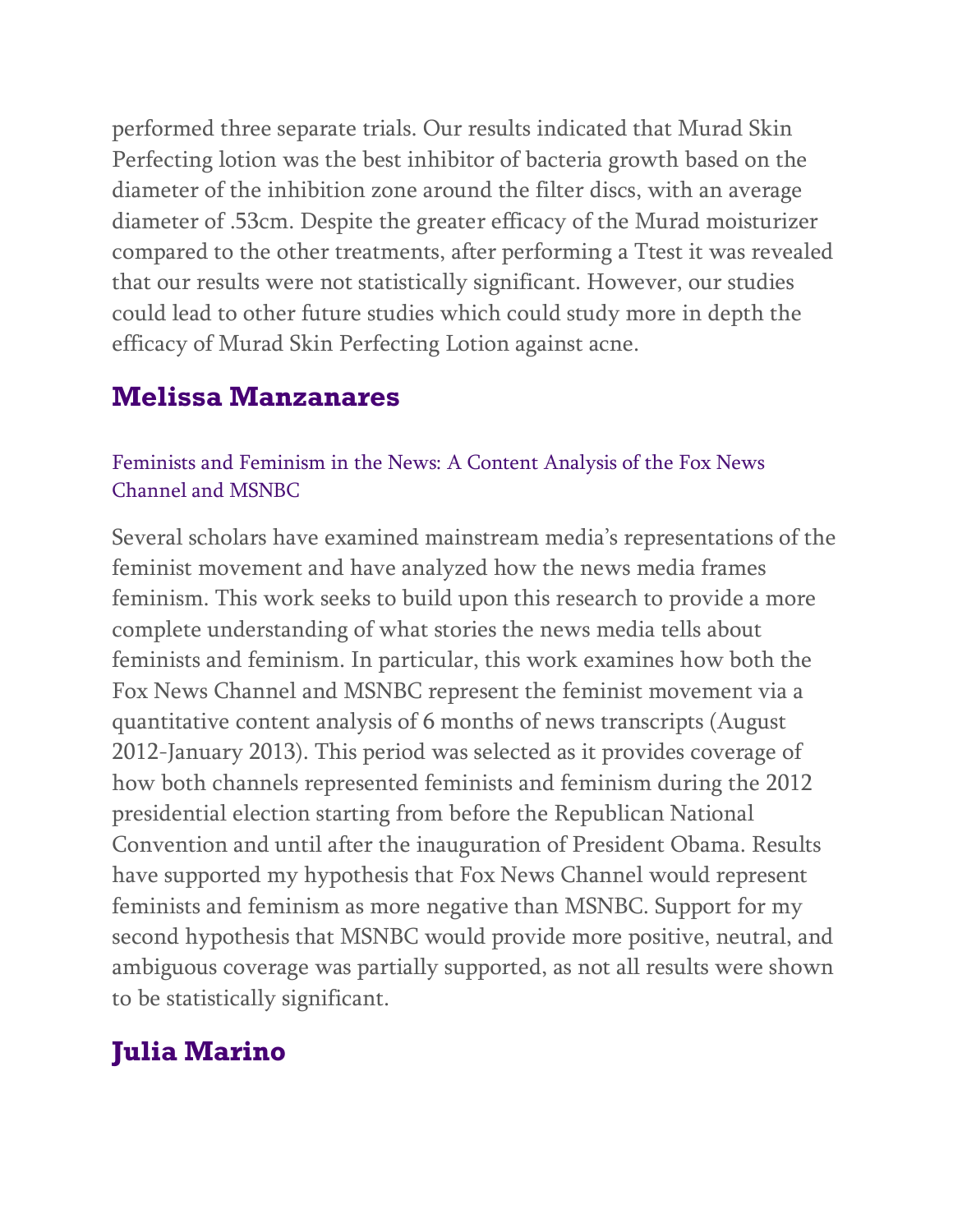#### Examining the Relationship Between New Urbanist Theory and Implementation: A Case Study of Downtown Brea

Since the early 1980s, the New Urbanist and Smart Growth design movements have been gaining momentum in the urban planning field as combatants to the growing environmental issue of suburban sprawl. These anti-sprawl movements promote walkable, mixed-use neighborhoods containing a range of housing types and public transportation options. A small but growing number of studies are beginning to test the various claims of these movements in urban planning, such as their supposed positive effects on public health, residential diversity, and community life. Downtown Brea, a 60-acre high-end retail, entertainment, and residential complex completed in October 2000, has been recognized by the California Downtown Association, the National Association of Housing and Redevelopment, and the EPA as a Smart Growth success that created a needed sense of place and a healthy mix of uses amongst the monotony of classically suburban Orange County. This case study examines the relationship between policy, planning, and town design principles set by the Congress for the New Urbanism in its charter, and the real-life outcome of these principles when planted particularly amidst a suburban sprawl dominated region such as Orange County. A qualitative evaluation of those who share space in Downtown Brea tests claims of the New Urbanism on enhanced community life. A survey of downtown residents and collection of in-depth interviews with city officials and businesses suggest that residents of the Downtown Brea redevelopment area are as organically related to their community and its amenities as the Congress for the New Urbanism would have intended, but some key planning principles that would generate residential diversity in race and income are missing. Findings from this study help identify gaps in our understanding of the relationship between the Smart Growth or New Urbanist planning principles for a vibrant, thriving community and how the implementation of those principles plays out amidst a sprawl-dominated region such as Orange County.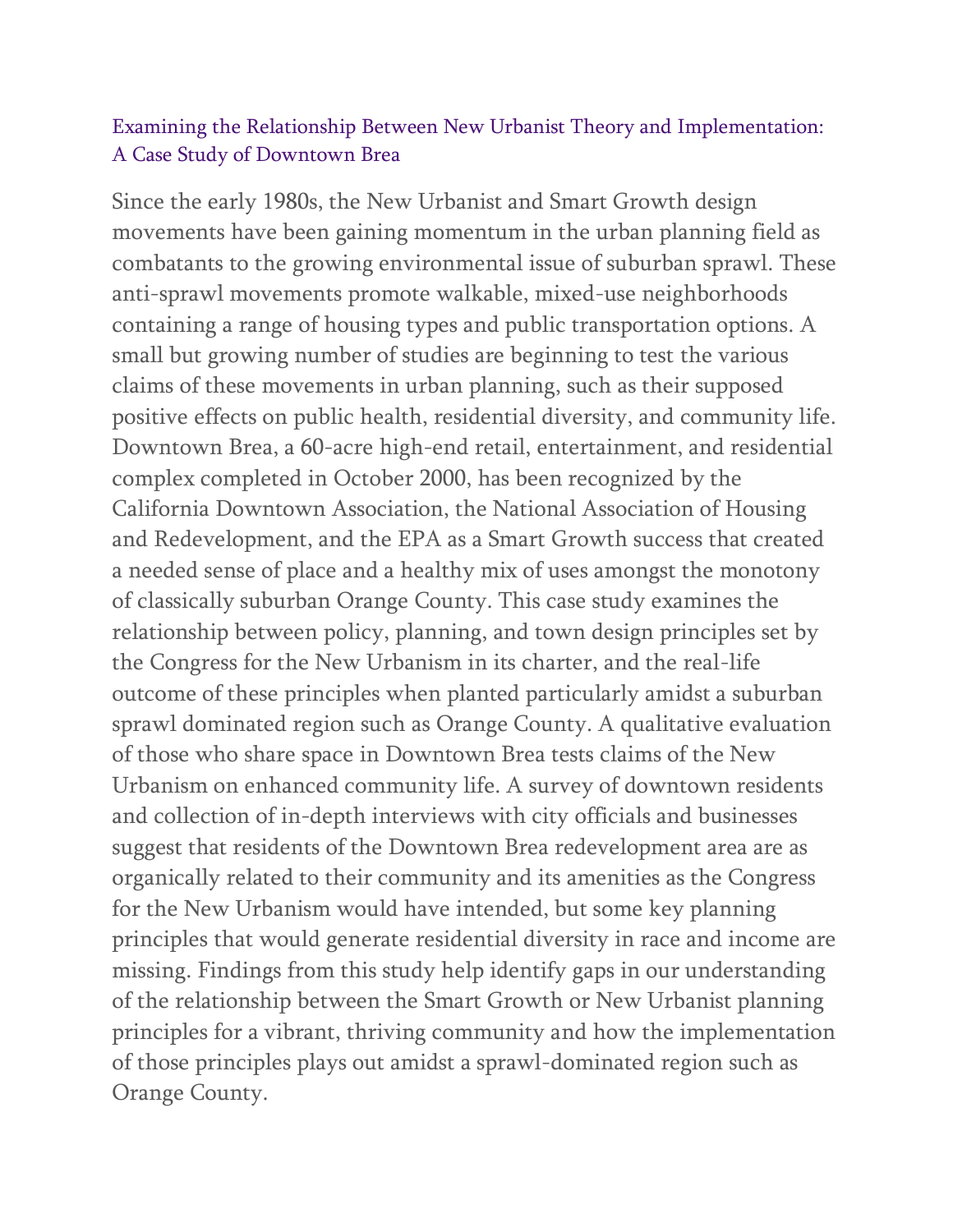## **Francis Maxwell**

#### The Reification of Race and Gender through Advertising: A Look at Viewer **Perceptions**

Research has demonstrated that advertisements continue to portray stereotypical images surrounding race and gender, acting as a form of reification; however, few researchers have looked beyond this to understand the perceptions of both consumer and executive producers who are said to incorporate racial and gendered stereotypes into their marketing campaigns. My research asks in what way do contemporary advertisements reify racial and gendered stereotypes through viewer perception. Elaborating on previous research that highlighted the difference in racial representation and demonstration of stereotypical views in advertisements, I gauge the view of those involved in the development and evaluate the knowledge of their role in the reification process, before going on to explore the perceptions of the consumer. In depth interviews were conducted with current advertising executives, in which they were asked to explain their demographic background and perceptions concerning minority representation within the field, before responding to six example images that demonstrated stereotypical views associated with race and gender. I then gathered information concerning consumer views and compared their perception change to that of the advertising executives. Approximately 30 surveys were distributed amongst college students between the age of 18-24. Like the executives, they were asked to respond to the same six images and respond based on how it affected their views. In the final stage of my research, I carried out interviews with approximately 8 of the respondents, representing White, Hispanic, Asian and African American groups, both male and female, and asked them to elaborate on their answers from the survey. My findings suggest that the executives accept the incorporation of stereotypes, they simply portray what the data already suggests. With this they admit a lack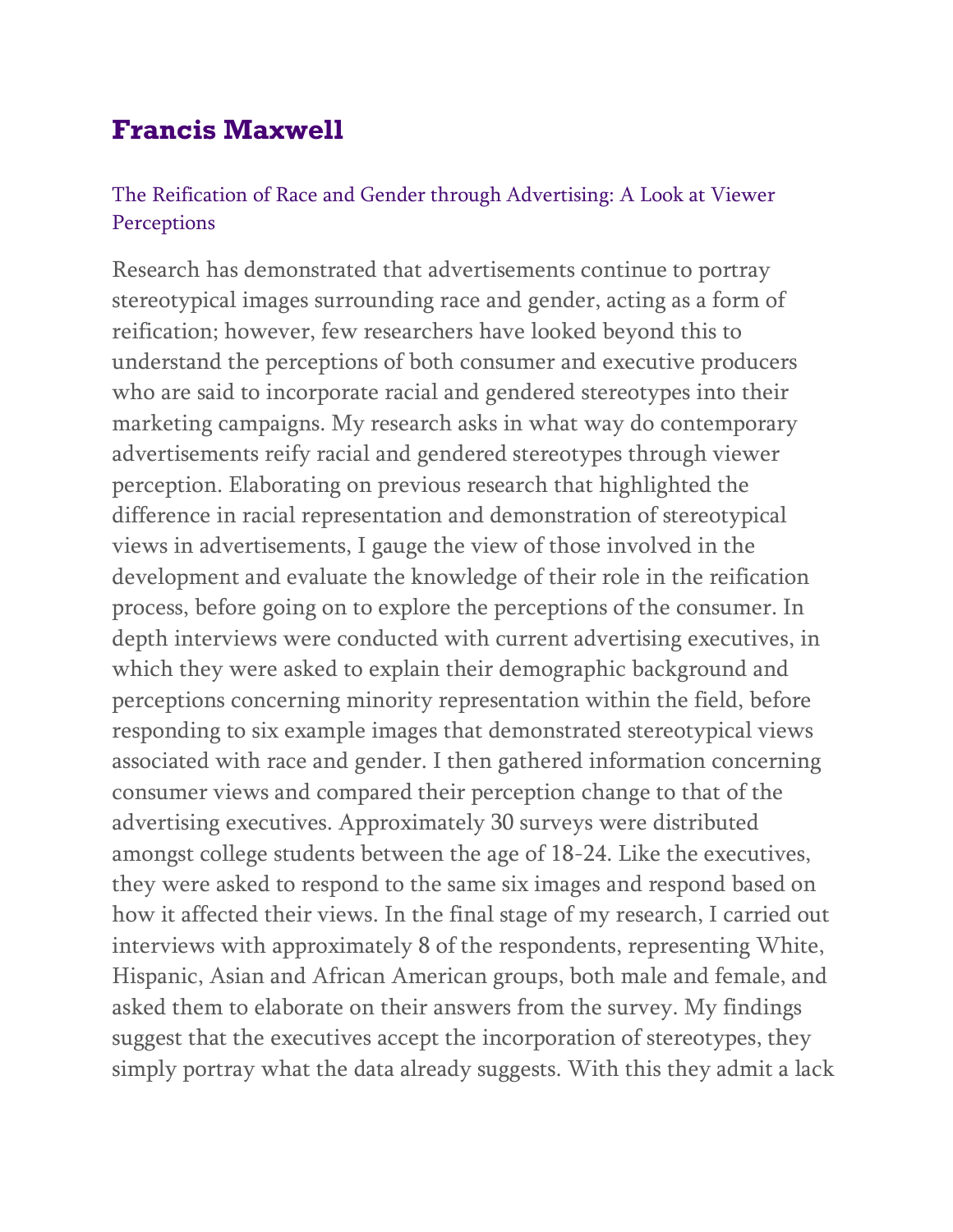of minority representation amongst their advertising team, which suggests a correlation with what Bonnila-Silva calls 'White Habitus'.

### **Marissa Meyer**

#### Administration of Multivitamin Cold and Flu Remedies on Caenorhabditis elegans

Every year when the winter season comes around, drugstores experience an increase in purchases from the medicine aisle for conditions such as the common cold and flu. Despite much advancement in biomedical science & technology, there is no "magic bullet" to cure these seasonal illnesses and boost the immune system all at once. Hence, many people have put more and more trust into hollistic and natural remedies, consisting of vitamins and other nutritional prophylactic supplements, as studies have shown the ability of vitamins, such as vitamin A and C, to reduce oxidative stress; which was correlated with an increase in cell viability and health. Some of the more recent trending brands are Airborne® and Emergen-C®, along with a wide variety of generic brands. Therefore, the focus of this study is to investigate the effectiveness of Airborne®, Emergen-C®, and Wellness Fizz to reduced oxidative stress and increase physiological health of the nematode animal model, Caenorhabditis elegans (C. elegans). Briefly, a variety of physiological experiments were conducted such as longevity/health span, acute and temporary oxidative stress response, and fertility assays. Each experiment was repeated 3-5 times, with each group containing 100 worms per treatment or control. Our preliminary findings demonstrated that while there was an observable trend in increased overall physiological health and reduced oxidative stress, these trends did not reach statistical significance. These results suggest that administration of multivitamin prophylactic supplements to C. elegans do not correlate with physiological health benefits.

## **Brytnee Miller**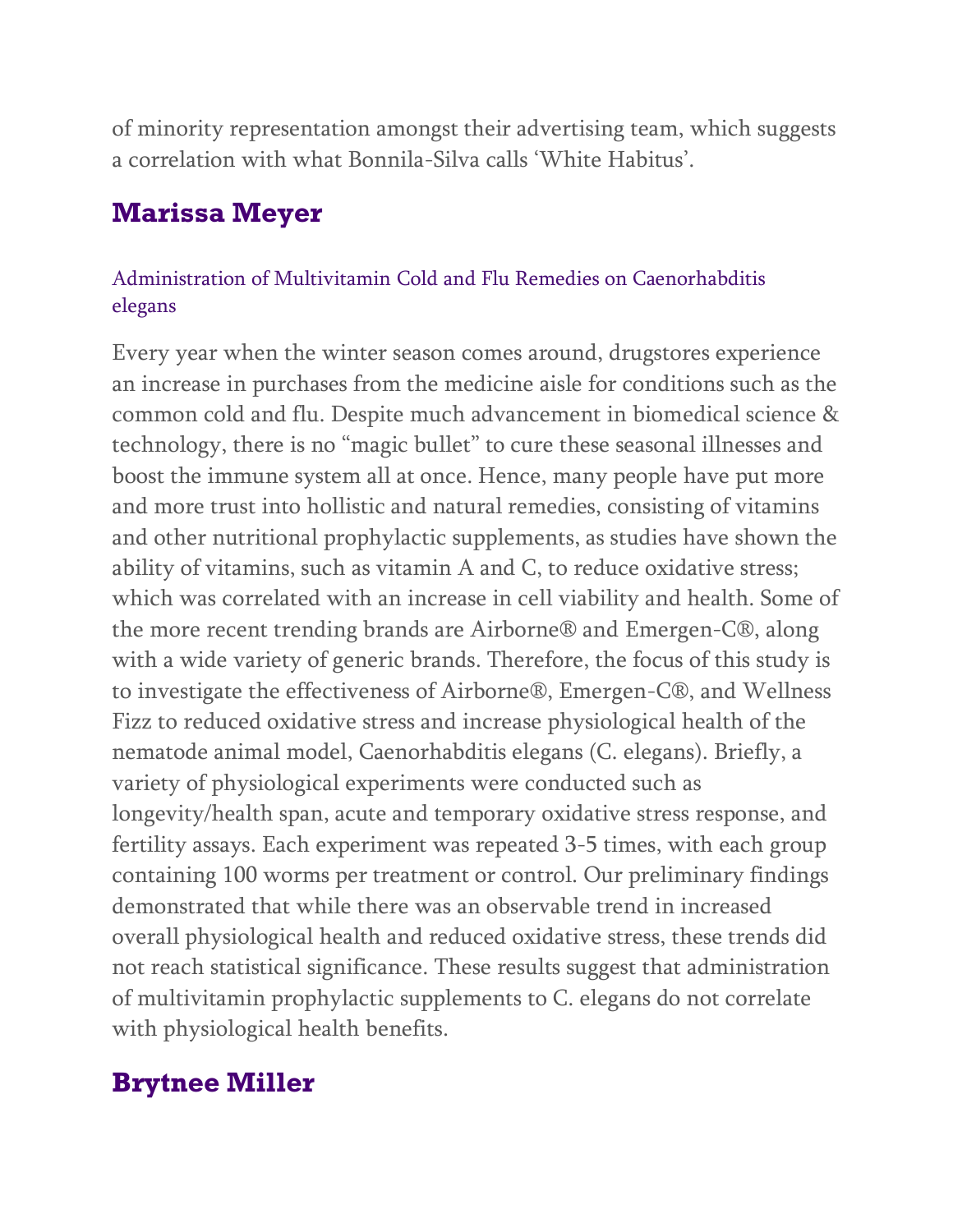#### The Last Free Place in America: Slab City and How They Found What Society Lost

Since the 1960s, Slab City has been home to a wide variety of individuals illegally squatting on an abandoned military base out in the desert of Eastern California. Along the way the Slabs picked up the reputation for being the "last free place in America". Freedom is a very broad word and can take on many meanings, but what is it about Slab City that promotes freedom? And how is that sense of freedom sustained amongst the many differing types of people? Squatter communities typically result from a revolt against social norms and laws that constrict and marginalize the poor. This is also apparent in the counter-culture as well, the phenomenon of running away from what society deems as normal and revolting through rebellion of those norms. Slab City also lacks basic amenities that qualify America as civilized, which makes them stand out as a more primitive community. Through a series of interviews and participatory observations I get a glimpse into the lives of the people who make Slab City their home and how they are able to function outside of American ideals, while also looking at the irony of an abandoned military base turned squatter haven. While there are a small number of year rounders, my findings show that most of the people are simply passing through for the season. Contrary to popular terms of freedom, meaning free things, Slab City promotes a freedom to be yourself; "we're all here because we're not all there." The residents of Slab City are not free from government assistance or electronics in totality, it is not a utopian movement away from technology, but a movement towards more sustainable options such as solar panels and bicycles. Slab City is a utopia in its own sense, promoting music, freedom of oneself, and sustainable measures in the middle of one of America's harshest climates.

### **Bianca Mitchell**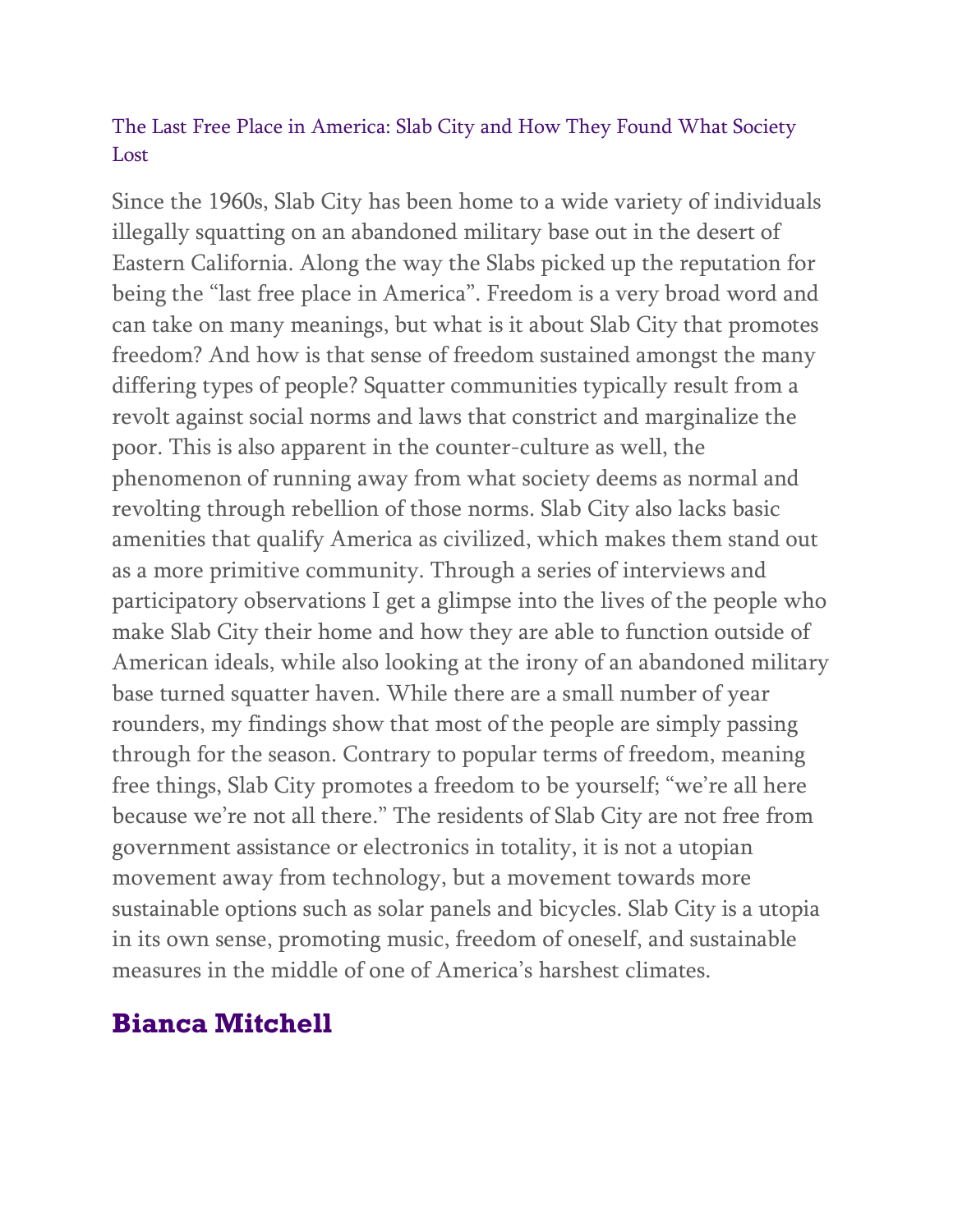#### Regional Brain Activation with Exposure of a Putative Pheromone in order to Determine a Functional VNO in Humans

Pheromones play an important role for chemosignal communication inducing further behavioral and physiological responses. Due to the multiple correlations between humans and animal effects from pheromones such as synchronized menstrual cycles amongst roommates and increased female LH levels in response to male sweat, pheromone research remains active. Because of the Vomeronasal Organ (VNO) plays such a crucial role in animal's chemosignal communication, the effect of pheromones on humans is highly questioned. This stems from the belief that the human VNO is nonfunctioning after birth due to factors regarding differing epithelial tissue from a functioning VNO, as well as inadequate gene coding necessary for pheromone signal transduction. Recent findings of links between functioning VNO receptor families of mice and humans lead us to the conclusion that the VNO plays a functional role in chemosignal communication for humans

# **Kelcey Negus**

#### "The Prevention of Genocide: Global Solutions for a Global Issue

As our world becomes increasingly globalized, the international community must address certain issues that plague our world today. Genocide in particular has become a global issue that many nations have signed on to prevent and punish. Although the world promised "never again" after the horrific events of the Holocaust, countless genocides have since occurred and continue to ravage our global community. This global issue calls for global solutions that all nations must take seriously to prevent future atrocities. Through my paper I explore ways in which one can truly prevent future genocides: the world must stop the overuse and the underuse of the word "genocide," demand that the US participate in and support the International Criminal Court, allow human rights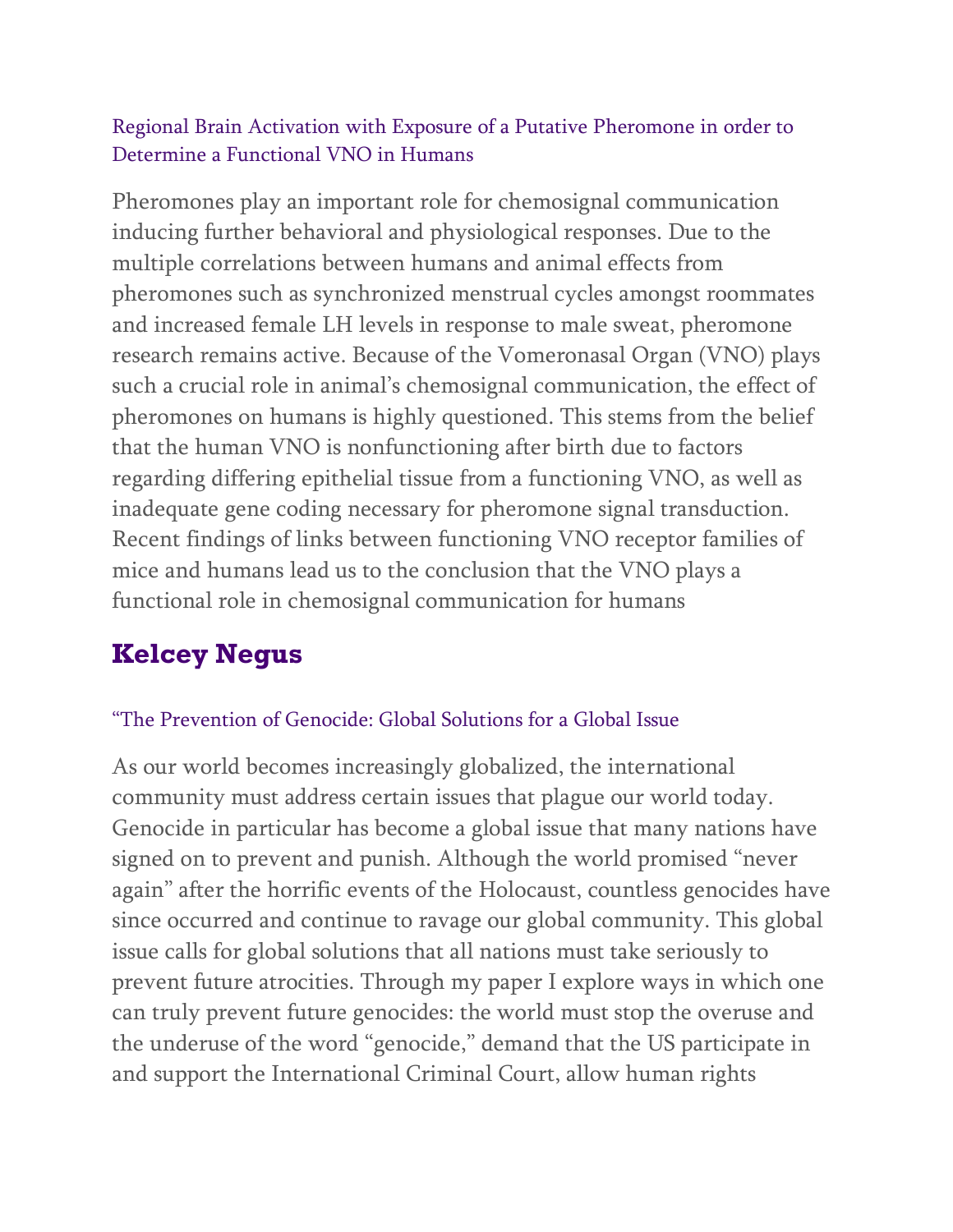organizations a seat at the decision-making table, and encourage culturally sensitive education.

## **Nouvella O'Bryant**

#### Understanding Colorblind Racism: Through the Eyes of Black Men

Racism is constantly debated in today's society. Many claim that we live in a colorblind society, a culture beyond race, a place where racism is invisible or completely nonexistent, but this simply is not true. Researchers argue that the "color-line" does indeed exist and is so deeply embedded into today's society that most whites fail to recognize how they reap the benefits of privilege while others, specifically black men, are socially chastised because of their race. Black men perceive themselves one way, but are simultaneously perceived by others in a different way. So how do black male college students perceive racism in America today? Is it something that still affects them, or has it died out as some would claim? In order to collect data, I plan on doing about fifteen interviews with black male college students of various ages and socioeconomic backgrounds. So far, my results show that black male college students do indeed perceive racism, but it is of a subtle form, more on the lines of color-blind racism than the overt forms of the past. This connects back to the research already done on racism specifically color-blind racism and the perceptions of this concept. Many claim that racism is nonexistent in America today, but a black male would never make this assertion. My research shows that black male college students do indeed perceive racism, and not only do they perceive racism, but they think about it daily, usually several times a day depending on what they perceive. The rationale behind this research is specifically studying black male perceptions regarding racism, a subject which not much research has been conducted on.

### **Robert Oliver**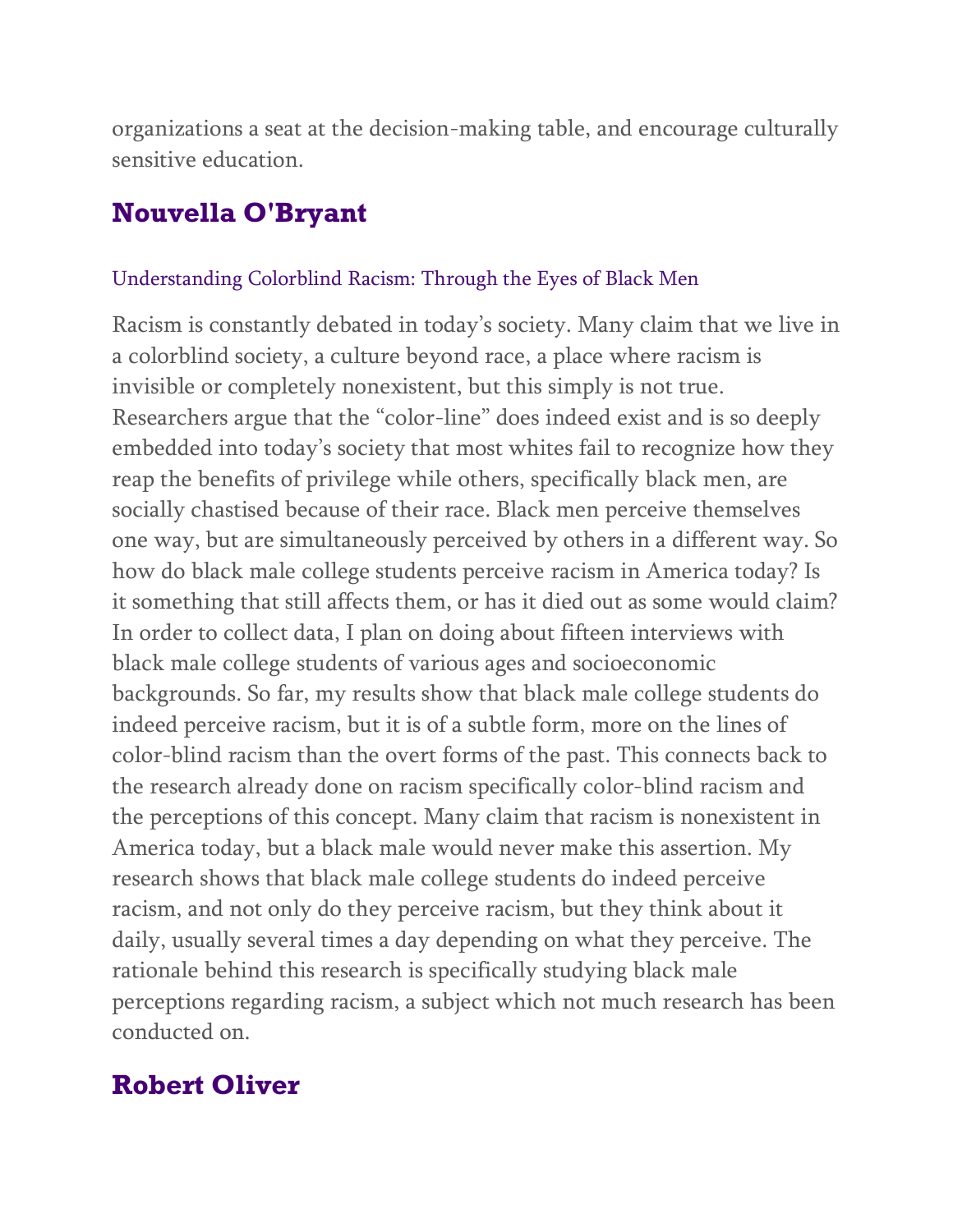#### Effects of Windward and Leeward Conditions on Gomphocarpus cancellatus in the Strandveld Community of the Western Cape of South Africa

Mediterranean Type Ecosystems (MTE) are characterized by mild winter and summer drought. There are five Mediterranean climate regions that make up five percent of the planet's total surface and are considered biodiversity hotspots due to their contribution to the planet's overall species richness. Summer droughts in Mediterranean regions require plant species found there to have a variety of adaptations in order to respond to low water availability. The plant community typical of coastal areas of the Western Cape of South Africa is known as strandveld. This plant community covers the beaches along the Western Cape and has adapted to living in alkaline, calcareous soil that consists of limestone. In the Western Cape coastal environments, hills create windward and leeward areas that can result in different levels of water availability. Onshore breezes in the windward areas may increase water availability due to the presence of fog whereas leeward areas may have a decrease in water availability due to the lack of fog. The purpose of this study was to research whether there were substantial differences in water availability between windward and leeward regions in strandveld by examining the response to summer drought in Gomphocarpus cancellatus, a dominant shrub species in the coastal shrub community of Jacobsbaii, South Africa. Previous studies have shown that increased water availability increases water potential, leaf specific mass and carbon assimilation due to the fact that more water availability allows plant stomata to remain open longer. We measured water potentials, leaf specific mass, and carbon assimilation at three sites: leeward, the top of the hill (intermediate), and windward. Water potential and leaf specific mass of individuals on the windward side were higher than those in the leeward and intermediate sites. This community is under pressure because limestone is a key component of cement, and there are plans to mine the strandveld. After mining, the community must be restored. Our study suggests that restoration practices must be targeted to microclimates. A "one size fits all" approach may not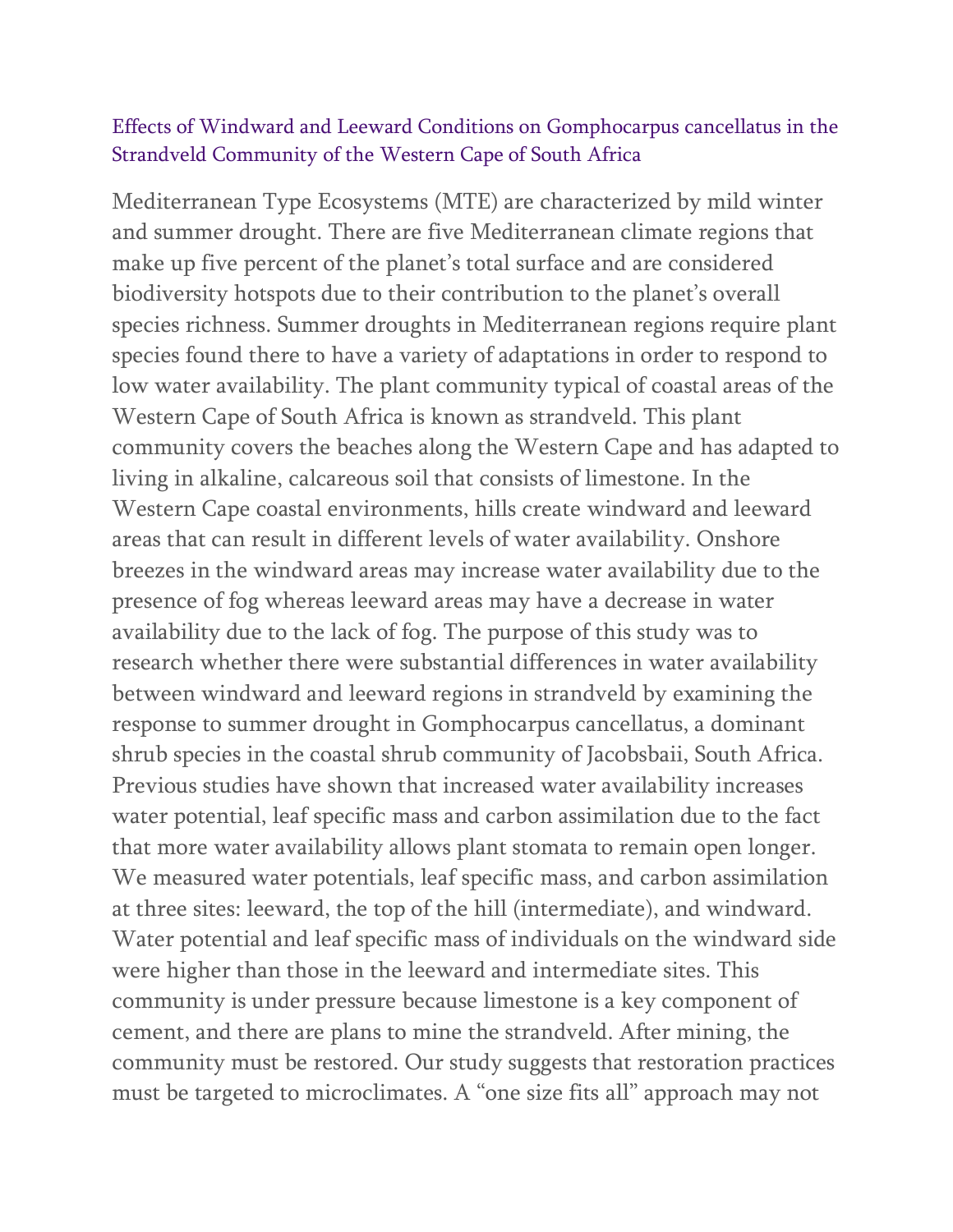be successful because restoration in these windward and leeward microclimates will face different challenges when it comes to practices that will maximize survivorship during the summer drought.

### **Jolene Paige and David Bourgaize**

#### Goldenseal/Echinacea Extracts vs. Pharmaceutical Antibiotics in the Growth Inhibition of Pathogenic Bacteria

Pharmaceutical antibiotics are a growing concern for doctors and pharmaceutical developers due to the adaption abilities pathogenic bacteria can utilize to avoid fatal responses to standard antibiotic prescriptions. Looking into the possibilities of alternate antibiotic substitutes such as goldenseal, which have been thought to naturally kill pathogenic bacteria, can provide us with an alternative to pharmaceutical antibiotics or a starting point for the development of new plant-based antibiotics. A possible component of goldenseal that is suspected to be the active ingredient in its antibacterial properties is berberine, which we hope to extract in our samples. We tested the effects that goldenseal extracts of ethanol and DMSO had on the growth of different pathogenic bacteria at different concentrations with inhibition disc suspensions on growing bacterial lawns. We compared our results with the results of amounts of visible growth inhibition done by streptomycin, a common pharmaceutical antibiotic used to treat bacterial infection. The inhibition of bacterial growth by the extracted components of goldenseal shows possible starting points for the development of alternative bacterial infection treatments that have previously developed antibiotic resistance.

### **John Paul Paniagua**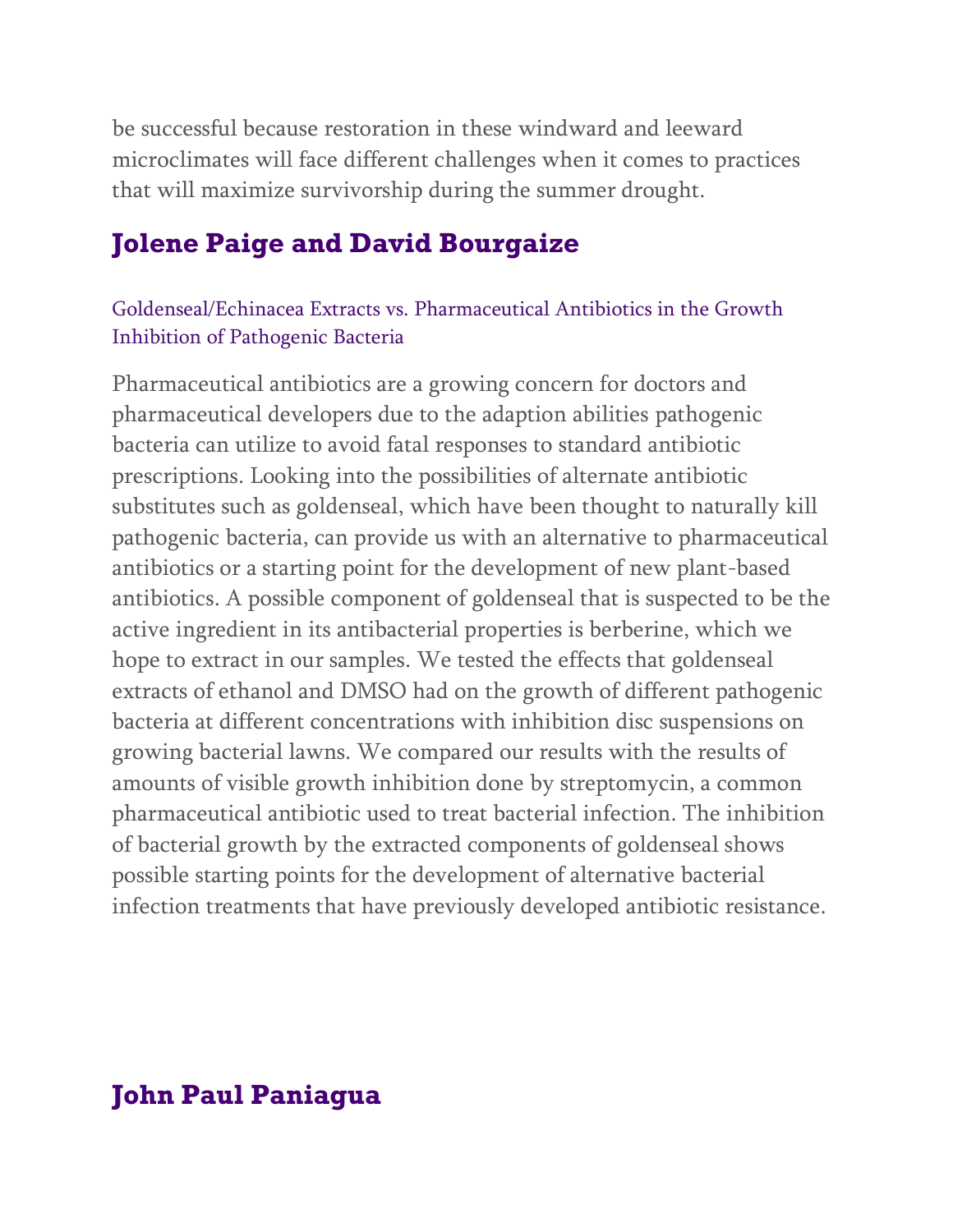#### Removed from Where They Can Be Dangerous: The Spanish Policy and Practice of Indigenous Exile from Northern New Spain, 1700-1800

Between 1773 and 1816, a total of over 3,000 Apache peoples were forcibly removed from their lands in the American Southwest and sent to Mexico City where the Viceroy of New Spain would distribute them as house servants or exile them to a life of labor in Cuba. The journey was arduous, of the 3,000 known to have been sent south, approximately 1,500 survived the journey to Mexico City and even less made it to Havana. Spanning the mid eighteenth to early nineteenth centuries, this study is a political history of the policy and practice of exiling Apache peoples and a cultural history of the manner in which the "Apaches"— a diverse set of autonomous nations— were constructed to be the official enemy of the Spanish crown on the far northern frontier. Using a mixture of archival and published colonial documents ranging from receipts and reports, to royal instructions and other correspondence, the paper shows the progression of the policy and its manifestation on the fringes of empire. By weaving these documents together, the paper seeks to illustrate the Apache experience among the broader history of forced migrations and to more deeply understand the contingencies which made the exile of Apache prisoners of war possible. Noteworthy discussions include the shifting landscape of Spain's presidio system, the disorganized contours Spanish-Apache policy on the northern frontier, the Apache experience on their journey south, and their variegated means of escape. The research is done within colonial borderlands history, but also contributes to our understanding of Atlantic and Latin American history as well.

#### **Brian Phung and Hyesoo Kim**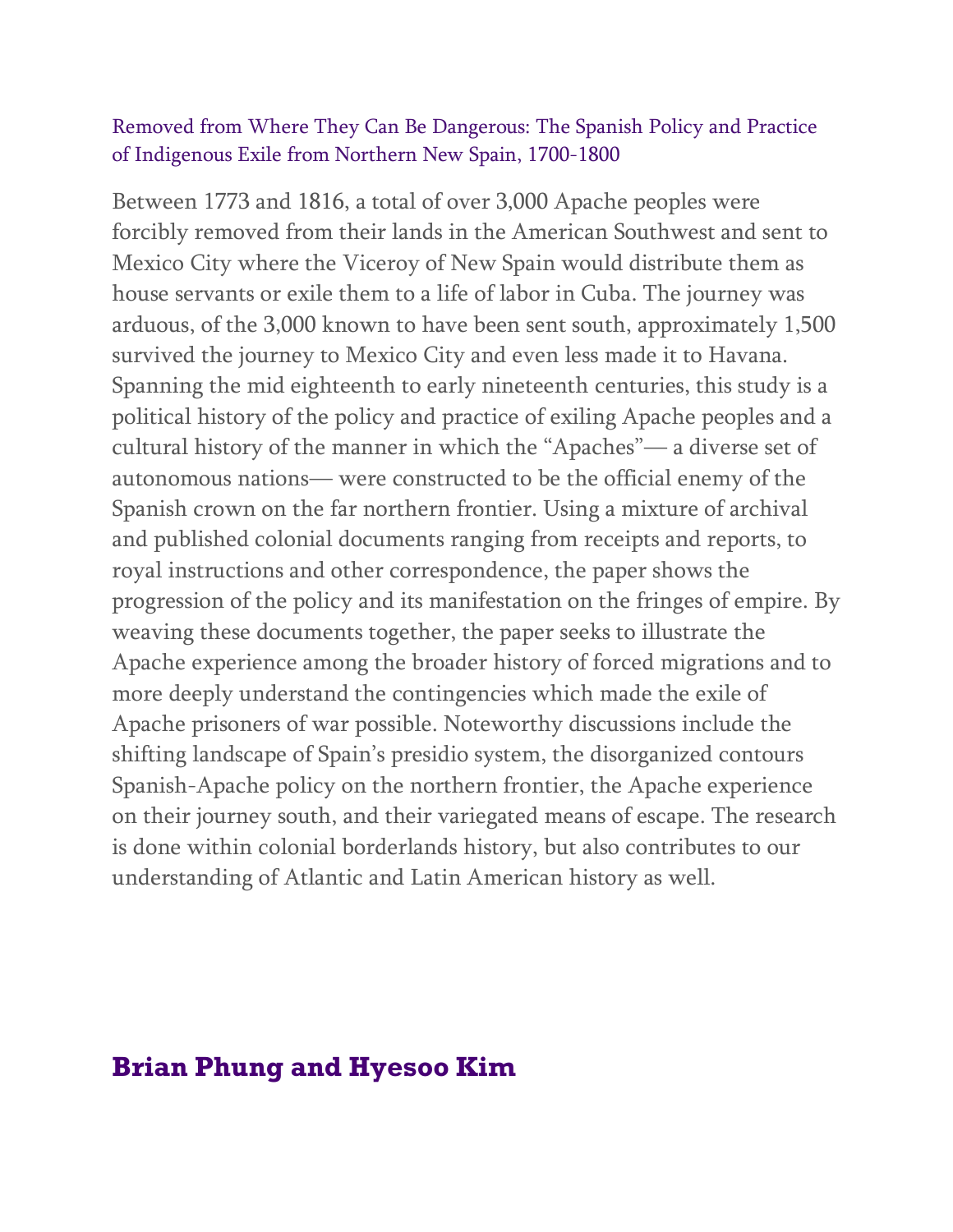#### Evaluation of Antifungal Herbs on Filamentous Fungi Using a Rapid Screening Technique

Phytochemicals have been studied as antifungal agents due to the growing resistance of fungi to current medications. The demand of these reagents has increased due to the rising in number of immune-deficient patients worldwide. Current methods for screening antifungal herbs involve the lengthy CLSI method (M38-A2). Here we used a novel rapid screening technique to evaluate the inhibition of filamentous fungal growth by Bayberry Root, Elecampane, Goldenrod, and Wood Betony. Filamentous fungi were grown on potato dextrose agar plates and ground in Delbecco Medium with Fetal Bovine Serum. The slurry was filtered using a #1 Whatman filter and used for testing with the various herb preparations. Herbs were extracted with methanol, filtered, rotoevaporated, and then diluted in DMSO. Initial transmittance at 625 nm was taken after preparation and subsequent readings were taken hourly after overnight incubation at 37°C. Bayberry Root, Elecampane, Goldenrod, and Wood Betony yielded inhibition percentages of  $32.1 \pm 3.7$ ,  $47.1 \pm 7.9$ ,  $34.5 \pm 15.8$ , and  $10.0 \pm 4.7$  respectively, at 50% growth of the control fungal preparation. These data demonstrate that our herb preparations show significant inhibition of fungal growth and this study will be expanded to include related filamentous fungi as well as additional herbs.

# **Jacob Porter**

#### Meta-analysis Comparing the Efficacy of Newer Approaches to the Treatment of Acne vulgaris

Acne vulgaris affects nearly 80% of individuals at some time between the ages of 12 and 24 years. It is defined as a disease of the pilosebaceous unit, including abnormal sebum production, follicular epithelial desquamation, bacterial proliferation, and inflammation. This multifactorial pathogenesis of acne causes implications when treatments are considered. No one compound has been shown to effectively treat multiple types of acne. This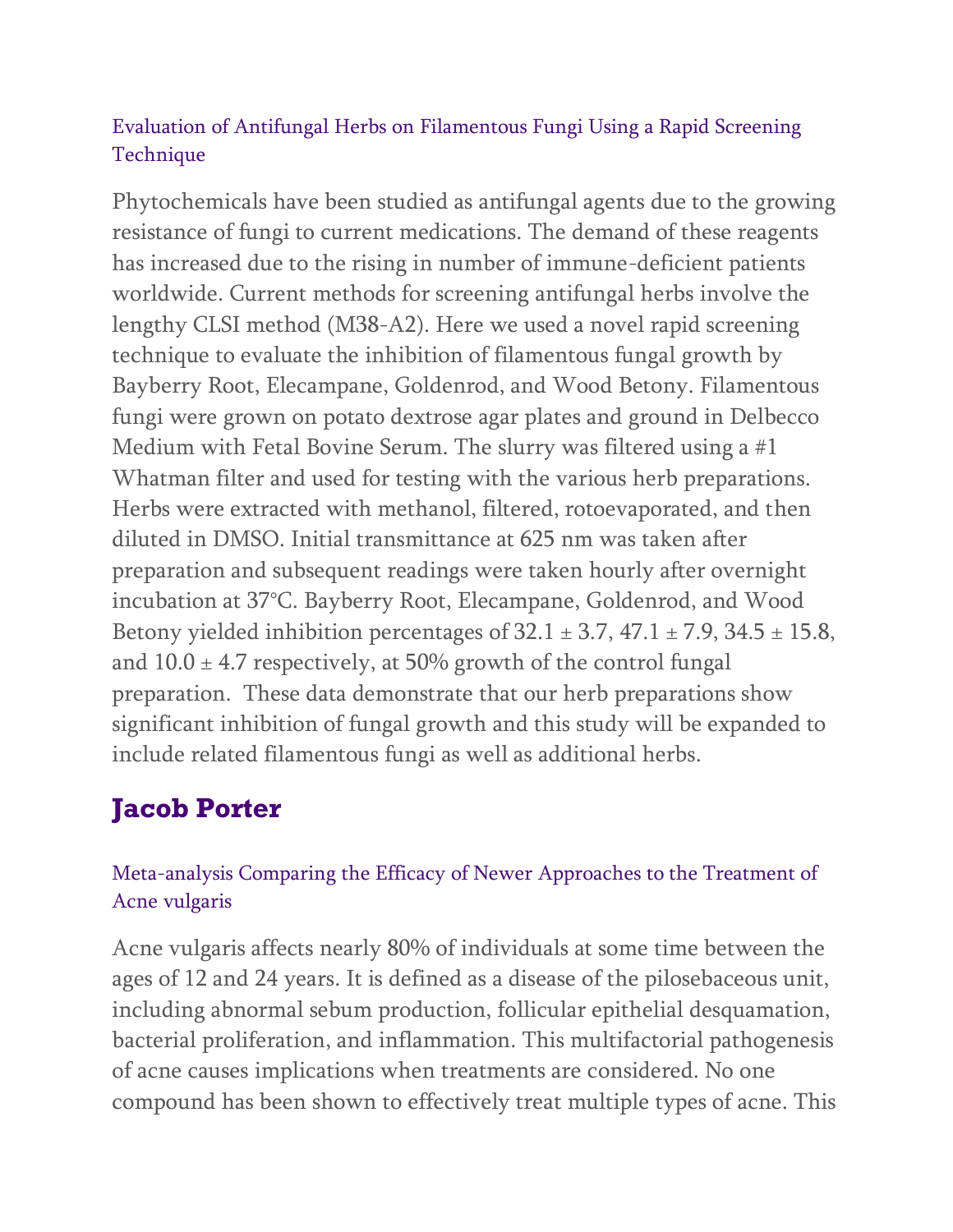has caused the rise of popularity in combination therapies, which have been shown effective in treating acne in many studies. Our objective was to evaluate the efficacy through meta-analysis of three combination therapies in overall acne lesion reduction of both inflammatory and noninflammatory lesions. These therapies include benzoyl peroxide with salicylic acid, benzoyl peroxide with clindamycin, and benzoyl peroxide with adapalene. We also compared the results of the single compound benzoyl peroxide with the combination therapies to observe evidence proposing the increased efficacy of combination therapies. Our analysis showed that combination therapies were more effective in reducing acne lesions compared to benzoyl peroxide's therapy, and that adapalene with benzoyl peroxide appeared the most effective out of the other combination therapies.

## **Amer Rashid**

#### Untitled Project

Since the Treaty of Westphalia, the concept of national sovereignty has reigned supreme international law. This idea creates an extreme amount of tension when issues of humanitarian violations require nation-states to intervene into the personal sovereign business of other nation-states, creating circumstances in which the people of the world have to watch as heinous humanitarian rights violations plague any particular region in any given time. After analysis on internationally agreed upon definitions of sovereignty, humanitarian intervention, and the crime of genocide as case study, an argument suggesting that sovereignty is in fact conditional for the sake of humanitarian intervention is made. Thus, a way for the international community to begin to eventually predict potential vast humanitarian crimes like genocide, begin prevention through the implementation of conditional sovereignty, and finally protecting the citizens of the international community.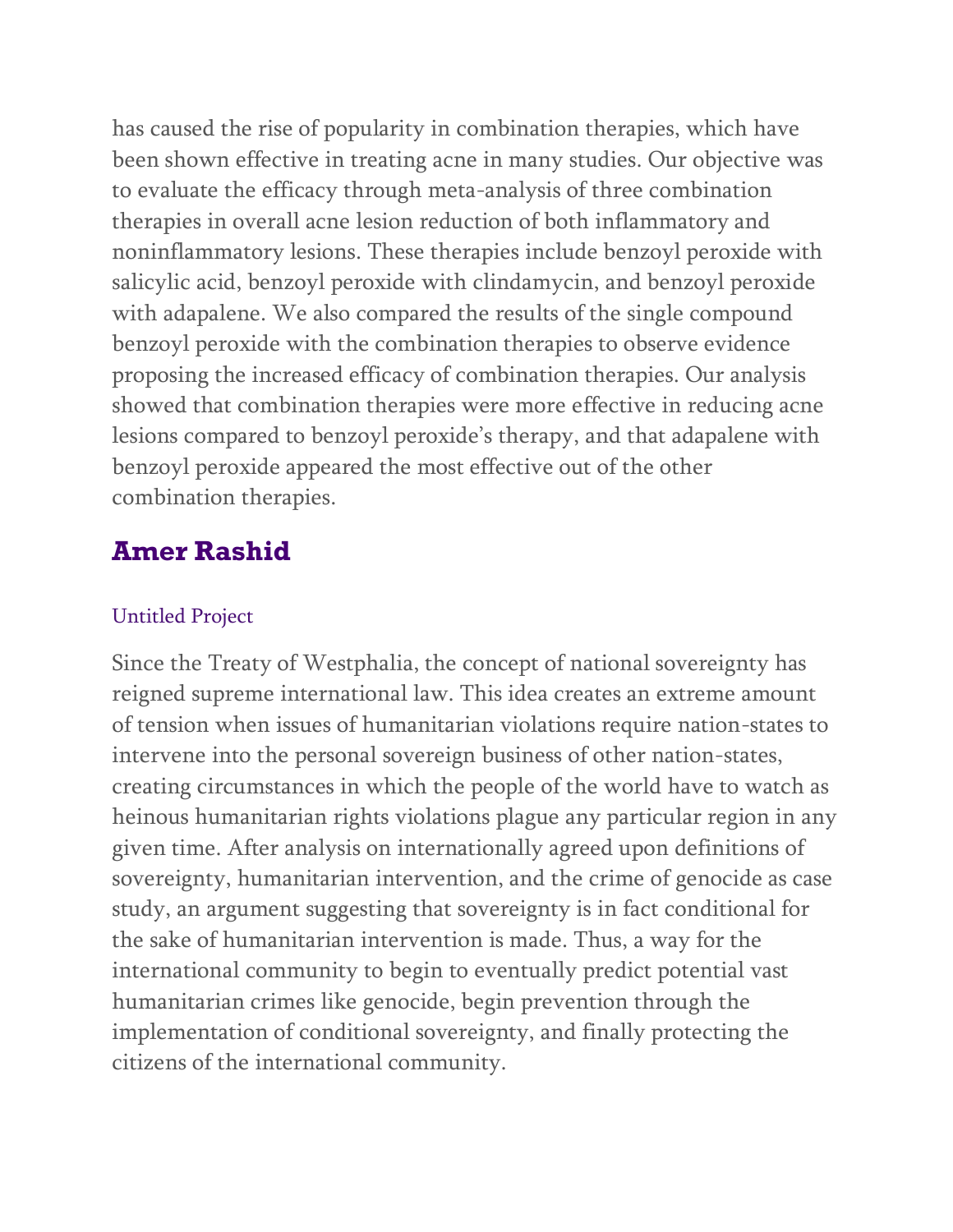## **David Raygoza**

#### Quantitative Easing and Manufacturing Industry-Level Output

What factors impact industry-level output in the United States? During the 2008 Financial Crisis, the FED enacted a serious of bond buy-backs, known as Quantitative Easing (QE), to stimulate the U.S. economy. As short-term rates are near zero, the FED purchased longer-term treasuries to keep low, or influence the rates to remain low. QE also consisted of the FED purchasing risky assets and securities such as mortgaged-backed securities in an attempt to create more liquidity in the market and rescue the economy from further distress. Generally speaking, QE increases the money supply, resulting in downward pressure on interest rates and, thus, stimulates economic activity by encouraging increased investment and interest-sensitive consumption. While interest rates are low, theory and empirical evidence allows assumption of possible effects of QE: 1) Firms will find it attractive (unattractive), to borrow, (not borrow) at low rates (high rates), and therefore increase (decrease) investment, resulting in an increase, or (decrease) in the total value of shipments, and 2) As interest rates fall, investors may find it more attractive to take their funds to other countries with higher yields. The potential shift in capital flows from one country to another country will be a possible contributing factor to the decrease in the value of the U.S. dollar. This change in currency value can possibly cause industry-level imports and exports to fluctuate in the longrun, therefore influencing industry output once markets eventually adjust and respond to economic activity. I analyze factors that affect industrylevel output in the U.S., and more recently, the magnitude of QE after the financial crisis on industry output. I utilize past research on QE and general monetary policy. I observe the predicted changes on the value of shipments for U.S. industries with QE. I also analyze factors that may alter investment decisions, resulting in changes to the total value of shipments by accessing the Federal Reserve Economic Database (FRED), for the interest rates, the consumer confidence index, and capacity utilization rate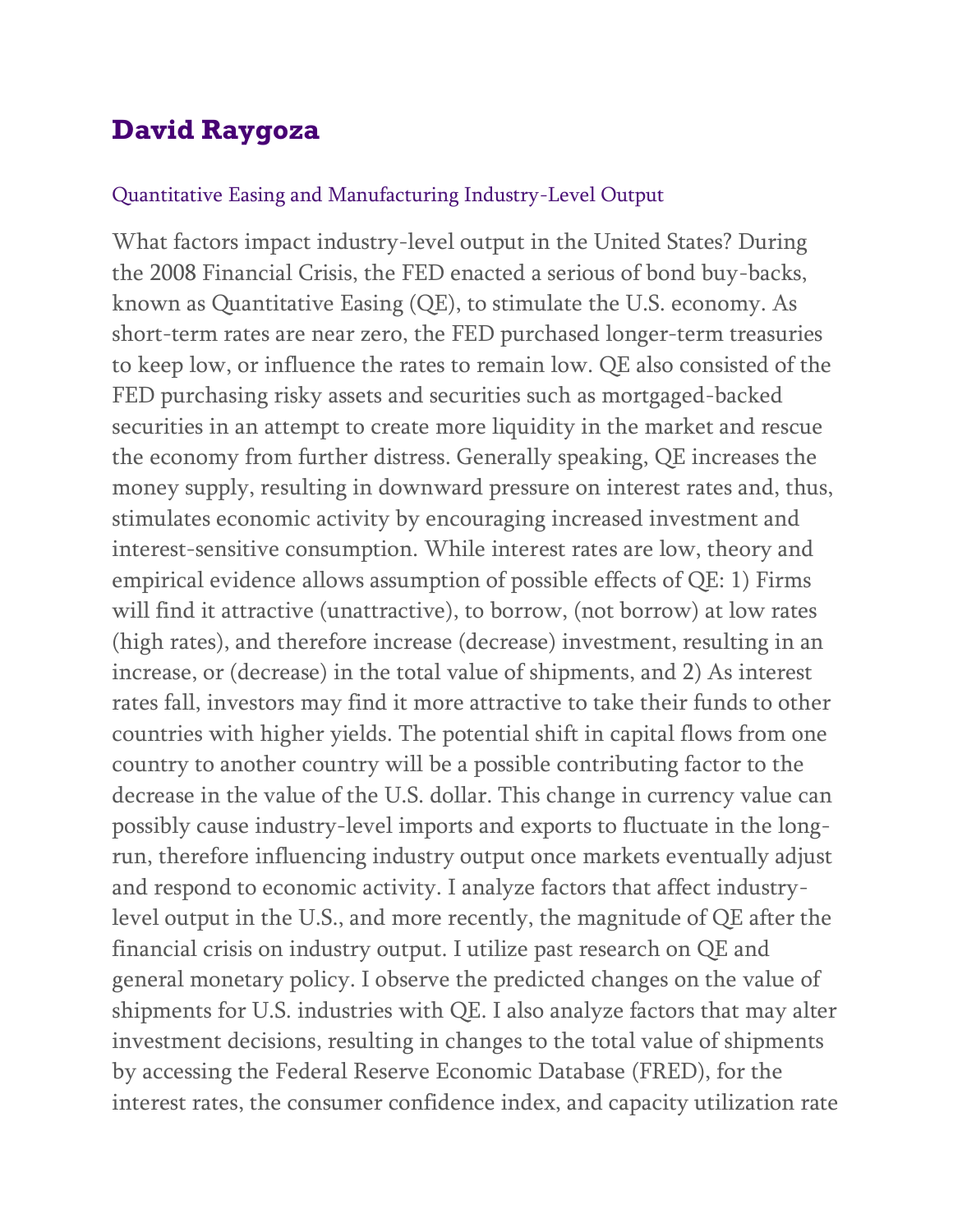data. Results show that QE boosted industry output during the first few years of QE. Findings indicate that further research in the specific area should be considered.

## **Miranda Raymond**

#### Examining Effects of Organophosphate Insecticides on Organisms

Organophosphate pesticides act through the inhibition of Acetylcholinesterase (AChE). Acetylcholinesterase degrades acetylcholine in the cholinergic synapses. As a neurotransmitter, acetylcholine plays a very important role in muscle contractions and movements. Organophosphate pesticides work by targeting the central nervous system of insects which leads to their paralysis and death. Humans are exposed to these organophosphates due to residues on our food and products for residential pest control. This meta-analysis looks at patterns seen in the exposure of organisms to three common organophosphates which include chlorpyrifos, diazinon, and dichlorvos. The organisms researched include mice, Xenopus, zebrafish, and the nematode C. elegans. Chlorpyrifos, seemingly being the most toxic of the three, often caused severe defects in development in Xenopus and zebrafish and caused organisms to have a significant decrease in neuromuscular activity. Other effects seen include a decrease in serotonin and dopamine levels, delayed response to touch, and at high levels of exposure, paralysis leading to death. Together, these data indicate that it is important to understand the biological effects of these pesticides.

## **Brandon Rista and Vicki Mercado**

Investigating the physiological differences between invasive Acacia mearnsii and native Brabejum stellatifolium in a riparian fynbos ecosystem

The fynbos biome in the Western Cape of South Africa is one of the five known Mediterranean climate-based regions on the planet, known for its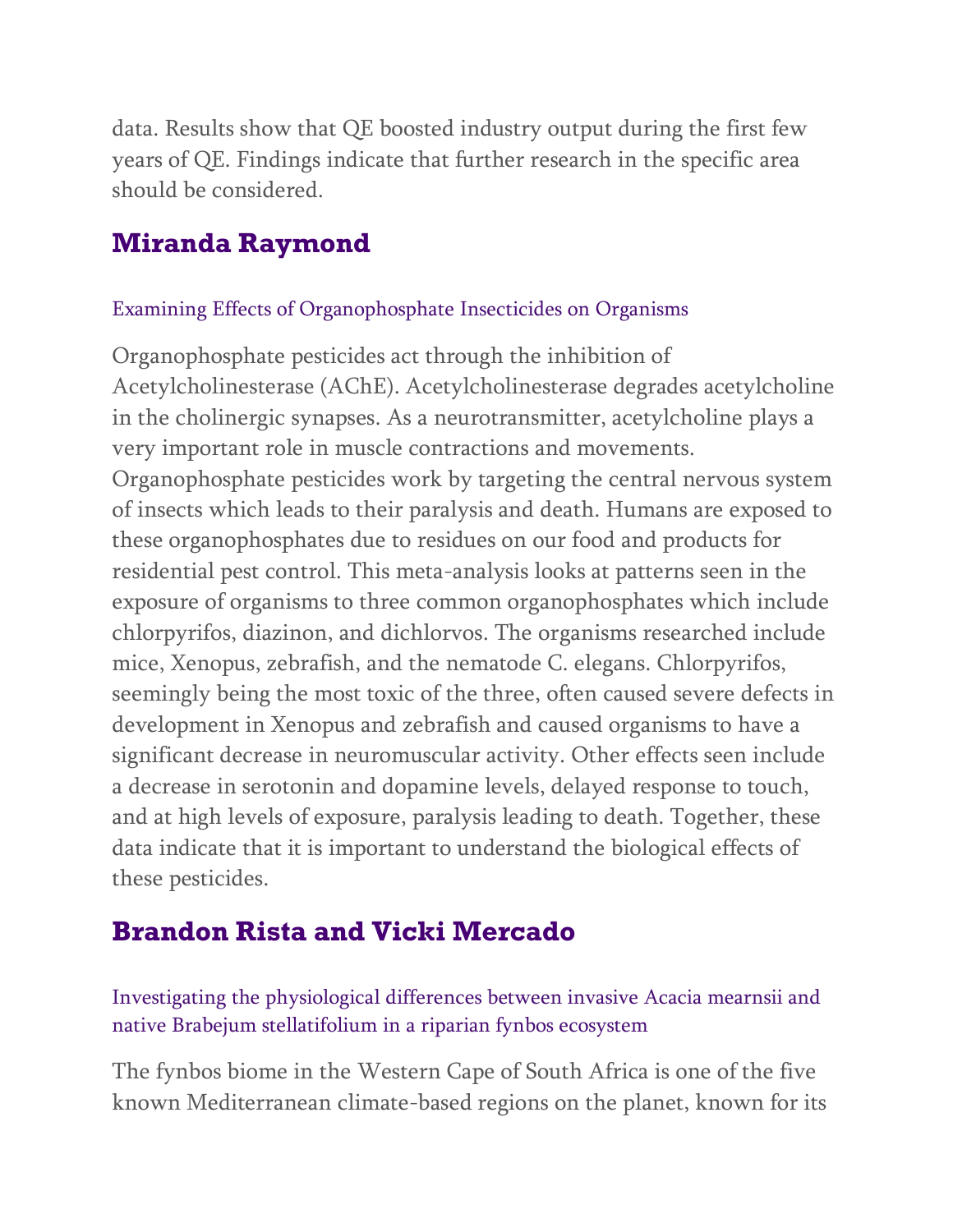richness in biodiversity. Riparian fynbos zones have been impacted by the invasion of alien vegetation with efforts of restoration in place to try and reestablish native species. Invasive species are a large threat to native biodiversity. The purpose of this study was to investigate the physiological differences between native Brabejum stellatifolium species and invasive Australian Acacia mearnsii in Dwarsberg, South Africa and to identify the mechanism through which invasion takes place. Previous studies have shown A. mearnsii adults to have higher drought tolerance compared to native B. stellatifolium. Measurements were taken of photosynthesis, water potential, leaf mass, and leaf area for locations where native B. stellatifolium was in close proximity to A. mearnsii and B. stellatifolium in sites that did not have invasive species in close proximity. B. stellatifolium growing without A. mearnsii in close proximity showed higher water potentials and rates of carbon assimilation, suggesting that A. mearnsii may be reducing water availability and increasing water stress for B. stellatifolium growing in closer proximities. Rates of carbon assimilation for B. stellatifolium in close proximities to A. mearnsii were shown to decrease not only due to the reduction of water availability but also because of decreased light availability due to shading. Decreased leaf mass and surface areas in the leaves of the B. stellatifolium growing near A. mearnsii reflect the same trend. These results strengthen the argument that overall growth and development of native B. stellatifolium are negatively affected, the closer the proximity to invasive A. mearnsii. More research is needed in order to fully understand the effects invasive species have on other native plants within fynbos riparian zones for clearer and conclusive results to help guide government action toward regulating the strategies for fynbos ecosystem restoration.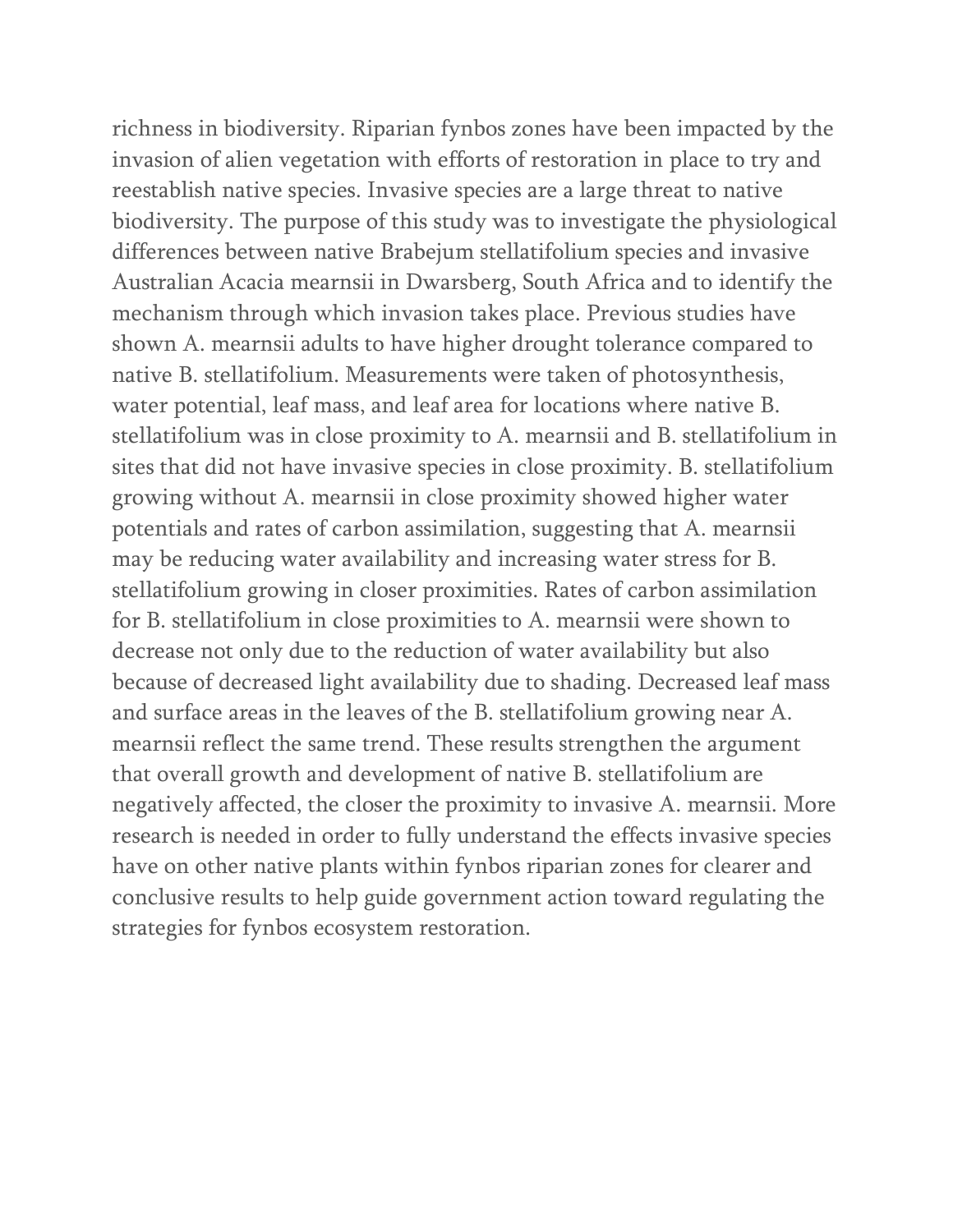## **Samantha Rodriguez**

#### Exploring the physiological effects of the fruit, Morinda citrifolia (noni) on the nematode Caenorhabditis elegans

Modern day diets among the general population may lack many essential nutrients that are imperative to good health. Many individuals seek out nutritional supplements to help them attain and maintain good health. For this reason, much attention has been drawn to the health benefits of nutraceuticals, plant derived molecules. In particular, the tropical plant Morinda citrifolia (Noni) has been shown to have antitumor, antioxidant, anticancer, and immunomodulatory properties when administered in the form of fresh fruit or fermented juice by both in vitro and in vivo studies. In this study we explore the effects of Noni administration on fertility, longevity, oxidative stress and metabolism in the nematode animal model Caenorhabditis elegans (C. elegans). We hypothesize that Noni exposure to nematodes will correlate with increased health benefits, such as improved longevity and increased resistance against oxidative stress. Briefly, nematodes were administered Noni in their regular OP50 diet or OP50 alone as a control and assessed for physiological health by testing its impact on fertility, longevity, and oxidative stress resistance. Fertility was assessed using both egg production and the egg-laying rate, longevity was assessed scoring for survival over a period of 35 days. Oxidative stress was estimated by studying acute and temporary oxidative stress exposure. Temporary oxidative stress was evaluated by pretreating nematodes with or without Noni and exposing the nematodes to Juglone; an inducer of oxidative stress for a 24-hour period and subsequently scoring for survival over a 20-day period. Acute Oxidative stress was measured by pretreating nematodes with or without Noni, followed by a lethal dose of Juglone then scoring for survival every 30 minutes for 4 hours. Our preliminary results indicate that while a low dose of Noni (5.75 mg/mL) does not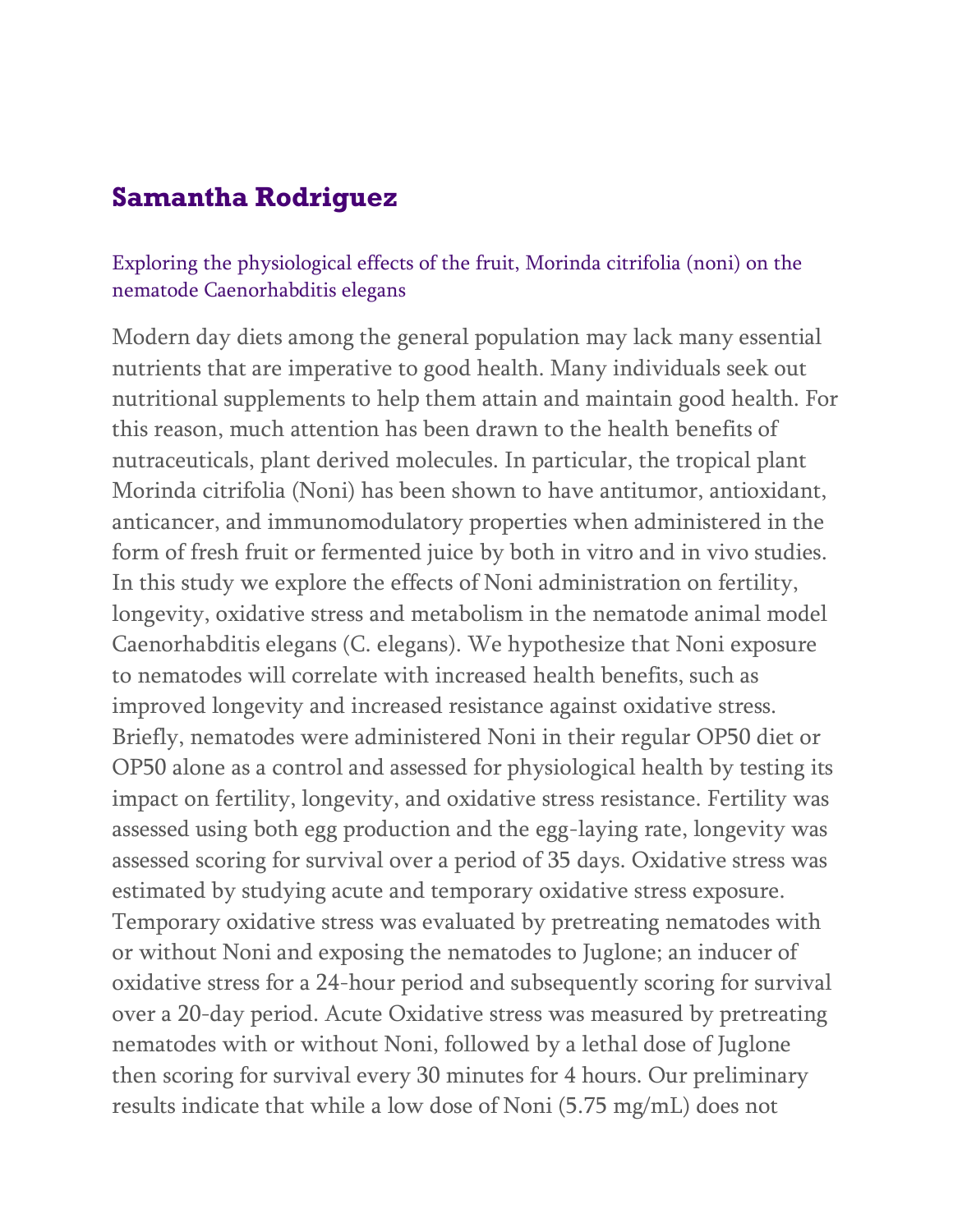impact fertility, its administration is associated with a statistical increase in longevity. Noni administration also showed an initial statistical increase in the ability of C. elegans to resist temporary oxidative stress, although the increase was not maintained over time. Lastly, the administration of Noni did not statistically show an increase in the ability of the nematodes to resist acute oxidative stress, however a clear increase in survival of nematodes treated with Noni was observed. These results suggest that the effects of Noni are promising and require additional exploration, such as effects on immunity. Furthermore, the results of our study lend added support demonstrating the health benefits of Noni supplements.

# **Julie Sanchez**

#### Le non-dit dans Les Triplettes de Belleville (2003)/Dialogue without Words in The Triplets of Belleville (2003)

Can a movie convey a compelling story completely without words? I argue that director Sylvain Chomet succeeds at just that in his 2003 silent French animated movie The Triplets of Belleville. My presentation will examine how Chomet's film displays expert storytelling utilizing an array of cinematic devices other than speech. First, I will analyze how the pantomime and strategically chosen musical selections work in tandem to grasp at the emotional core of the film, which tells the story of an old woman searching for her kidnapped grandson. I will also examine how the inclusion of a family at the heart of the film adds emotional weight to the otherwise satirical tone of the film. Secondly, I will discuss how the choice to tell this story through animation allows Chomet to powerfully satirize modern French social trends through the characters' actions and appearances, in the absence of speech. Finally, I will examine how the film reflects France's struggle to define what it means to be French in the age of globalization. The titular Triplets and the main character, Madame Souza, represent the "Old France," while the town of Belleville represents the mysterious "New." The women's struggle and ultimate triumph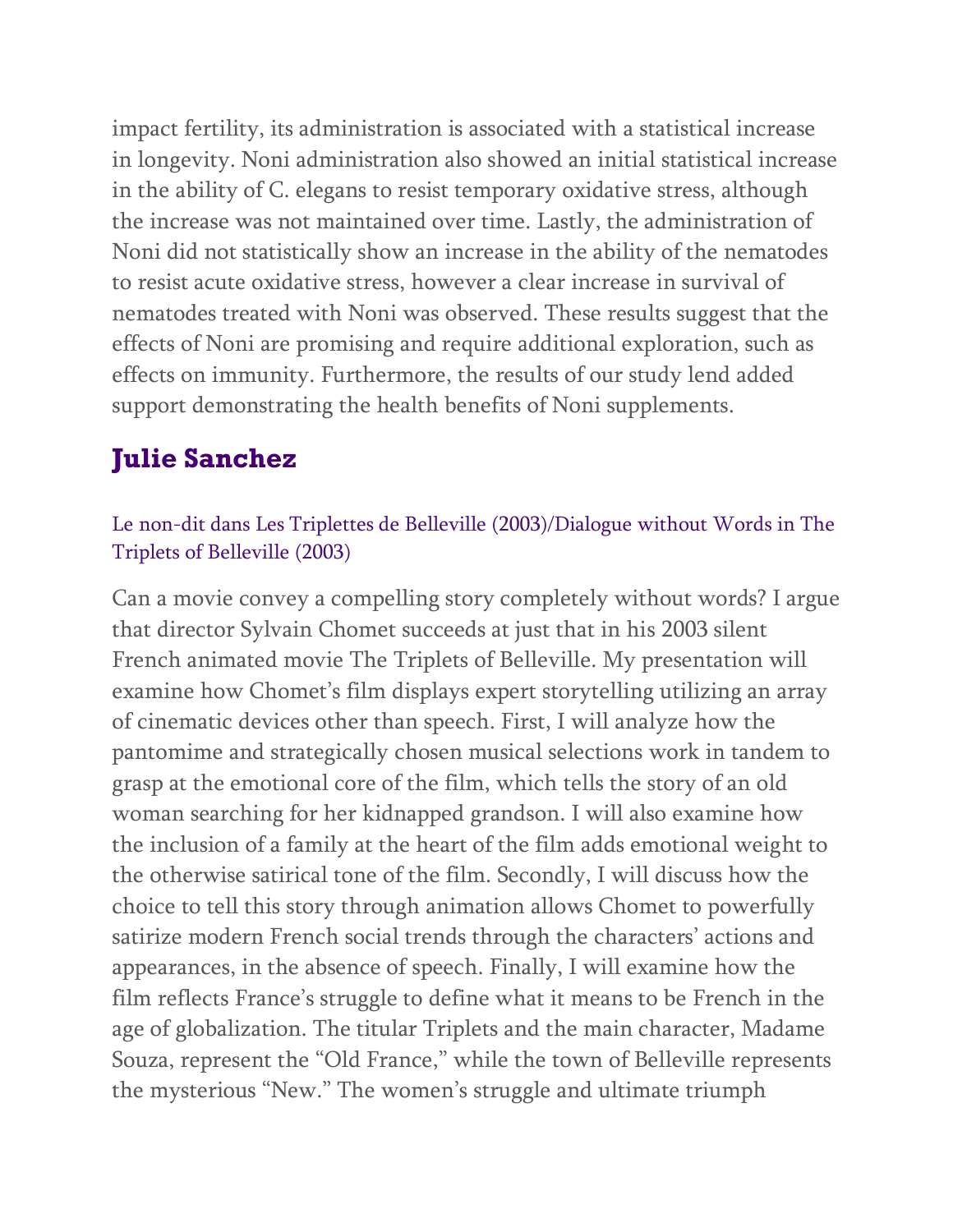demonstrate belief in the primacy of the old ways. The film itself constitutes a meeting of the old (silent movies) with the new (computerenhanced, hand-drawn animation.) My paper argues that in utilizing "the unspoken," Chomet presents viewers a more effective critique of globalization that is deeply nuanced not through the dialogue, but rather through cinematic technique and, thus, makes for a more visceral cinematic experience.

### **Elizabeth Sánchez**

#### La Double-Vie De Lilia dans "Satin Rouge" (2002)

In Raja Amari's 2002 film "Satin Rouge," Lilia, a young widow, struggles to find a balance between her life as a reserved, respectable mother and the freedom of expression her love of bellydancing could offer. The purpose of this paper is to show how an Arabic woman manages to reconcile her traditional upbringing with her extroverted image of herself. In this paper, I will explore the presence of doubles in the film, as a representation of the dichotomy of Lilia's life. These dichotomies reflect the division of her identity. Second, I will look at the role of the mirror as a persistent image and how the director uses it as a symbol of transition in Lilia's life. The mirror also allows Lilia to see the manifestation of her interior feminine spirit on her exterior appearance. Lastly, I will consider Lilia's daughter's wedding as symbolic of the unification of her two identities. This in turn allows her to find a balance between being a modern, «femme libérée» and still identify with her traditional background.

## **Hayden Schmidt**

The in vivo and in vitro Efficacy of a Novel Oxime Reactivator of Zebrafish acetylcholinesterase Following Inhibition by Organophosphates

Organophosphates (OPs) are ubiquitous compounds that covalently bind to the active site of acetylcholinesterase (AChE), the enzyme that degrades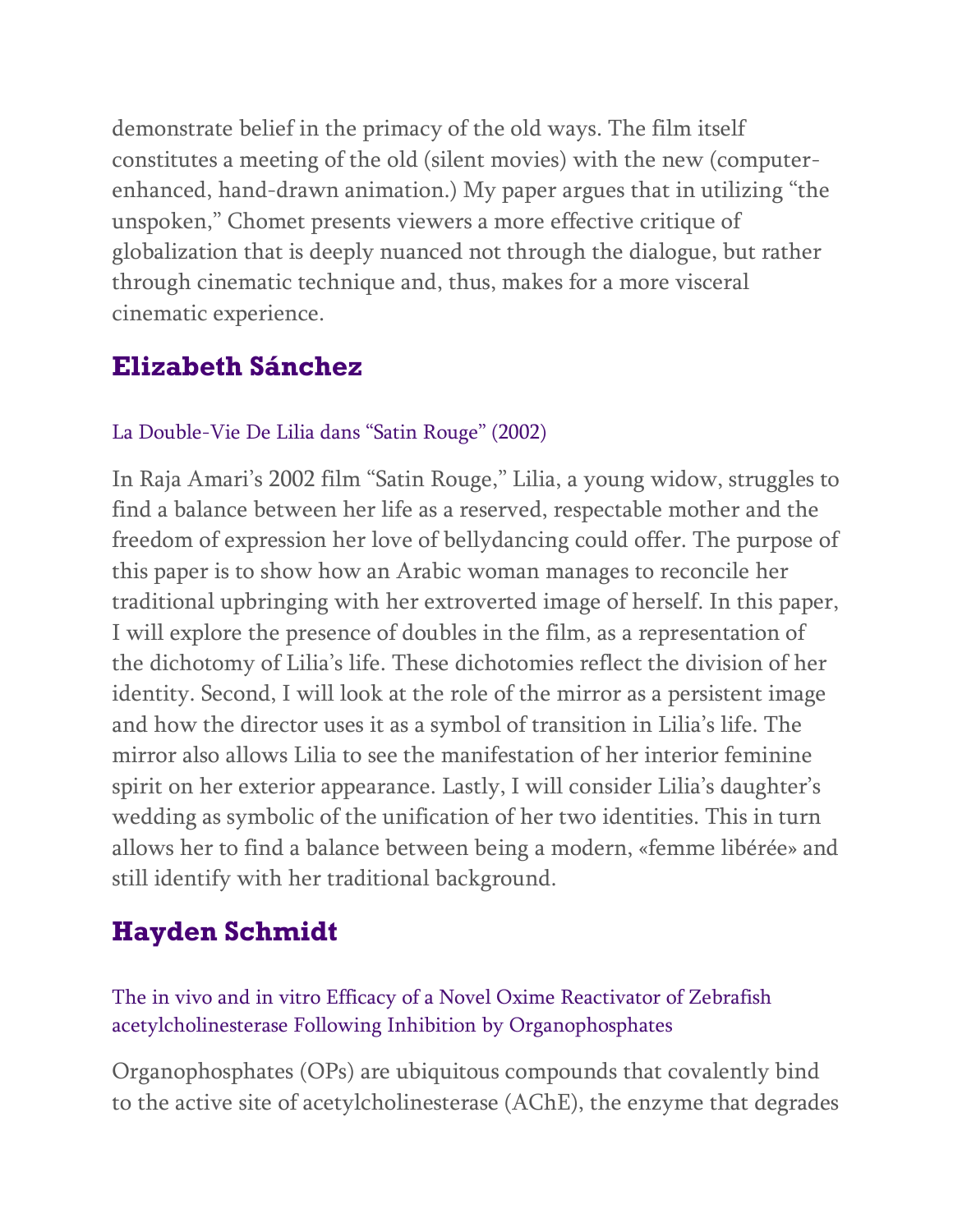acetylcholine at the cholinergic synapse, causing physiological dysfunction systems and in severe cases death. Currently, the oxime 2- PAM is used as a standard treatment for OP poisoning, but it does not effectively penetrate the blood brain barrier. A promising candidate to replace 2-PAM is the novel oxime RS-194B. However, little has been done to compare the two in vivo. First, we evaluated the suitability of the zebrafish (Danio rerio) model system for in vivo tests by comparing the oxime reactivation and reversible inhibition kinetics with recombinant human AChE to zebrafish AChE isolated from tissue homogenates. Data revealed that zebrafish AChE demonstrated similar reactivation kinetics to human AChE, but binding affinity of the oximes to substrate-bound enzyme differed. Overall, 2-PAM was more efficient in vitro than RS-194B for both enzymes. In contrast, in vivo studies indicated that RS-194B was more effective than 2-PAM at rescuing zebrafish embryos from OPinduced increases in spontaneous movements. We believe that these data suggest that RS-194B is a promising OP antidote, and that zebrafish can be an effective pharmacological model for evaluating future OP antidotes.

# **Jenna Schonfeld**

#### The Nonprofit Entity – Strategies to Enhance Organizational Effectiveness

Nonprofit organizations (NPO) serve a vital role in today's society, bridging the gap between the government and the private sector. In many ways NPOs are considered to be a safety net for a vibrant democratic society. Thus, NPO have to maintain cutting edge strategies to be efficient and effective with the limited dollars they receive. What business strategies demonstrate to be most effective in a nonprofit world? I arrive at this research question due to my recent fieldwork experience with a well-known NPO, The Special Olympics. The literature reviewed has shown that evaluations are a consistent component of ensuring quality programs and services for NPO. The Special Olympics are constantly utilizing feedback as a crucial component of organizational growth and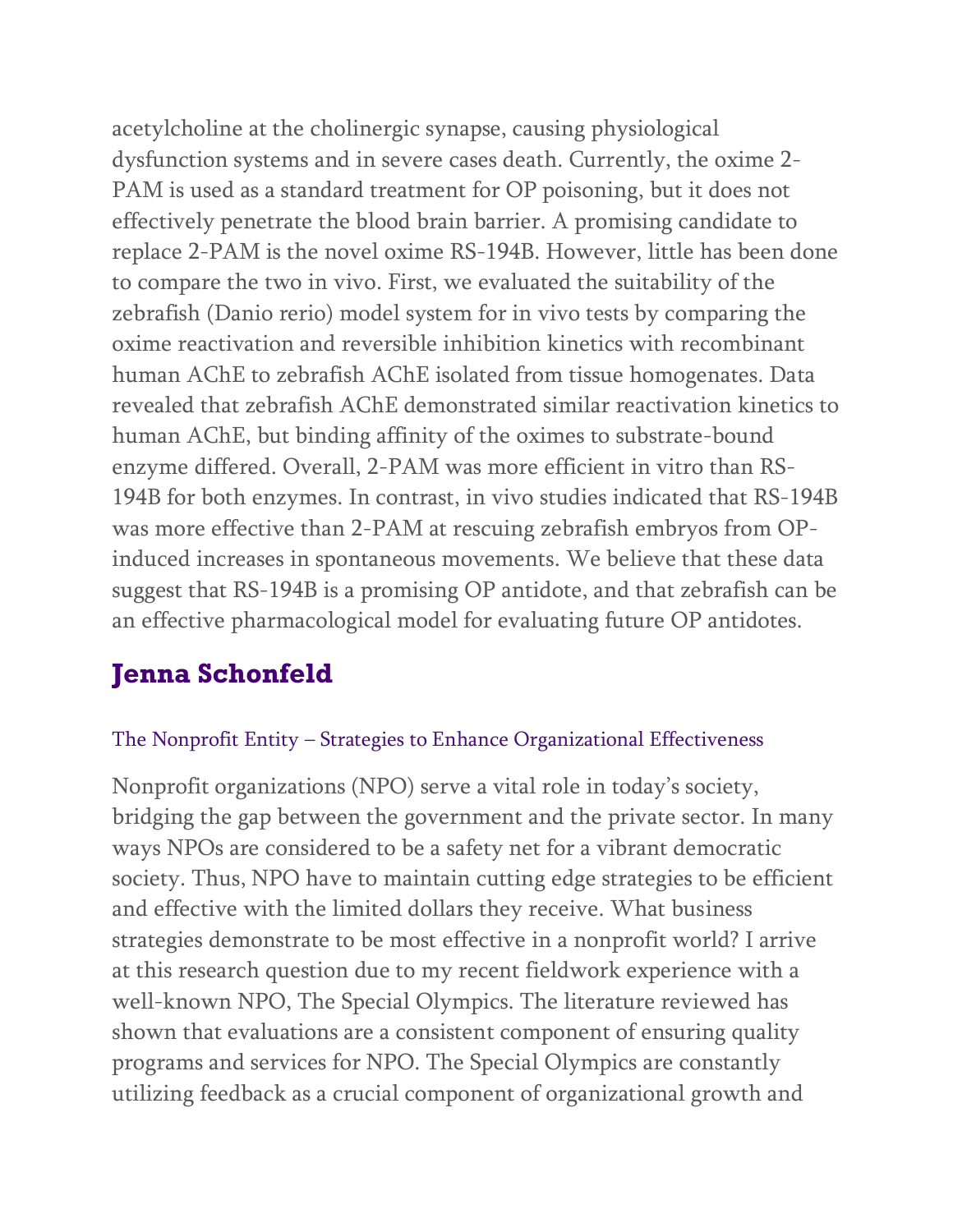during my time spent within the organization, I was able to observe the evaluation process first hand. Taking on the role as an evaluation lead for the 2013 Fall Games held in Fountain Valley, CA I assisted in distributing a formatted evaluation survey for various participants of the two-day event. Post event I was responsible for transcribing the responses into a written report, which is presented in this study as a key element of effectiveness. To retrieve a larger and more diverse sample size, I created an online survey based on the key elements of organizational effectiveness that were found to be consistent in previous research done on this topic. The survey was distributed via survey monkey to staff members from the Special Olympics as well as employees and volunteers of other NPO that I had the opportunity connect with. The cohesive findings presented in this study analyze the importance of recognizing effectiveness in the nonprofit sector.

## **Carlee Shults**

#### Place-Making in Sociobiological Networks: Stakeholders' Responses to the Asian Longhorned Beetle in Worcester, MA

In response to the discovery of the non-native Asian Longhorned Beetle (ALB) in 2008, the United States Department of Agriculture implemented eradication strategies in Worcester, Massachusetts, and the surrounding towns, in order to preserve the hardwood forests of New England. This research highlights the importance of drawing connections between multi-scalar and positioned perceptions of this eradication, moving beyond invasion biology to paint a more holistic picture of the introduction and interactions with the "invasive" species. Informed by the concept of place-making, or situating lived experiences with material culture, social networks, and policy, this presentation investigates how nature and culture coincide in the lives of stakeholders affected by the nonnative insect. Place-making illustrates the intricate connections between humans and the environment in Worcester, MA, as the local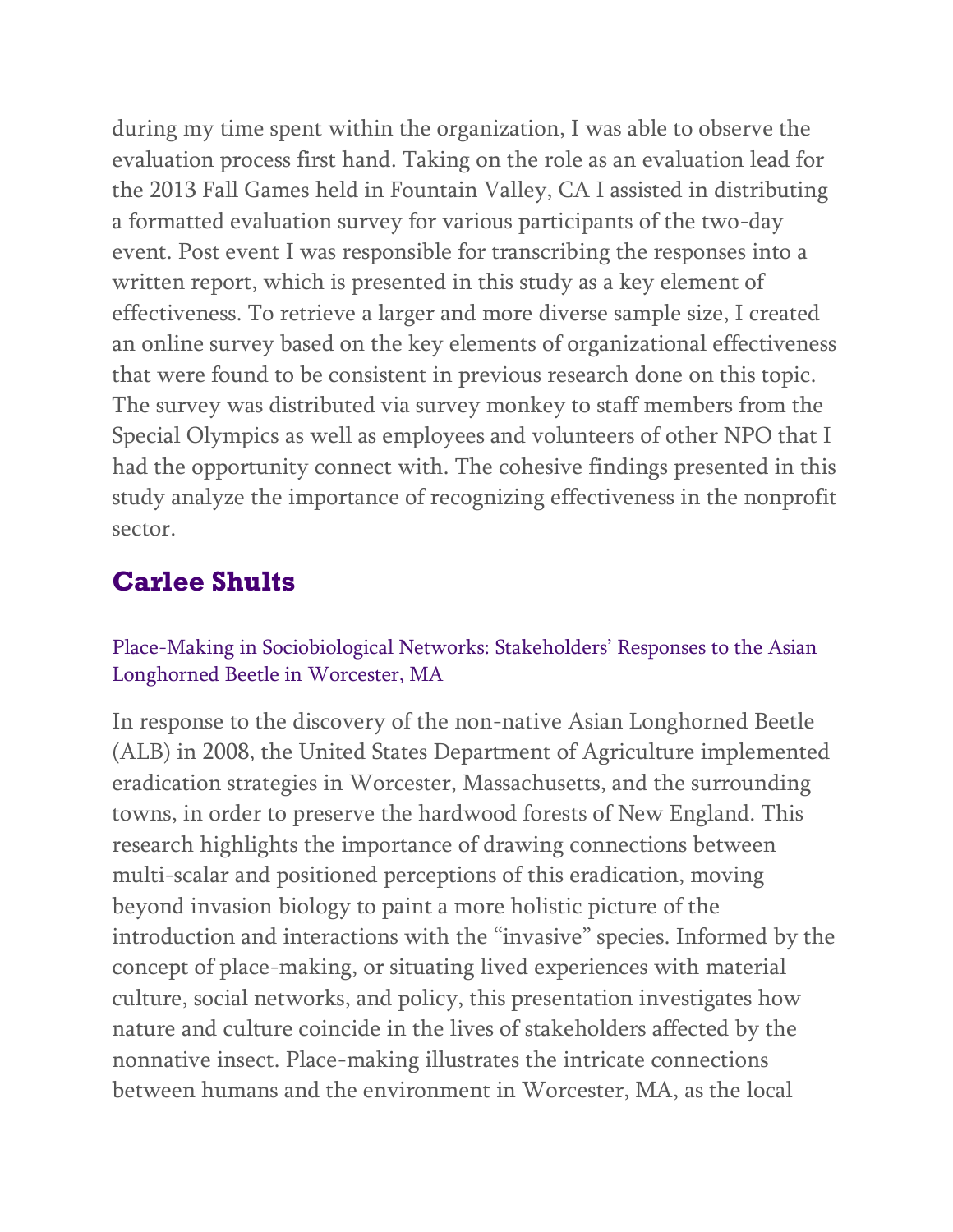environment comes alive through stakeholders' interactions with and perceptions of it. Through in-depth interviews with policy makers and town officials, and focus groups conducted with residents in highly impacted areas, the complex navigation between local and expert knowledge of trees, as well as complexities in the circulation of information, gives insight into stakeholders' understandings of their homes and environmental communities, promoting an approach for future prevention of nonnative species that legitimizes the knowledge of an entire community.

## **Shavontae Simpson and Jacob Arango**

Exploring the Relationship between Hand Hygiene Practices among College Students and the Rates of Common Communicable Diseases at a Liberal Arts College

Several studies have demonstrated the role of hand hygiene as a preventative measure for infectious diseases in confined spaces. The purpose of this study was to determine the hand hygiene practices among a liberal arts college community and identify bacteria found in restrooms, in order to analyze their relationship to the rates of common communicable diseases. 94 hand hygiene observations were made in the women's restrooms in 4 different buildings on campus considered to have the most foot traffic. The men's restrooms displayed 122 hand hygiene observations in the same buildings. Two bacteria samples were collected from the three most touched surfaces in each restroom before and after disinfection. The largest colony was selected; gram stained and identified using EnteroPluri-Test. Case numbers for infectious diseases and agents were gathered from the Student Health Center and used to calculate incidence and prevalence rates. Out of the 94 observations 79% of the women performed some form of hand hygiene; 11% washed their hands with water only, and 89% washed their hands with water and soap. Whereas out of the 122 hand hygiene observations 44% of men performed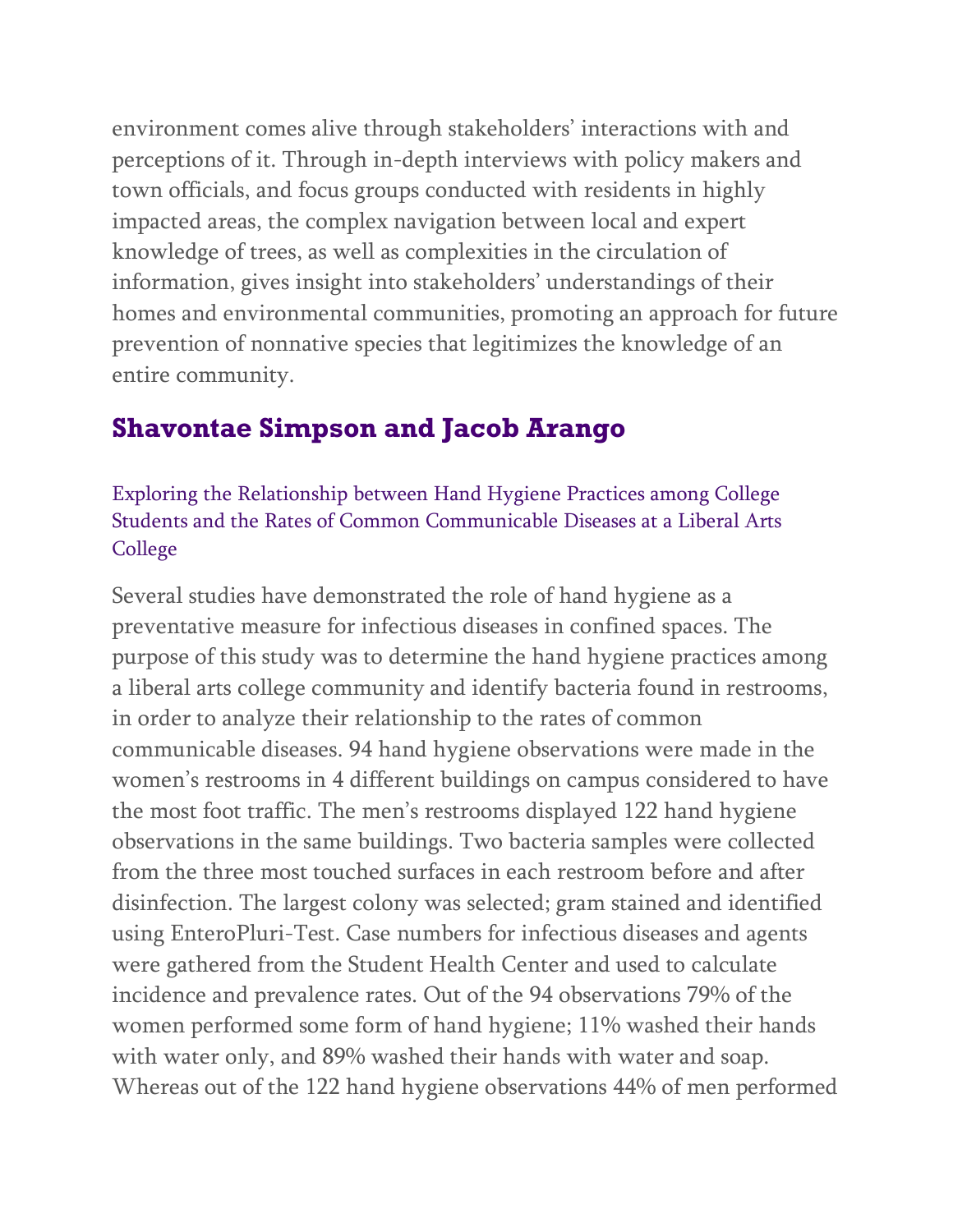a form of hand hygiene practice; which consisted of 50% of the men washing their hands with soap and water. The Cold (nasopharyngitis, rhinopharyngitis) had the highest prevalence rate of 6.9%. This study demonstrated a higher than expected use of hand hygiene among women on a liberal arts campus and a low rate of the common cold. This study also demonstrated an almost equivalent ratio of men who washed their hands with water as opposed to water and soap, which agreed with our hypothesis that men would show a low compliance level to hand sanitizing practices.

### **Shavontae Simpson and Jeanette Kwasino**

#### Determining Biodiversity in South Africa: The Impact of Limestone on Strandveld Species Diversity and Species Density

The Western Cape of South Africa is one of the world's species diversity hotspots. Strandveld or Strandveld Fynbos occurs along the coast and is rich in endemic species which are predominately succulent species that produce spectacular spring flower displays. Conservation of Strandveld is a priority due to the demand for limestone for cement. The presence of limestone acts as a neutralizer for acidic soils and may impact water availability as well. Removal of limestone as a result of mining is likely to complicate successful restoration of this plant community. In this study we observed the species diversity and species density and investigated community structure using three native species: Euphorbia mauritanica, Euphorbia burmannii, and Afrolimon capense. Limestone in our study area either occurred as an aggregated outcrop, or as a patch of disaggregated limestone rocks. We examined a total of ten 5x5 m plots in five natural/ aggregated limestone areas and five unnatural/ dis-aggregated limestone areas where all three of the native plants used for community structure analysis were present. The total number of individuals for each species within the plots was recorded. We also identified the three nearest neighbors to our three native focal species in all of the plots. Species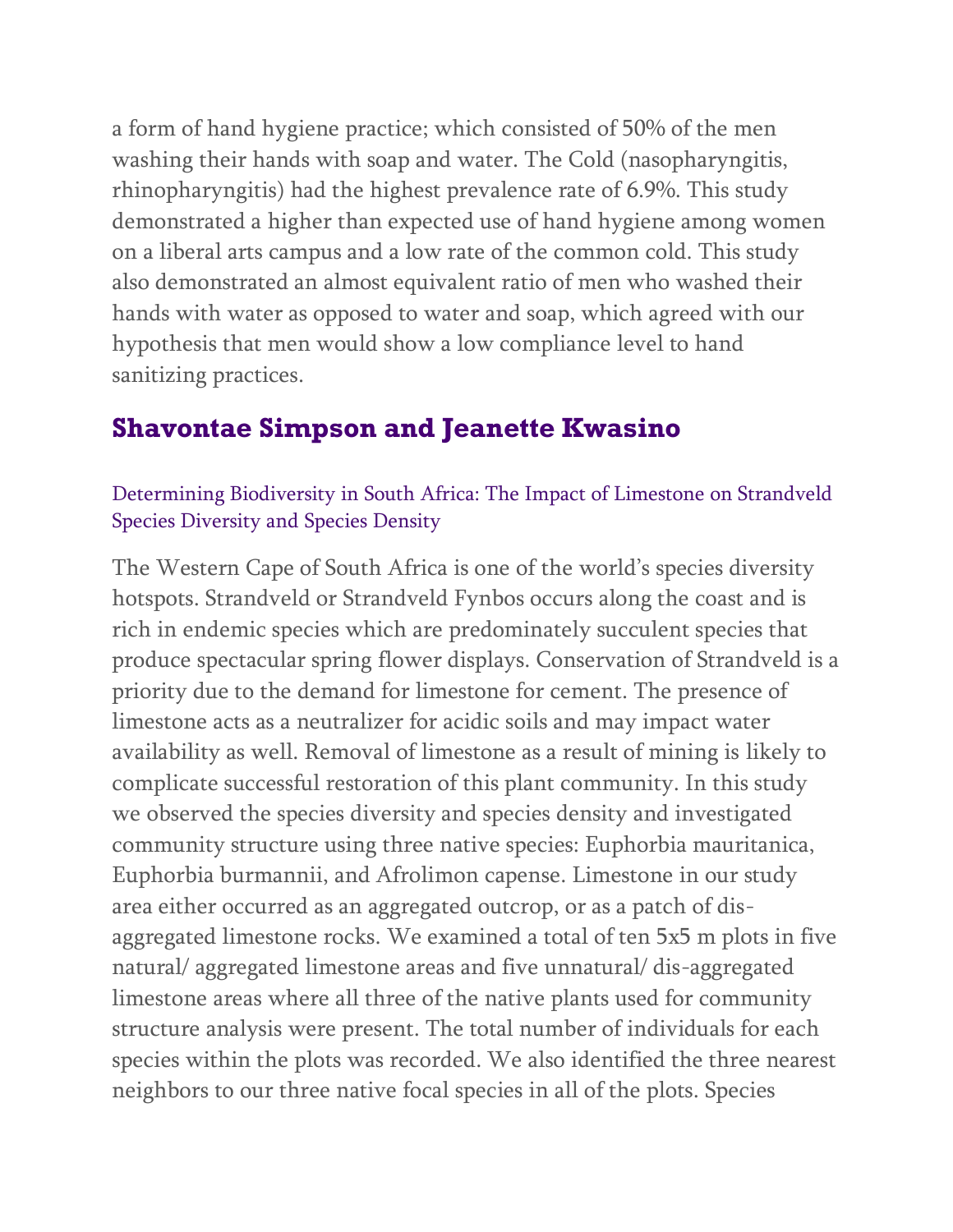diversity and species density were calculated for all plots. Of the 35 species encountered nine had more individuals on aggregated plots vs. disaggregated plots and eight had more species on dis-aggregated plots vs. aggregated plots. There was no difference in species diversity among the aggregated and dis-aggregated plots. Nearest neighbor analysis is still underway. Our results suggest that restoration using dis-aggregated limestone may result in decreased species diversity, since roughly 25% of the species in our study had reduced density in the dis-aggregated plots. The removal of limestone outcrops by mining for cement may permanently alter the species composition of Strandveld, suggesting that reserves, not restoration are a better approach for mitigation of mining damage.

## **Gage Smith**

#### Integrating the U.S. Army

This is a review of the literature on the history of the integration of women and African Americans and now lesbians and gay men into the United States Army. The low rates of minorities and women serving in the Army and serving in the capacity of officers has led policy makers to implement strategies and policies that aim to better incorporate these groups of people into the Army. In considering the importance of building a diverse Army, it is first necessary to take into consideration four factors (1) the nation has diverse adversaries that span broad regions, cultures, and genders. (2) The Army is an emissary of the nation, and an agent of democracy abroad. (3) The Army is deeply connected to other political institutions, and private organizations. High-ranking leaders in the Army have close relationships with politicians that help to shape U.S. foreign policies. (4) Serving in the military more broadly has been historically associated as a means of legitimizing citizenship. In order that the United States Army remain a viable deterrent of enemy aggression, as well as, an agent of democracy abroad, and represent the voice of minorities in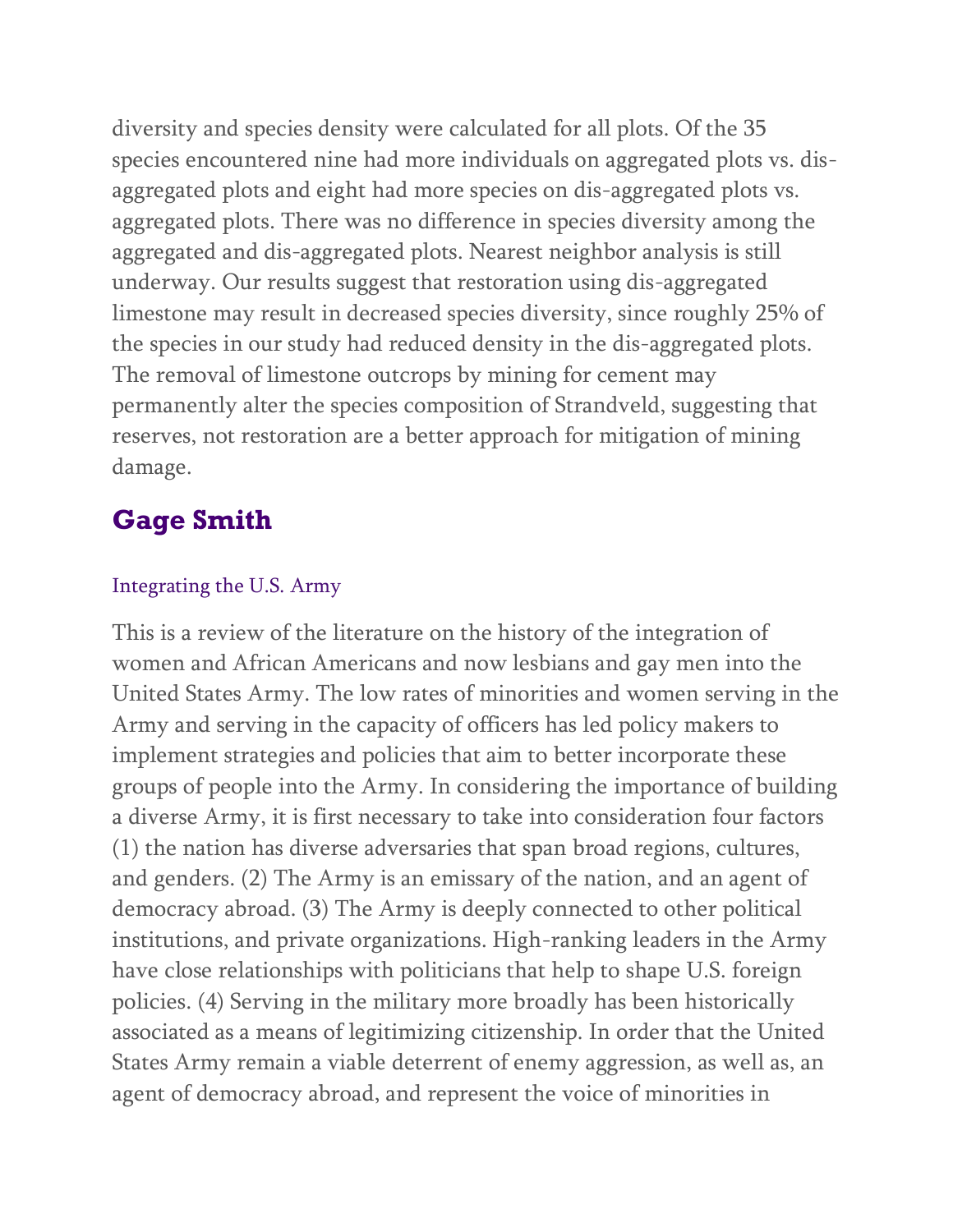shaping foreign policy it is necessary for the institution to be as diverse as the issues it deals with.

### **Claribel Solorio**

#### Biomechanical Comparison of Elite and Intercollegiate Female Long-distance Runners

The biomechanics of two female long-distance runners were analyzed: one intercollegiate runner and one elite runner. The Dartfish Software Program allowed for the identification of joint position and joint degree movement at various phases of the running cycle. It was known that the intercollegiate athlete suffered from patellofemoral pain syndrome (PFPS), while the elite runner had no chronic knee pain. Current knowledge about the causes of PFPS suggests that specific faulty mechanics contribute to the development of this overuse injury. Specifically, Ferberer, Hreljac, and Kendall (2009) identified overuse injuries as constant application of small forces which eventually cause enough damage to result in an injury. This experiment identified faulty mechanics of each individual by comparing each individual's biomechanics to the ideal running form. In particular, the stance phase and the acceleration position of the knee gave the greatest insight about faulty mechanics. In 1979, Broer Zernicke, stated that when the foot is about to make contact with the ground, the ankle joint should be close to its neutral 90 degree position, the hip should be flexed about 30 degrees, and the knee should be flexed about 20 degrees. It was determined that the intercollegiate athlete had an ankle position of 85.8°, with a hip flexion of 13.5°, and knee flexion of 16.7°. On the other hand, the elite runner had an ankle position of 90.7°, hip flexion of 39.4°, and knee flexion of 16.6°. According to Johnson (2007), excessive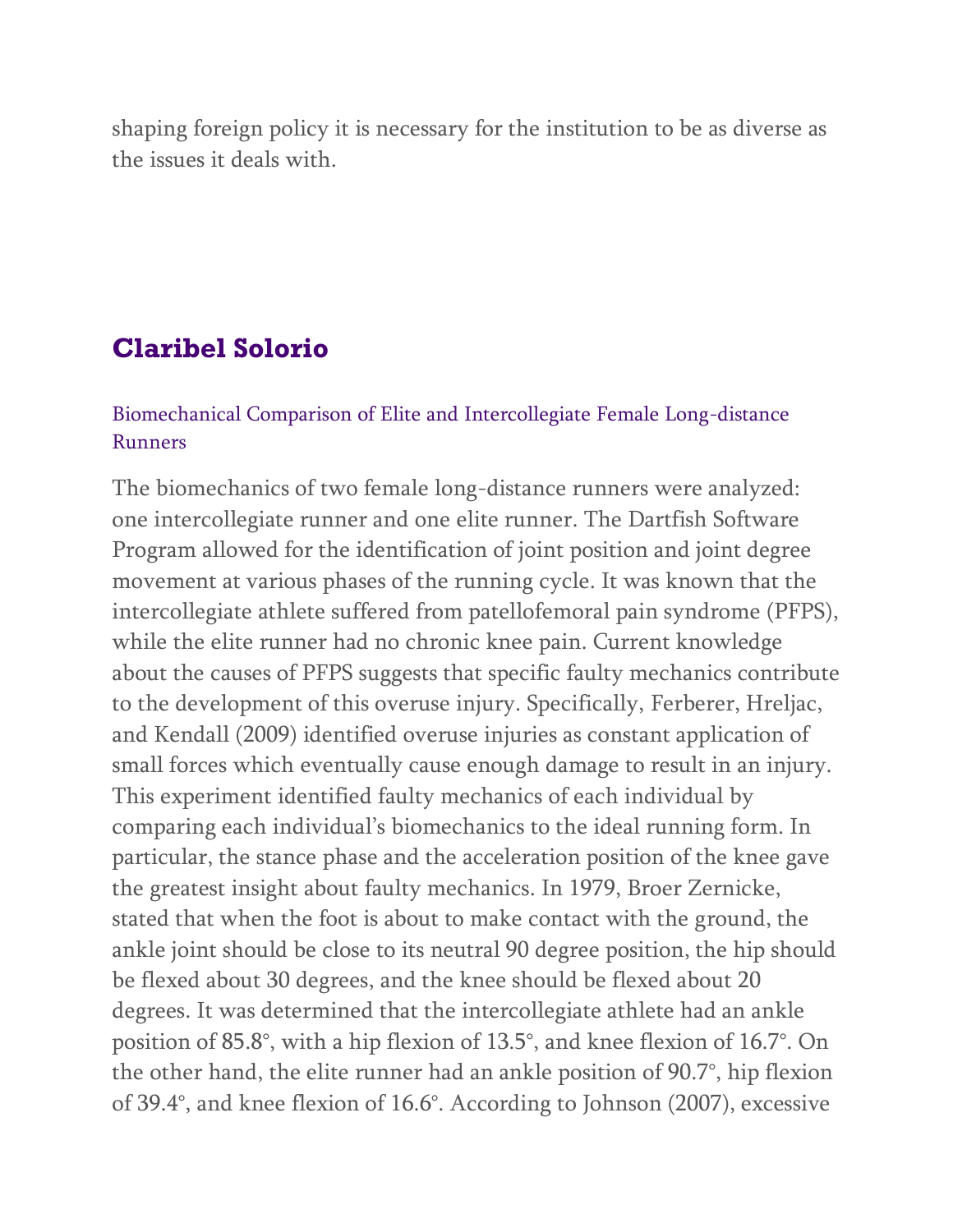trunk extension during knee extension activities causes an increase in contact forces in the patellofemoral joint. Additionally, knee acceleration was assessed as a possible cause of injury. The intercollegiate athlete's peak knee acceleration was 22.05 m/s2, while the elite athlete's peak acceleration was 27.87 m/s2. Broer & Zernicke (1979) emphasize the importance of increased knee flexion during the acceleration phase of the swing phase since greater flexion allows for greater knee extension to occur. This greater knee extension will in turn allow the individuals to have a greater propulsion force when pushing off from the stance phase, suggesting greater efficiency. Lack of efficiency will cause faster onset of muscle fatigue, leading to longer periods of improper patellar movements due to the muscles inability to stabilize the patellofemoral joint. This analysis suggests that the intercollegiate athlete's knee ache can be caused by faulty mechanics due to overextension of the hip and a lack of efficiency.

## **Candida Toribio**

#### Monotorpenes Toxicity against House Dust Mites: meta-analysis

Various studies suggest the reduction in house dust mites (HDM) is imperative for reducing allergic and asthmatic symptoms, especially in people with atopic disorders. Previous studies have found the monotorpene costituents of the Mentha essential oil species to have acaricidal effects against HDM. This meta-analysis aimed to find a relationship between carvone and other monoterpenes found in Mentha spicata (Spearmint) that might provide a synergistic effect on toxicity against HDM. The databases PubMed and Elsevier Science were searched for relevant literature. Percent compositions and LD50/LC50 values were analyzed for correlations. Seven studies included GC-MS analysis that identified carvone as a major constituent of Spearmint, while only two studies included toxicity effects of Spearmint or carvone on at least one of two species of HDM. No significant correlations could be made from the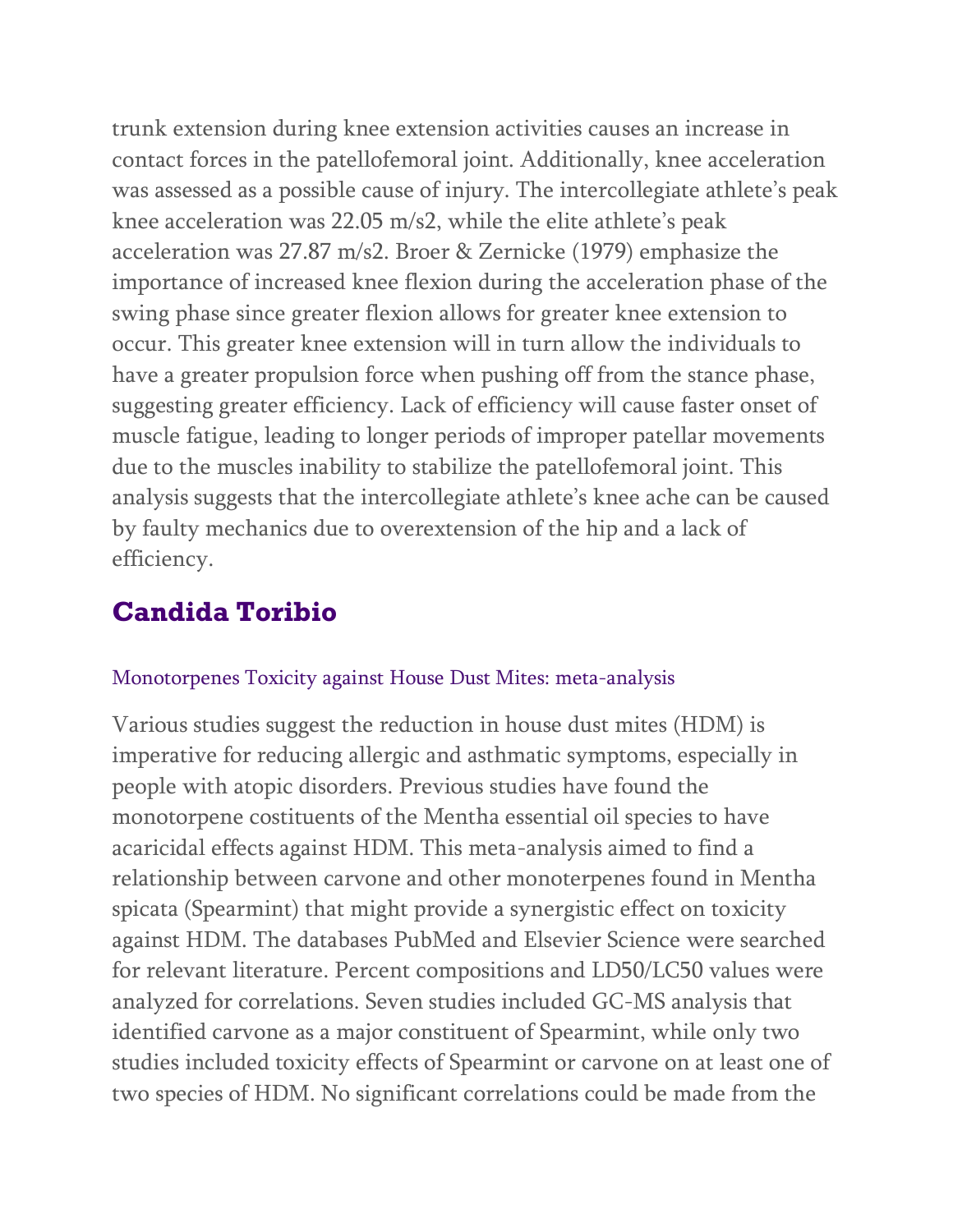limited data available; therefore, more studies are needed to highlight the acaricidal effects of monoterpenes in Spearmint against HDM.

# **Justin Uribe**

#### Insights on the mechanism of melanomagenesis in Xiphophorus hybrids & the effectiveness of astaxanthin against free radical activity

Xiphophorus hybrid melanoma is a devastating cancer that is the result of genetic mutations. The metastatic nature of melanoma offers poor prognosis and usually results in palliative care due to infective treatment against the cancer. Using the Xiphophorus hybrid melanoma model we wanted to determine if the carotenoid known as astaxanthin had any anticancer properties against melanoma and if it had antioxidant capabilities of scavenging for free radicals. During a 100-day trial Xiphophorus hybrids supplemented with 500mg/lb of astaxanthin & blood worms showed the highest decrease in melanoma growth (macromelanophores), and an increase in reproductive activity and sample size longevity. We tested antioxidant activity of 10.83% astaxanthin oleresin against ascorbic acid as a control sample. The reducing power and DPPH radical scavenging activity of astaxanthin was shown to be lower than ascorbic acid (Vitamin C).

## **Rebecca Valdivia**

Toxin II from the sea anemone Anemonia sulcata as an alternative to chemical pesticides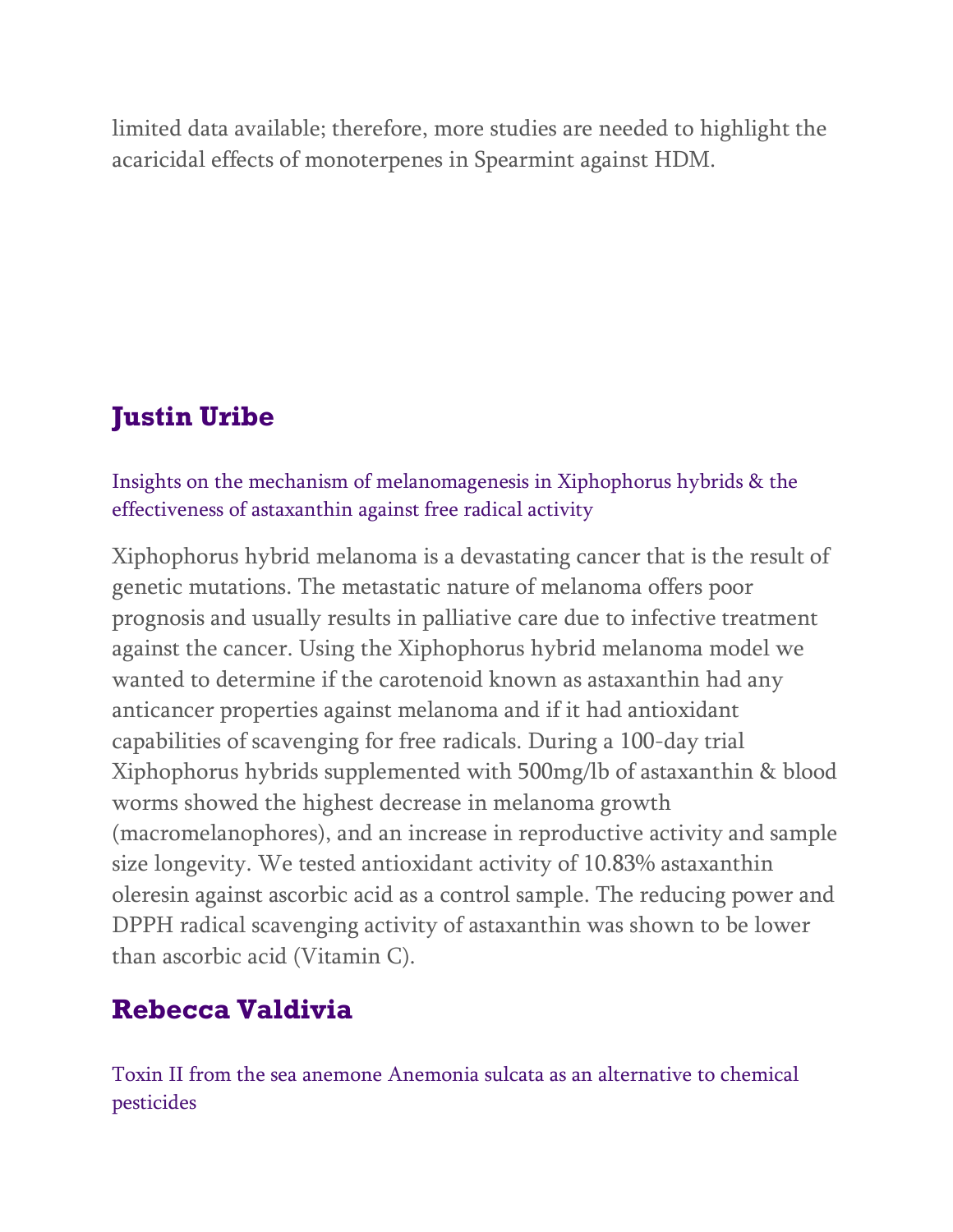Modern chemical insecticide use has been shown to promote resistance to the chemicals in pests over time as well as raises concerns for extended exposure to these chemicals for humans. Natural sources for insecticides rely on natural mechanisms to control pests. They are a possible alternative that can potentially target the pests specifically, potentially end the development of resistance, while causing less harm to humans who are exposed to it. The primary objective of this experiment was to test the toxicity of toxin II from the sea anemone Anemonia sulcata. Sea anemones have various polypeptide toxins in their venom including toxins that target the activation of insect specific voltage gated sodium channels. The specified toxin was tested on wild type Drosophila melanogaster by diluting fly medium with toxin in five concentrations ranging from 30  $\mu$ M to 3 mM. We did two replicate tubes per each concentration of toxin. We predicted that this venom would be strong enough that when ingested orally, would be potent enough to permeate through the stomach lining of the insect and successfully exterminate it by targeting specific voltage gated sodium channels. The venom was effectively fatal to the flies once a concentration threshold of 300 µM was reached. These results suggest that further research performed on toxin II, as well other toxins found in sea anemones can be a step in the right direction towards a solution for the global pest problem.

### **Nikki Wester**

#### Preventing Genocide in the 21st Century

After the establishment of international laws dealing with the prevention of and intervention in cases of genocide, numerous genocides have still developed. To effectively prevent genocides in the future, an early warning system using social media and satellites is required. Information can be collected through foreign embassies in the country or region where a potential conflict may arise and technology will play an increasingly larger role as social media, for example, can help bring human rights issues